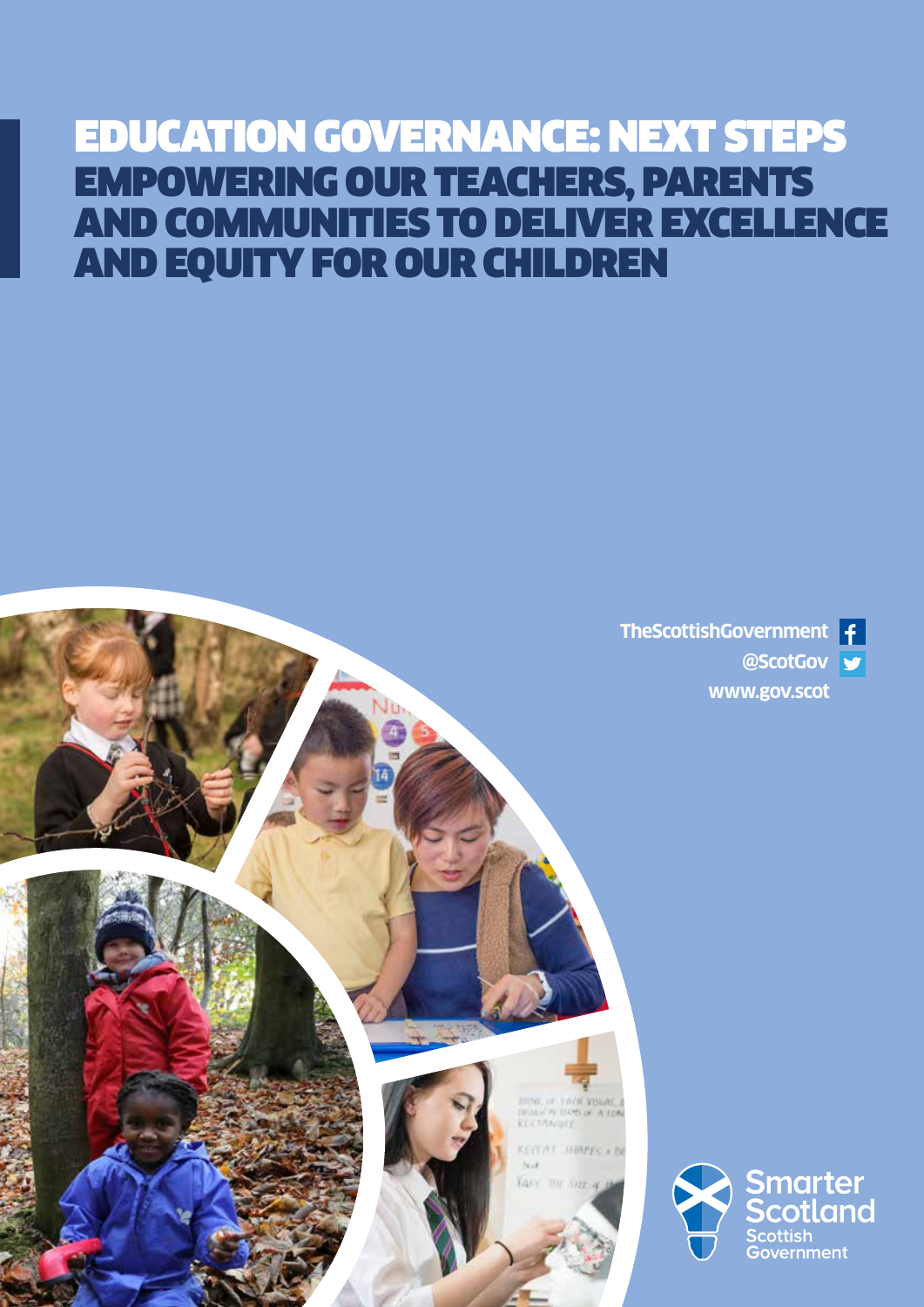# EDUCATION GOVERNANCE: NEXT STEPS EMPOWERING OUR TEACHERS, PARENTS AND COMMUNITIES TO DELIVER EXCELLENCE AND EQUITY FOR OUR CHILDREN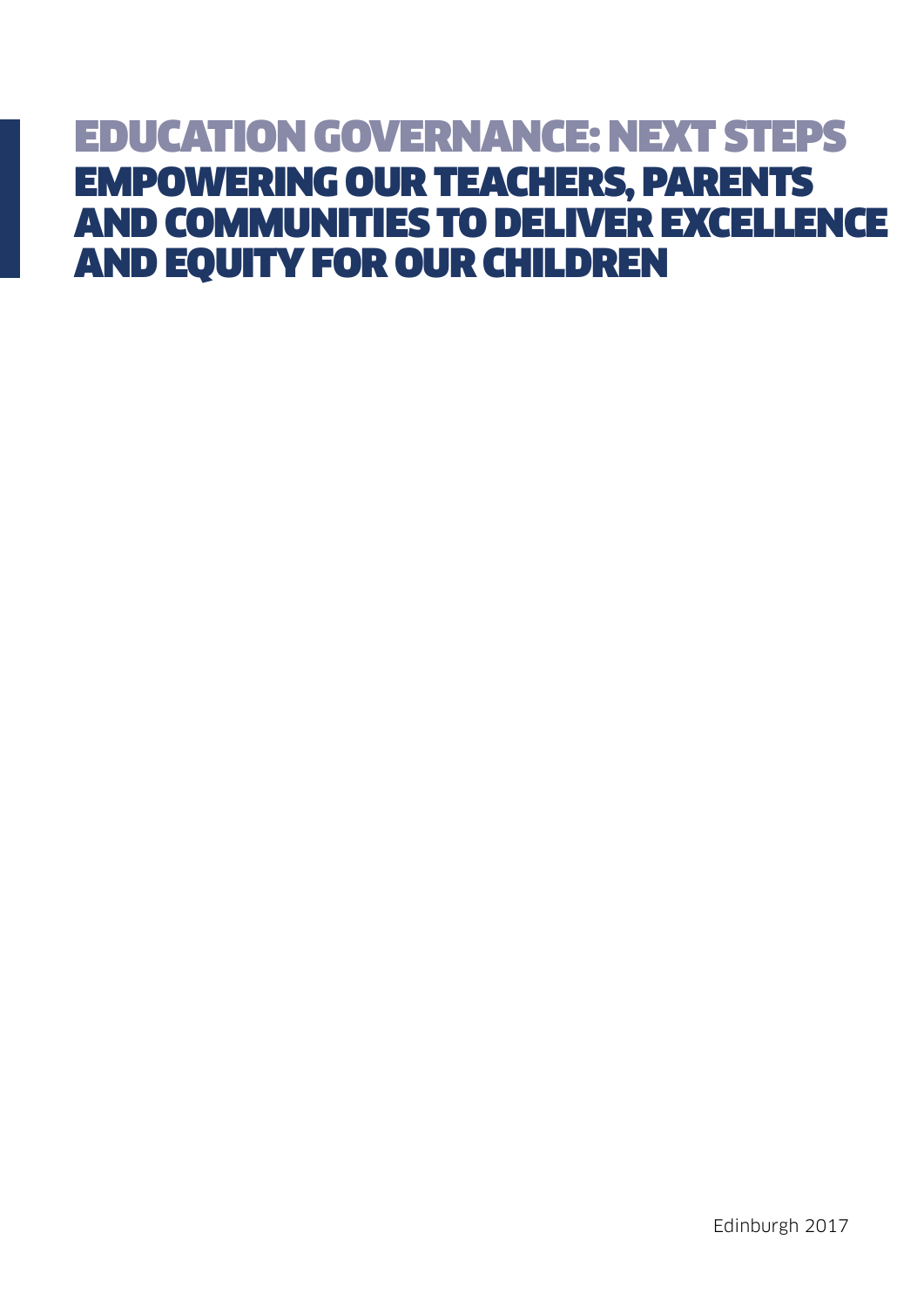© Crown copyright 2017

# **OGL**

This publication is licensed under the terms of the Open Government Licence v3.0 except where otherwise stated. To view this licence, visit **[nationalarchives.gov.uk/doc/open](http://nationalarchives.gov.uk/doc/open-government-licence/version/3)[government-licence/version/3](http://nationalarchives.gov.uk/doc/open-government-licence/version/3)** or write to the Information Policy Team, The National Archives, Kew, London TW9 4DU, or email: **psi@nationalarchives.gsi.gov.uk**.

Where we have identified any third party copyright information you will need to obtain permission from the copyright holders concerned.

This publication is available at **[www.gov.scot](http://www.gov.scot)**

Any enquiries regarding this publication should be sent to us at The Scottish Government St Andrew's House Edinburgh EH1 3DG

ISBN: 978-1-78851-045-5

Published by The Scottish Government, June 2017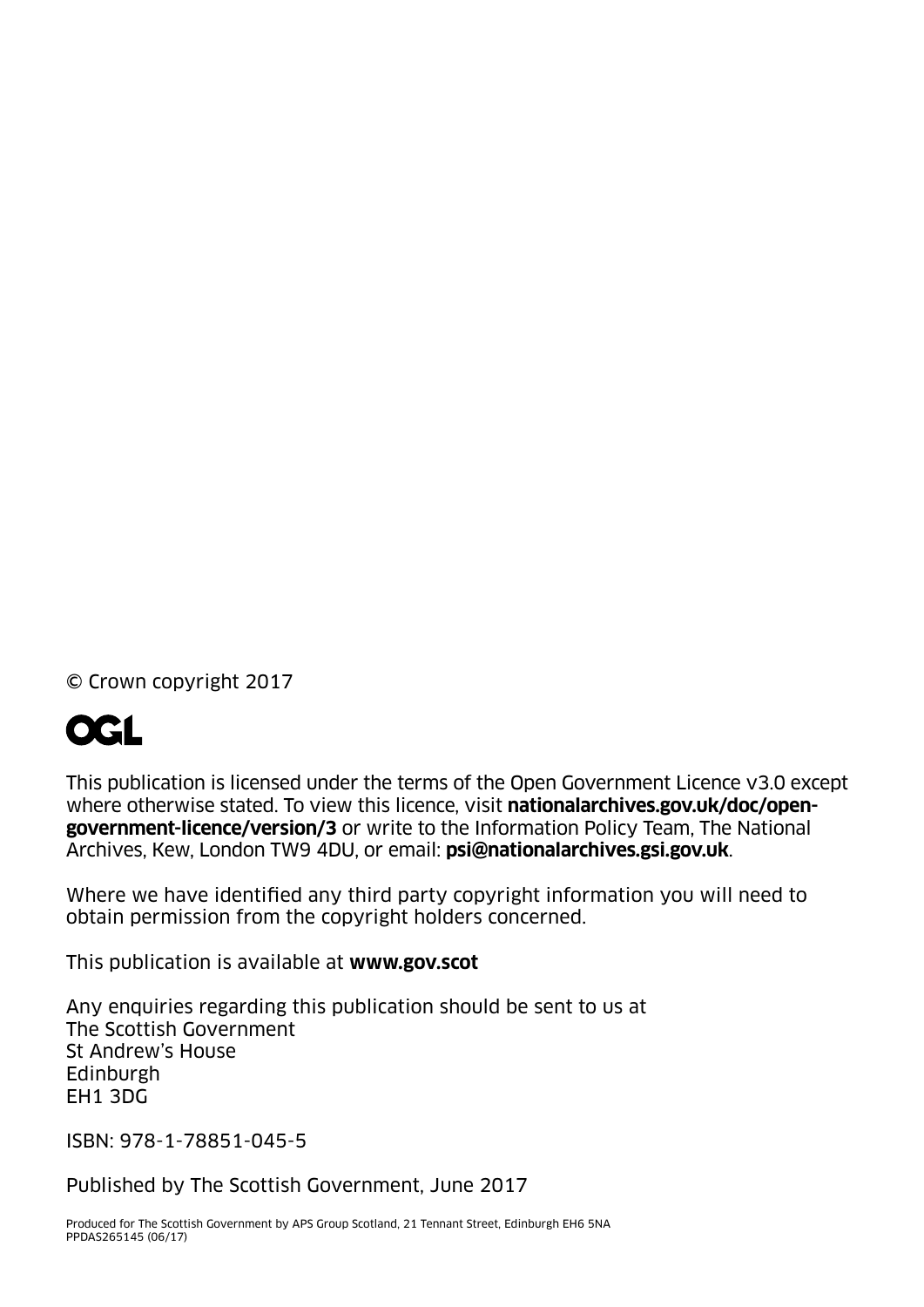## **CONTENTS**

| Ministerial Foreword                                                                        |    |
|---------------------------------------------------------------------------------------------|----|
| Executive Summary                                                                           | 3  |
| Chapter 1 Introduction                                                                      | 9  |
| Chapter 2 The Case for Change                                                               | 13 |
| Chapter 3 A school and teacher-led system - Empowering teachers,<br>parents and communities | 23 |
| Chapter 4 Educational improvement services to support a school<br>and teacher-led system    | 30 |
| Chapter 5 Delivering an empowered system - The Next Steps                                   | 42 |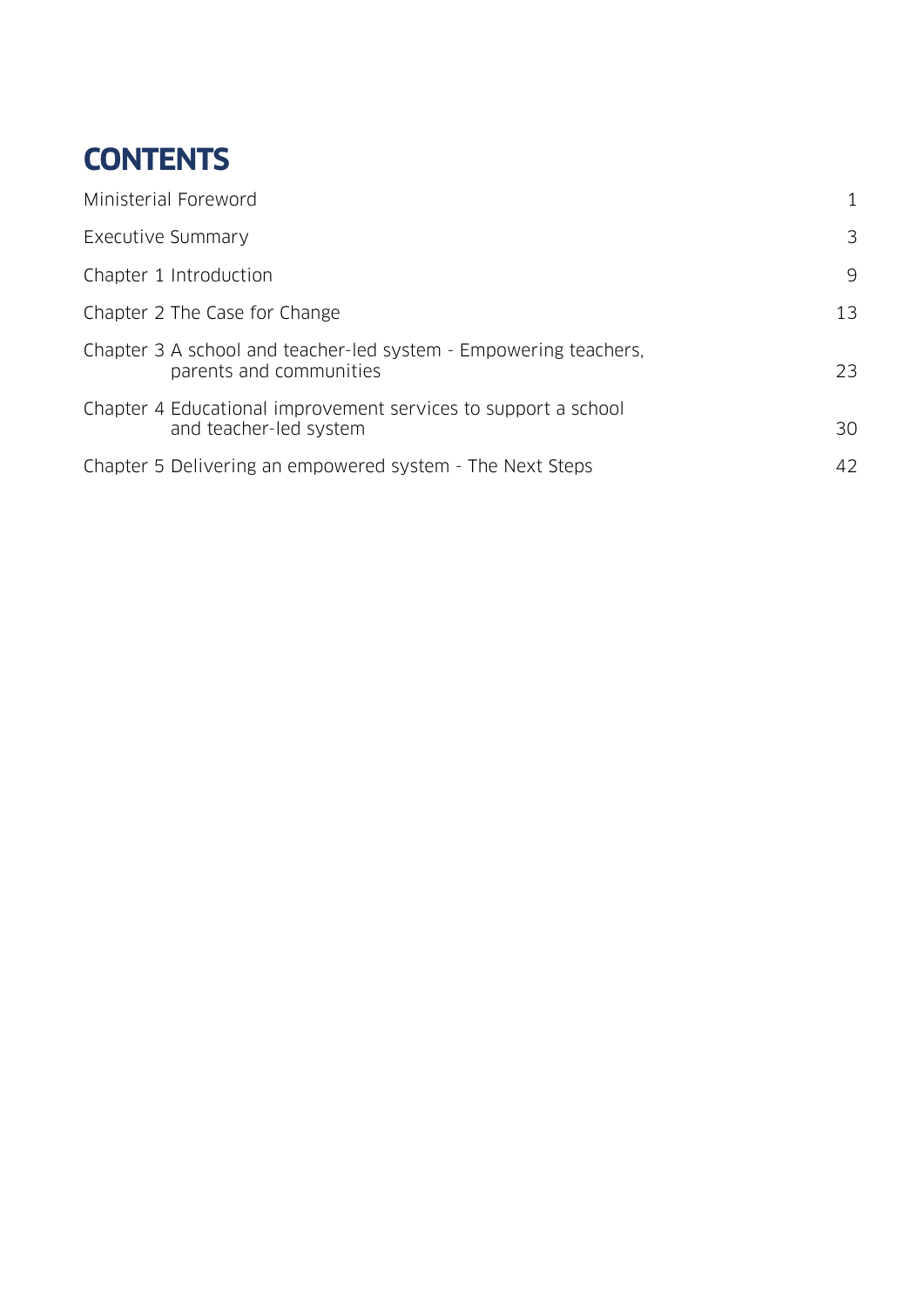## **FOREWORD BY THE DEPUTY FIRST MINISTER AND CABINET SECRETARY FOR EDUCATION AND SKILLS**



Improving the education and life chances of our children and young people is the defining mission of this Government. Our vision for education is to close the unacceptable gap in attainment between our least and most disadvantaged children and to raise attainment for all.

While there are many strengths in Scottish education, and much to celebrate, it is also clear that we can, and must, achieve more. The attainment gap is not unique to Scotland and will not be closed easily, but we must have an education system which allows children to achieve their full potential whatever their background. This is critical for Scotland to succeed in tomorrow's world.

Children and young people are at the heart of our system and their success fundamentally depends on the quality

of learning and teaching in our classrooms, the quality of our early learning and childcare centres, and leadership in our schools supported by parents and communities. The people best placed to work with parents and communities to drive improvement for our children are our teachers, practitioners and learning professionals. We undertook to review the governance of our system to ensure that each part of it – from early learning and childcare provision through to secondary school education – has a relentless focus on improving learning and teaching. Teachers must be free to deliver what the children in their care need. To achieve this, we need a system where teachers are the leaders of learning in our schools, with the responsibility for delivering excellence and equity, and with greatly enhanced support available to them.

Scotland's diverse communities mean that there is no 'one size fits all' solution. We know, however, what must be consistent across Scotland: excellent school leaders and teachers, strong curriculum and improvement support, more transparent measures of progress, and engaged parents and communities. We are determined to achieve this and recognise that schools, teachers and parents are best placed to decide what will work best for the children in their communities.

The role of the Scottish Government, and local government, is to provide the right support for teachers and practitioners to deliver excellent learning and teaching. They must have the freedom to make decisions – and government must ensure they have the training, resources and skills to deliver.

We know that the best education systems in the world benefit from a collective determination within the teaching profession and within all levels of government to drive improvement; it is the culture of continuous improvement that will deliver results.

We also know that excellent schools have great leadership and we need to support. empower and build the capacity of brilliant leaders in every school. We need teachers to have opportunities to develop their careers in different ways, whether that is in the classroom, in specific curriculum areas, or in leadership roles. In driving these reforms we intend to provide teachers with the freedom and support to reach their own potential. We will introduce new pathways in the teaching profession to develop different and exciting careers which will be more satisfying for teachers and deliver more for our children.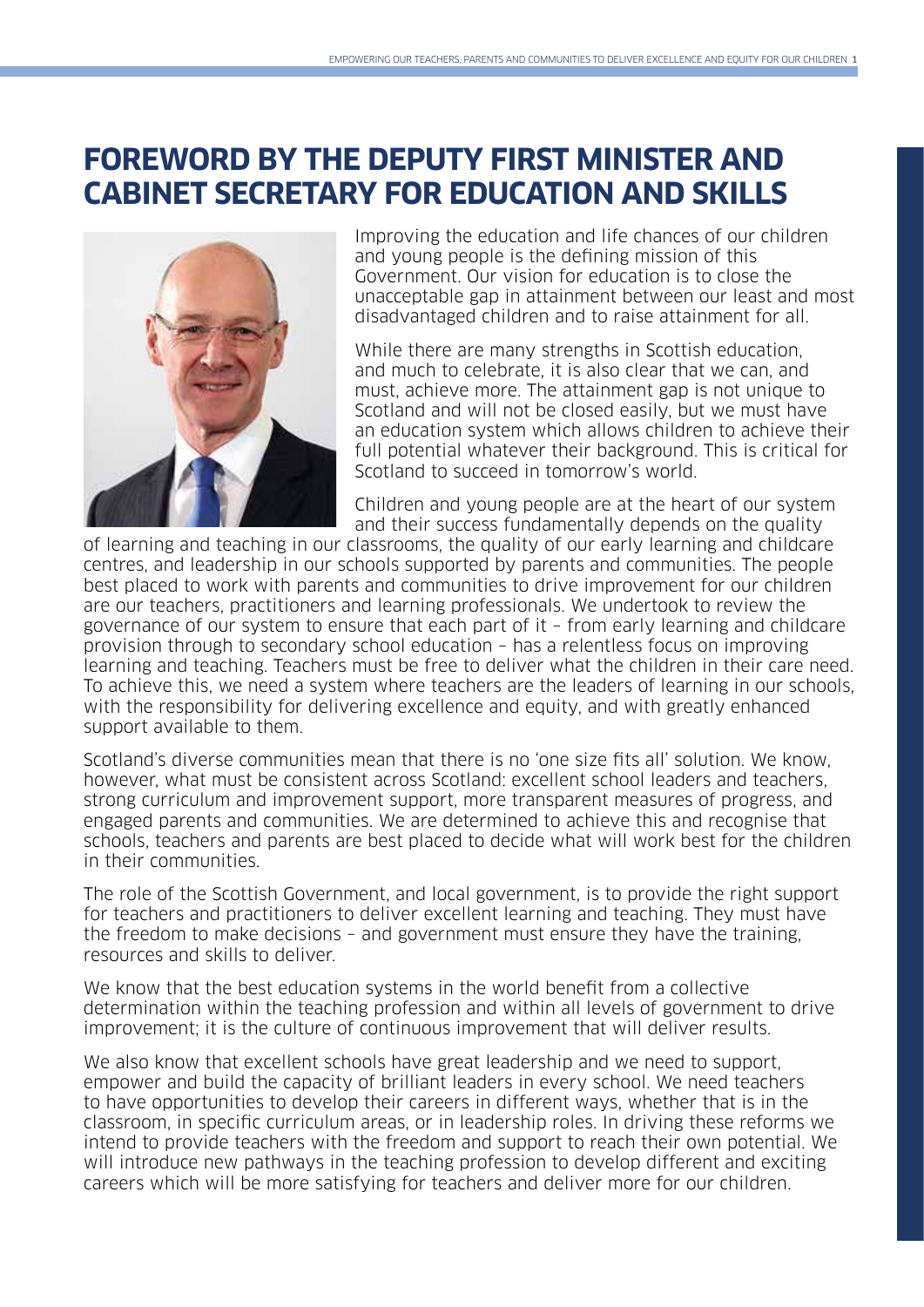We accept that the responsibility of this Government is to work with our partners in local government to create the culture and capacity for teachers and practitioners to improve the learning outcomes in their classrooms – and across our schools and early learning centres. We expect to be held to account for this, just as parents expect schools to be accountable to them.

The structure of the present system is too complex and support for improvement varies to an unacceptable extent across the country. Teachers and schools need consistently excellent education support services and consistently excellent improvement services. They do not all have these now and we must change that as quickly as we can. It is a collaborative effort, which starts with leadership in our schools and should be complemented by our local authorities and supported by new regional improvement collaboratives which are relevant to, designed by, and close to the communities they serve.

We also want parents to have a crystal clear understanding of who has lead responsibility for their child's school experience: their children's teachers. Parents have a right to expect their local school to engage fully with them throughout their children's education. With more consistent information than ever before available to parents, they will be empowered to demand and see delivered the education that their children rightly deserve.

We must all work together to move from a good system to a great system, with strong collaboration and collective responsibility for the progress and attainment of every child in Scotland. Advice from the International Council of Education Advisers has been clear – to improve our education system we must tackle culture, capacity and structure. This Next Steps paper addresses all three.

This will not happen overnight, but the work has already begun and our determination is clear: to deliver the world-leading education system our children and young people deserve.

**John Swinney MSP Deputy First Minister and Cabinet Secretary for Education and Skills**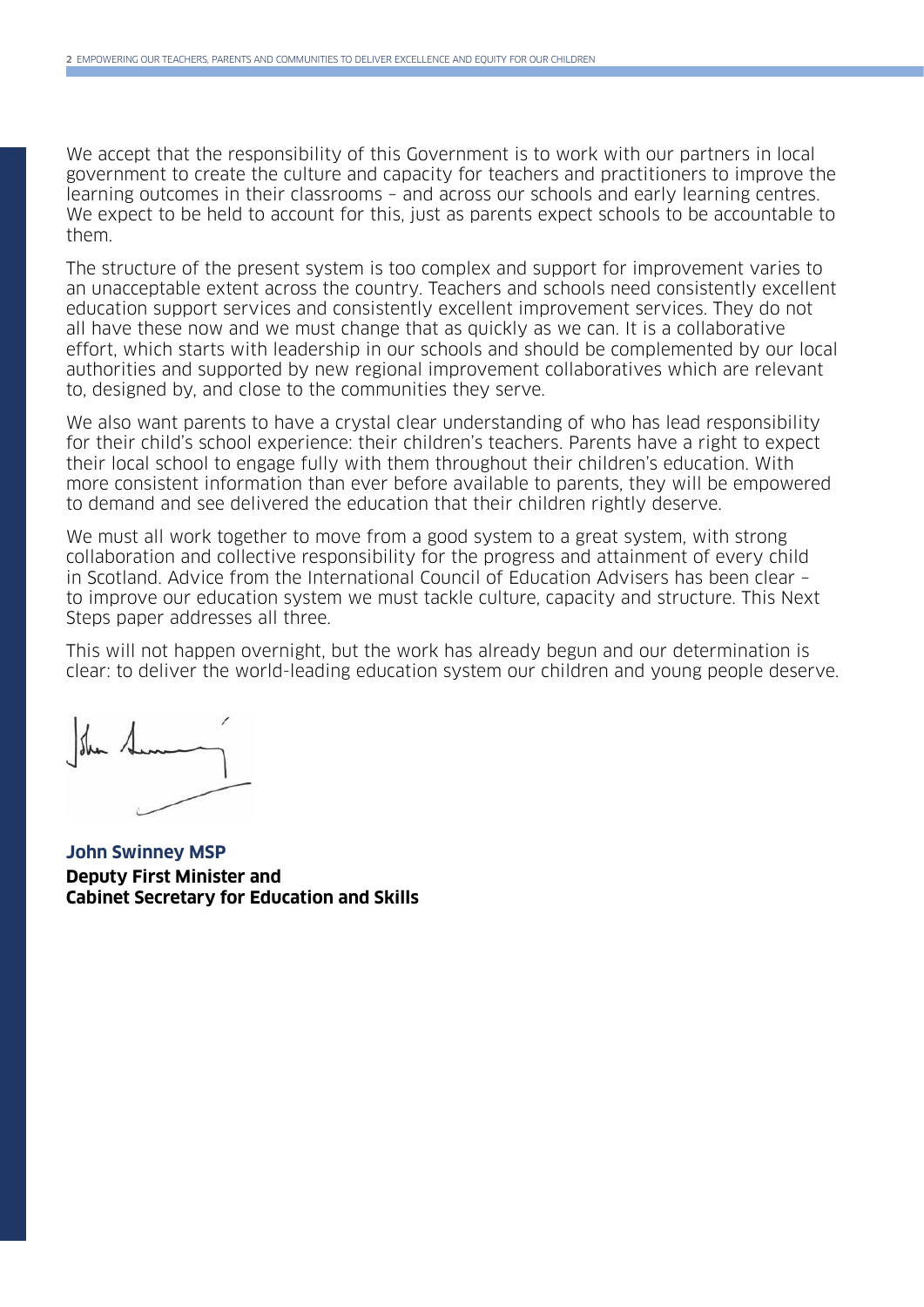## **EXECUTIVE SUMMARY**

Scotland has good schools and great teachers but our ambition is to build a consistently excellent education system which delivers for all our children.

We are determined to create an education system which ensures that every child achieves the highest standards in literacy and numeracy, with the best range of skills, qualifications and achievements to enable them to seize the opportunity to succeed. Current evidence shows while our system has many strengths there are also weaknesses and we must improve performance.

Scotland has a proud history of providing universal education to our children. The majority of young people are performing well under Curriculum for Excellence – at least 80% of pupils are achieving third level or better in literacy and numeracy by the end of S31. The number of Higher passes has risen by 29.8% since 2007 and passes at Advanced Higher have risen by 42.5% in the same period<sup>2</sup>. A higher percentage of young people now leave school for positive destinations than at any time on record<sup>3</sup>. The highest ever proportion of school leavers from the most deprived communities are going on to a positive initial destination – 88.7%4. More of our population is educated beyond school than any other European country (47.8% tertiary educated)<sup>5</sup>.

However, the latest results from the international study PISA<sup>6</sup> found that Scotland's overall performance has declined in science and reading compared to 2012, and is unchanged in maths. Our relative performance compared to other countries has deteriorated across all three areas. Performance has measurably deteriorated in science and maths since 2006. The Scottish Survey of Literacy and Numeracy (SSLN) which monitored national performance in literacy and numeracy has shown a decline in numeracy (2011 to 2015) and literacy (2012 to 2016). There is still a clear gap in attainment between children from more deprived and less deprived backgrounds.

This paper sets out our work to fully deliver bold but necessary reform to Scottish education. The purpose of that reform is to drive improvement and to enable our education system to realise our ambition of excellence and equity for all.

#### **An education system centred around children and young people**

Children and young people must be at the heart of our education system. Decisions about their learning must be taken as close to them as possible by the people that they know and where they have an opportunity to influence those decisions. This is their future so they should have the right to participate and to have their views listened to and acted upon. Evidence shows that involving young people in their own learning and promoting the student voice is an important lever for school improvement<sup>7</sup>. We will strengthen the voice of children and young people through more effective and consistent pupil participation.

<sup>1</sup> Scottish Government (2016a) Achievement of Curriculum for Excellence (CfE) Level. <http://www.gov.scot/stats/bulletins/01253>

<sup>2</sup> SQA (2016) Attainment Statistics (August). [https://www.sqa.org.uk/sqa/files\\_ccc/2016-sqa-attainment-summary.pdf](https://www.sqa.org.uk/sqa/files_ccc/2016-sqa-attainment-summary.pdf)

<sup>3</sup> Scottish Government (2016b) Summary statistics for attainment, leaver destinations and healthy living, No.6: 2016 Edition.<http://www.gov.scot/Publications/2016/06/4523>

<sup>4</sup> Scottish Government (2017a) Initial Destinations of Senior Phase School Leavers. <http://www.gov.scot/Publications/2017/03/2421>

<sup>5</sup> Eurostat Data, Population by Educational Attainment Level (2016)

<sup>6</sup> Scottish Government (2015) Programme for International Student Assessment (PISA) 2015: Highlights from Scotland's Results <http://www.gov.scot/Resource/0051/00511095.pdf>

<sup>7</sup> Ruddick, J and Flutter, J (2004) How to Improve your School: Giving Pupils a Voice, Journal of In-service Education, Continuum Press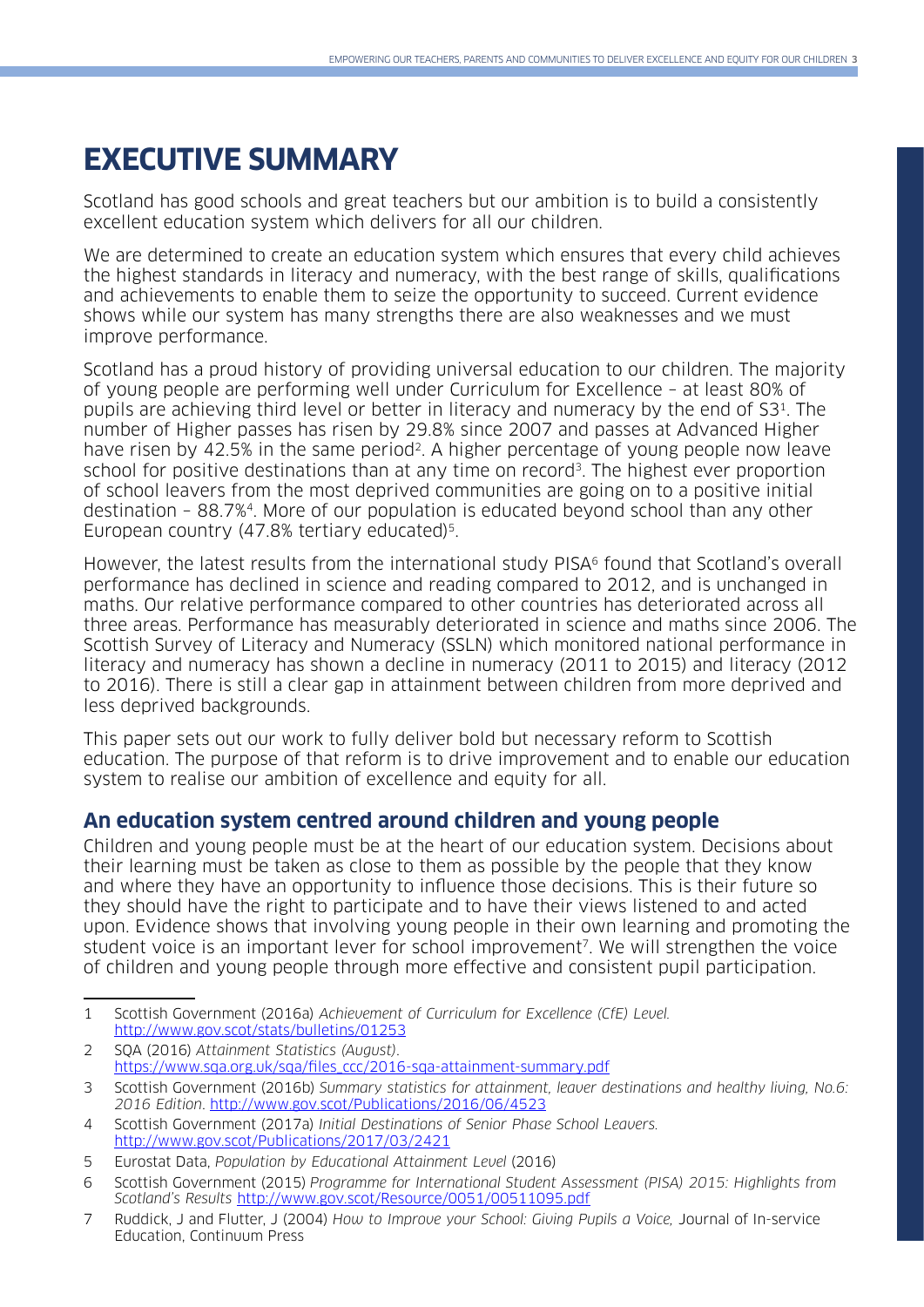Evidence from the OECD<sup>8</sup> shows that when parents are fully involved in their child's learning we see better outcomes for children, parents and schools. Research from PISA<sup>9</sup> and Growing up in Scotland<sup>10</sup>, which studies a number of children and young people's lives over a period of time, shows that while many parents are engaged positively in their child's learning some parents face barriers; particularly those from poorer backgrounds. The evidence base for the importance of parental involvement has been further strengthened with the National Parent Forum of Scotland's review<sup>11</sup> of our own legislation, the Scottish Schools (Parental Involvement) Act 2006.

Parents should rightly be involved in the running of their children's schools and we will support and strengthen parental engagement through enhanced parent councils. This will mean stronger duties on schools to ensure that parent councils play a full role in substantive matters such as school improvement and school policies. We will also take steps to modernise and strengthen the legislation on parental involvement to ensure that the wider parent forum – the parents beyond the parent council – can be involved in a variety of ways.

However, we recognise that a parent's most important engagement with school is about their child's education and learning that goes on in the home. Evidence from key academics such as Dr Janet Goodall<sup>12</sup> suggests that parental engagement in children's learning has the greatest impact on outcomes for children. As Sosu and Ellis (2014) note<sup>13</sup> "effective parental involvement programmes that have an impact on the attainment gap are those that focus on helping parents to use appropriate strategies to support their children's learning at home". We will also boost support to those parents who do not currently engage as much as they would want to through enhancing the availability of home-school link workers and extending family learning.

#### **A school and teacher-led education system**

The primary focus of our reform is to shape an education system to create a school and teacher-led system. Decisions that shape the education of our young people will be made in classrooms, schools and establishments by people working directly with young people.

Our policy is based on international evidence about what works and on the simple premise that the people best placed to make decisions about learning for our children are those professionals qualified to do so. The OECD considered the relationship between school autonomy and performance using evidence gathered through PISA and concluded "At the country level, the greater the number of schools that have the responsibility to define and elaborate their curricula and assessments, the better the performance of the entire school system…"14.

Decisions about improving learning and teaching and the funding to support these new statutory duties will rest at school level. The role of everyone else within the education system will be to support the learning that takes place in our classrooms, our schools and establishments. Each individual responsible for taking decisions in the system should consider whether it will contribute to an improvement in learning in classrooms.

<sup>8</sup> OECD (2012) Parental Involvement in Selected PISA Countries and Economies, OECD Publishing Paris [http://www.oecd.org/officialdocuments/publicdisplaydocumentpdf/?cote=EDU/WKP\(2012\)10&docLanguage=En](http://www.oecd.org/officialdocuments/publicdisplaydocumentpdf/?cote=EDU/WKP(2012)10&docLanguage=En)

<sup>9</sup> OECD (2017a) PISA 2015 Results (Volume III) Students' Well-being, PISA, OECD Publishing Paris <http://www.oecd.org/edu/pisa-2015-results-volume-iii-9789264273856-en.htm>

<sup>10</sup> Bradshaw, P, Hall, J, Hill, T, Mabelis, J, and Philo, D (2012) Growing Up in Scotland: Early experiences of primary school, Scottish Government, Edinburgh <http://www.gov.scot/Publications/2012/05/7940>

<sup>11</sup> National Parent Forum of Scotland (2017) Review of the Scottish Schools Parental Involvement Act 2006 <http://www.npfs.org.uk/2017/05/23/review-of-the-impact-of-the-2006-parental-involvement-act/>

<sup>12</sup> Harris and Goodall (2007) Engaging Parents in Raising Achievement Do Parents Know They Matter? Educational Research <http://dera.ioe.ac.uk/6639/>

<sup>13</sup> Sosu, Edward and Ellis, Sue (2014) Closing the attainment gap in Scottish Education, Joseph Rowntree Foundation, York<https://www.jrf.org.uk/sites/default/files/jrf/migrated/files/education-attainment-scotland-full.pdf>

<sup>14</sup> OECD (2011) PISA in Focus (2011/9) School autonomy and accountability: Are they related to student performance? <https://www.oecd.org/pisa/pisaproducts/pisainfocus/48910490.pdf>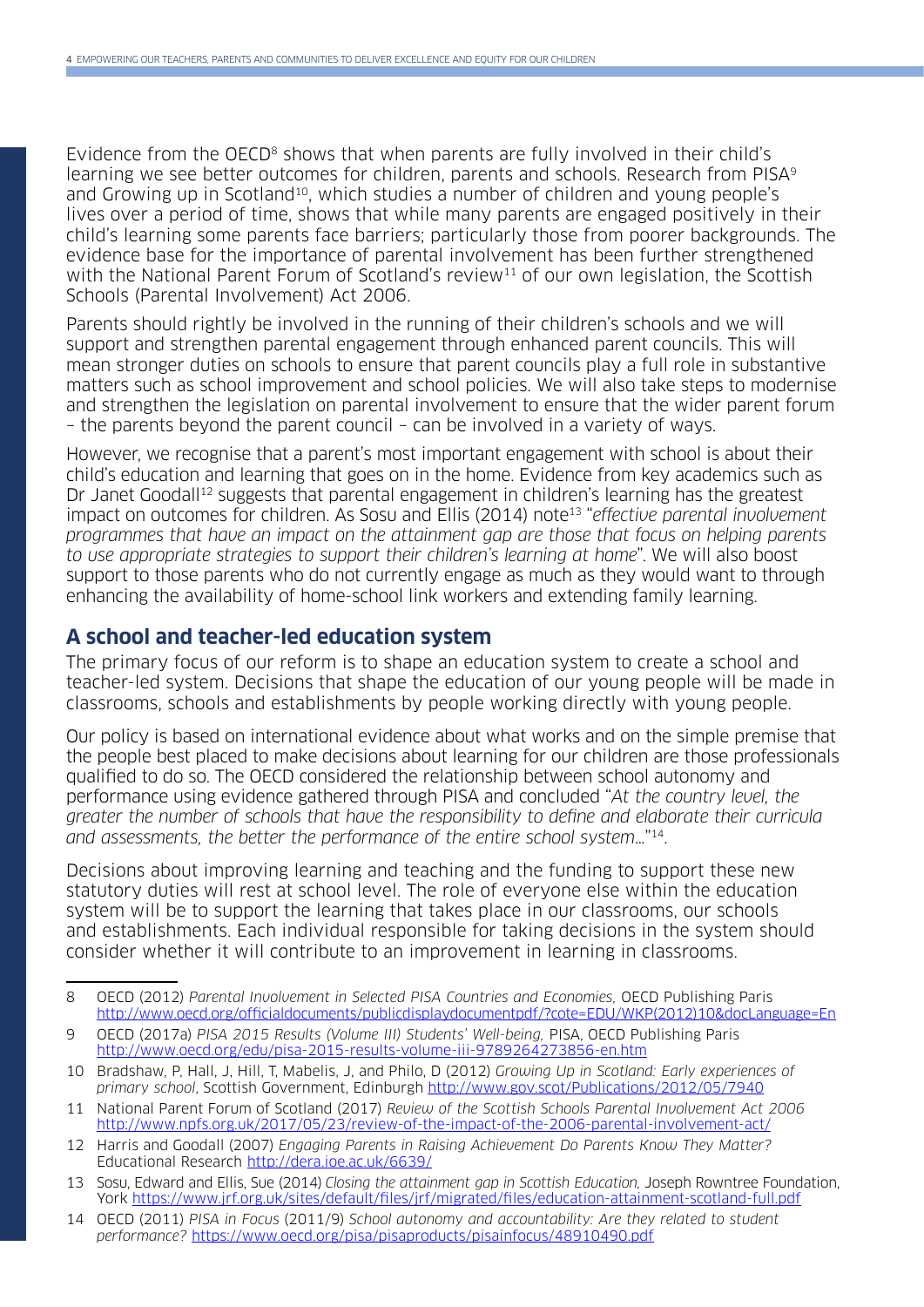## **Focusing on the quality of teaching and learning**

The quality of teaching and learning is the most important in-school factor in determining a child's educational outcomes. In her review of the evidence Sammons states that around 5–18% of variance in student outcomes can be attributed to schools and some studies indicate that up to 55% of the variance in outcomes can be explained at classroom level<sup>15</sup>. Graham Donaldson in his review of teacher education Teaching Scotland's Future (2011)<sup>16</sup> is clear that:

"High quality people achieve high quality outcomes for children".

We want to support teachers to achieve their full potential.

#### **Teachers** will:

- be the leaders of learning in their classrooms;
- be supported through a revolutionised offer of support and improvement;
- help develop new career pathways allowing greater opportunities for career development and progression into leadership, specialist or improvement roles; and
- be supported by streamlined professional learning so that there is a coherent learning offer to teachers.

We recognise the importance of all skilled staff working with our children and young people and we will enhance the professionalism of support staff.

## **Supporting leadership**

The research evidence suggests that the impact of leadership on student achievement is second only to the quality of learning and teaching<sup>17</sup>. Evidence from the OECD<sup>18</sup> shows that "school leaders can make a difference in school and student performance if they are granted autonomy to make important decisions".

Responses from headteacher associations to the Governance Review consultation stated clearly that headteachers should be able to focus on their key business of learning and teaching19. We will ensure that our school leaders have the autonomy to be leaders of learning within a clear national policy framework. We will work closely with the profession and professional associations to establish a Headteachers' Charter, which sets out the new powers for headteachers. The Pupil Equity Fund has begun this journey and we are determined to give headteachers more of the powers that they need to make the biggest difference to children. We will transform the level of clear, practical support for headteachers at a regional basis – giving them all the help and advice they need to improve the curriculum, learning, teaching, and assessment.

<sup>15</sup> Sammons, P (2007) School Effectiveness and Equity: Making Connections, CfBT Education Trust, Reading [https://www.educationdevelopmenttrust.com/~/media/cfbtcorporate/files/research/2007/r-school](https://www.educationdevelopmenttrust.com/~/media/cfbtcorporate/files/research/2007/r-school-effectiveness-and-equity-full-2007.pdf)[effectiveness-and-equity-full-2007.pdf](https://www.educationdevelopmenttrust.com/~/media/cfbtcorporate/files/research/2007/r-school-effectiveness-and-equity-full-2007.pdf)

<sup>16</sup> Donaldson, G (2011) Teaching Scotland's Future, Scottish Government, Edinburgh <http://www.gov.scot/Resource/Doc/337626/0110852.pdf>

<sup>17</sup> Day et al (2011) Successful school leadership: linking with learning and achievement: Linking with Learning (UK Higher Education OUP Humanities & Social Sciences Education OUP).

<sup>18</sup> OECD (2008) Improving School Leadership, OECD Publishing, Paris <http://www.oecd.org/edu/school/improvingschoolleadership-home.htm>

<sup>19</sup> Scottish Government (2017b) Education Governance. Empowering teachers, parents and communities to achieve excellence and equity in education. An analysis of consultation responses, Scottish Government, Edinburgh <http://www.gov.scot/Topics/Education/thegovernancereview/consultationresponses>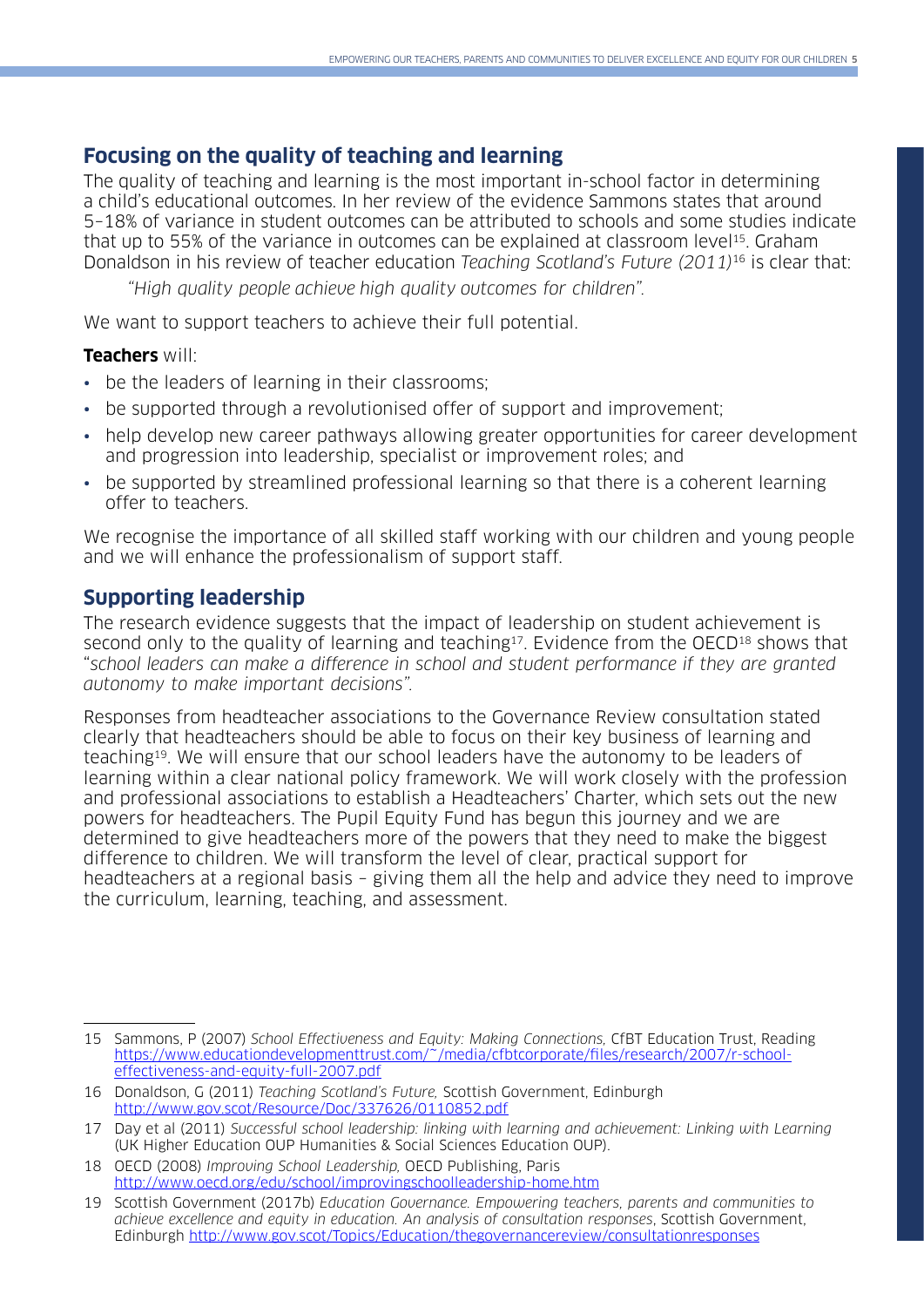Headteachers already have a deep sense of responsibility and moral purpose to do the very best for the children in their care. The reforms we are proposing here are about liberating them to concentrate on learning and teaching. Where devolution of responsibility would not improve learning and teaching, then it will not happen. We will not turn headteachers into chief-administrators of their schools; they will be the leaders of learning and we will empower them to do this, with improved support and the clarity of a strong national framework.

#### **Headteachers** will:

- be the leaders of learning in their schools;
- be supported through a revolutionised offer of support and improvement;
- be responsible for raising attainment and closing the poverty-related attainment gap;
- deliver quality and improvement at school level;
- select and managing the teachers and staff in their school;
- decide on school management and staffing structure, including business managers;
- decide on curriculum content and offer;
- work with partners including local authority support staff and others to meet learners' additional support needs at school level;
- collaborate for school improvement at school, cluster and regional level;
- lead self-evaluation and improvement of school performance;
- monitor school progress and reporting; and
- manage defined and greater proportions of school funding (this will be part of the accompanying consultation on funding).

We will develop leadership pathways to enable and inspire people to become headteachers. We will ensure there is an enhanced leadership support package to develop aspiring leaders, new headteachers and experienced leaders. We will introduce a fast-track leadership route to support aspiring and talented teachers who are keen to progress. We will strengthen career pathways with new cluster leader and system leader roles, and we will ensure that headteachers have the tools they need to drive improvement.

## **A relentless focus on improvement**

Scotland has a proud history of providing universal education to our children. Now, perhaps more than ever, a relentless focus on improvement is needed to keep up with the world changing around us. Innovations in communication, particularly in the digital world, mean that those who stand still get left behind. This change must not be seen, however, as a challenge, it is an incredible opportunity which our children are best placed to grasp.

Over the last few years, support for curriculum development and learning has become inconsistent across Scotland and it is inhibiting our ability to keep up with global trends. McKinsey's 2010 report on school systems, How the world's most improved school systems keep getting better,<sup>20</sup> observed that:

"As the school systems we studied have progressed on their improvement journey, they seem to have increasingly come to rely on a "mediating layer" that acts between the centre and the schools. This mediating layer sustains improvement by providing three things of importance to the system: targeted hands-on support to schools, a buffer between the school and the centre, and a channel to share and integrate improvements across schools".

<sup>20</sup> Mourshed, M, Chijioke, C and Barber, M (2010) How the world's most improved school systems keep getting better, McKinsey & Company, London [http://www.mckinsey.com/industries/social-sector/our-insights/how](http://www.mckinsey.com/industries/social-sector/our-insights/how-the-worlds-most-improved-school-systems-keep-getting-better)[the-worlds-most-improved-school-systems-keep-getting-better](http://www.mckinsey.com/industries/social-sector/our-insights/how-the-worlds-most-improved-school-systems-keep-getting-better)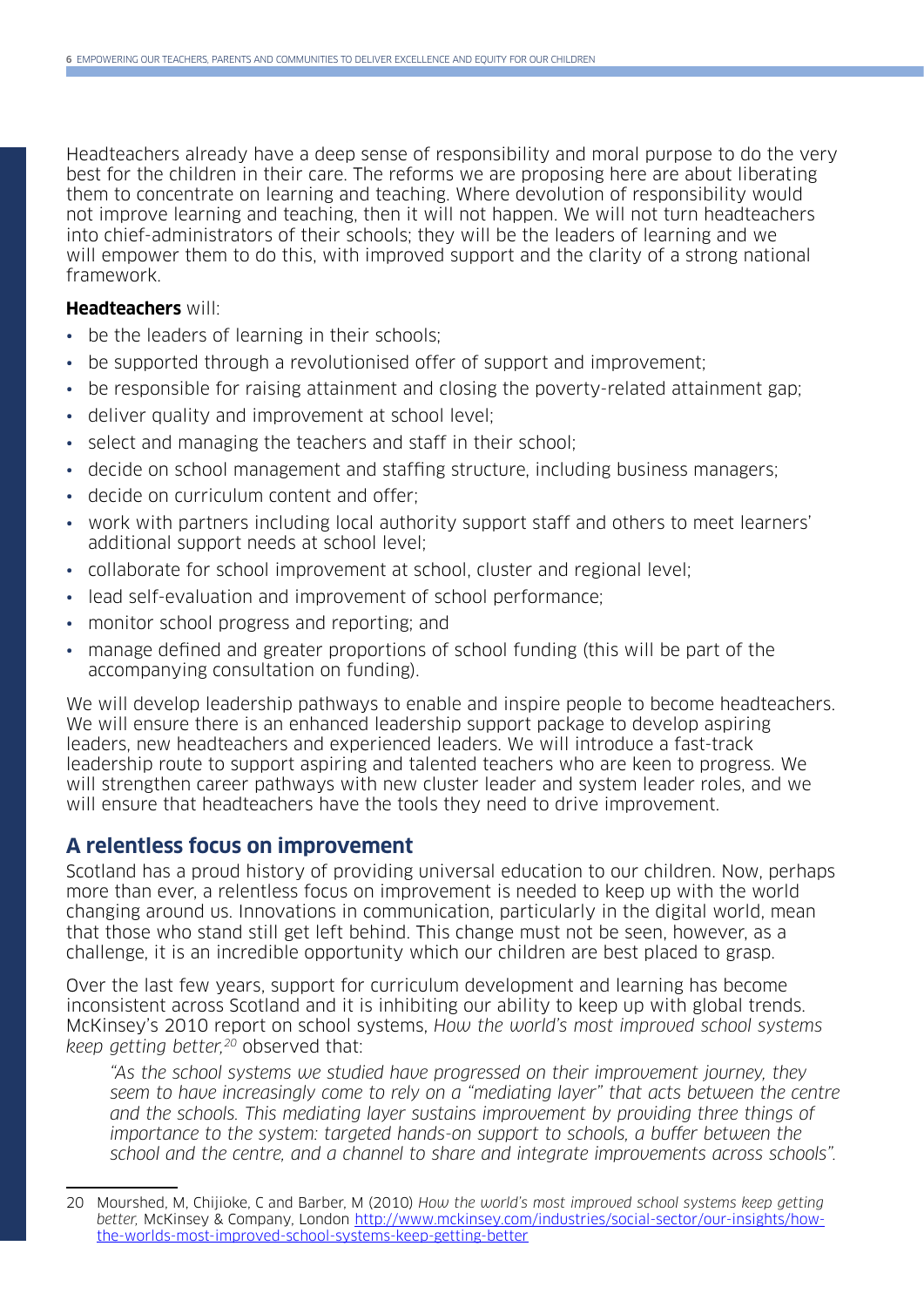It is delivering this support which is the second major focus of our reform. We will ensure that schools have access to excellent education improvement services. These will be focussed on supporting headteachers and teachers in securing improvement in their schools and will be provided by new regional improvement collaboratives.

#### **Regional improvement collaboratives** will:

- provide excellent educational improvement support for headteachers, teachers and practitioners through dedicated teams of professionals. These teams will draw on Education Scotland staff, local authority staff and others;
- provide coherent focus across all partners through delivery of an annual regional plan and associated work programme aligned with the National Improvement Framework;
- facilitate collaborative working across the region, including sharing best practice, supporting collaborative networks and pursuing partnership approaches; and
- be led by a Regional Director, to be appointed by the Scottish Government and to report to the HM Chief Inspector/Chief Executive of Education Scotland.

## **The role of the Scottish Government**

The role of the Scottish Government and the various national agencies is to set national education policy and a national framework for improvement which will support a school and teacher-led system. Terms and conditions of service including pay will continue to be set at a national level. The Scottish Qualifications Authority will remain an integral part of the system.

This Next Steps paper provides Education Scotland with a significantly enhanced role and purpose. Education Scotland will have a strengthened inspection and improvement function. Inspection will be a crucial tool that supports the system-wide goal to continuously improve. Education Scotland will have a renewed focus on professional learning and leadership, providing clarity and coherence to the national landscape. Delivery via the new regional improvement collaboratives will mean that hands on advice, support and guidance can flow directly to schools to support improvement.

We will take steps to ensure initial teacher education prepares students to enter the profession with consistently well-developed skills to teach key areas such as literacy, numeracy and health and wellbeing. Registration of the workforce will be enhanced by a new body, the Education Workforce Council for Scotland, to support the professionals and provide confidence to parents and carers.

Scottish Ministers will set national priorities in education and will continue to be accountable to Parliament for the performance of the education system. More and more, however, those priorities will be directed by the improvements that the system tells us we need to achieve. The Government will establish a Scottish Education Council, chaired by the Deputy First Minister and Cabinet Secretary for Education and Skills, to ensure a systemwide focus on improvement is delivered. Government will continue to provide funding for education provision and support.

### **The role of Local Government**

The school and teacher-led system needs all partners, including local government to focus on their contribution to improve performance. Local authorities' role and importance is crucial and they will be democratically accountable for the services they provide to schools and centres. Schools will now have much greater responsibility for key decisions and local authorities will have a vital role to play in enabling and supporting that. There will be a new duty on local authorities to collaborate to support improvement on a regional basis. They will also be responsible for improvement through their provision of education support services, their regional collaboration, and in securing leadership in their schools.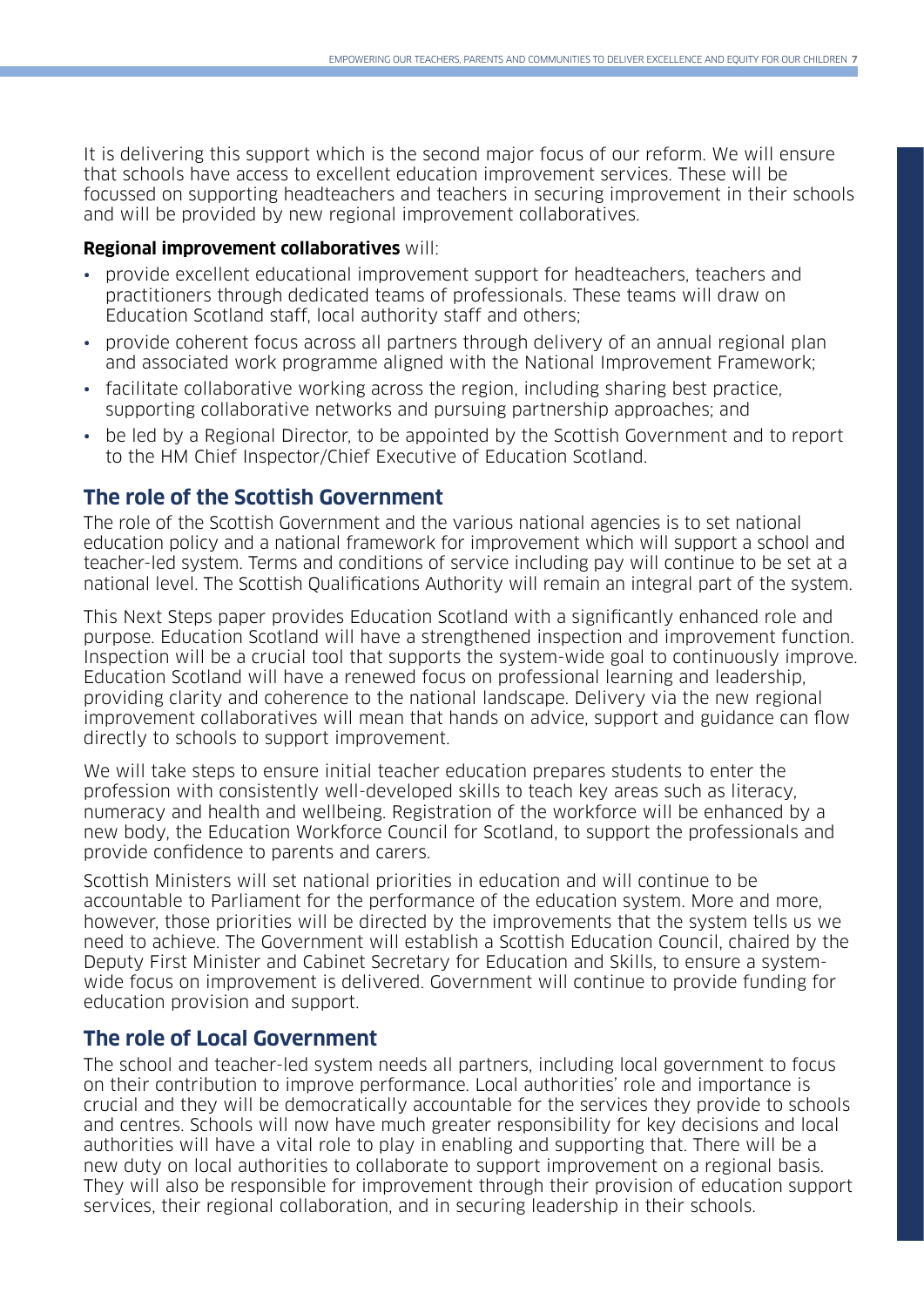They will oversee quality in the provision of early learning and childcare, as well as being a key provider of services. Local authority education support services will include: the supply of schools; the provision of denominational and Gaelic medium schools where required; the administration of placing and admissions procedures, including for children with additional support needs (including independent sector where appropriate); the provision of support services such as human resource functions; planning for future requirements; and securing excellent headteachers for the schools in their area. This will retain important local accountability for the supply and quality of leadership in schools in our communities. The vast majority of the funding for school education will continue to be channelled through local authorities, and they will continue to have a role in ensuring that public resources allocated for the delivery of education in Scotland are properly accounted for.

#### **Next steps**

We have set out our vision for change. Some of these changes can be delivered without legislation and we will start working with partners now to deliver these quickly. We will establish the regional improvement collaboratives, taking account of the collaboration that is already underway, and we will realign national agencies to support the regional improvement collaboratives and strengthen inspection.

We are committed to bringing forward a new Education Governance Bill to deliver those changes that require legislation. We will work closely with partners to consult on proposed legislative changes and will introduce legislation in the second year of this Parliament.

We are consulting on the development of a more consistent approach to funding to ensure that schools have a greater role in how the education budget is spent.

Some of these changes will take time and we will seek to work with partners to deliver a stronger and more empowered education system.

Ultimately, however, the evidence shows us that improvement will not be achieved as a result of changes to structures; it will come through changes in culture and practice. So we will work with the whole system to start further empowering schools and improving the offer to teachers on learning and curricular support immediately.

We have a clear purpose and ambition. We are absolutely determined to improve attainment at every level and close the attainment gap so that every child in Scotland realises their potential.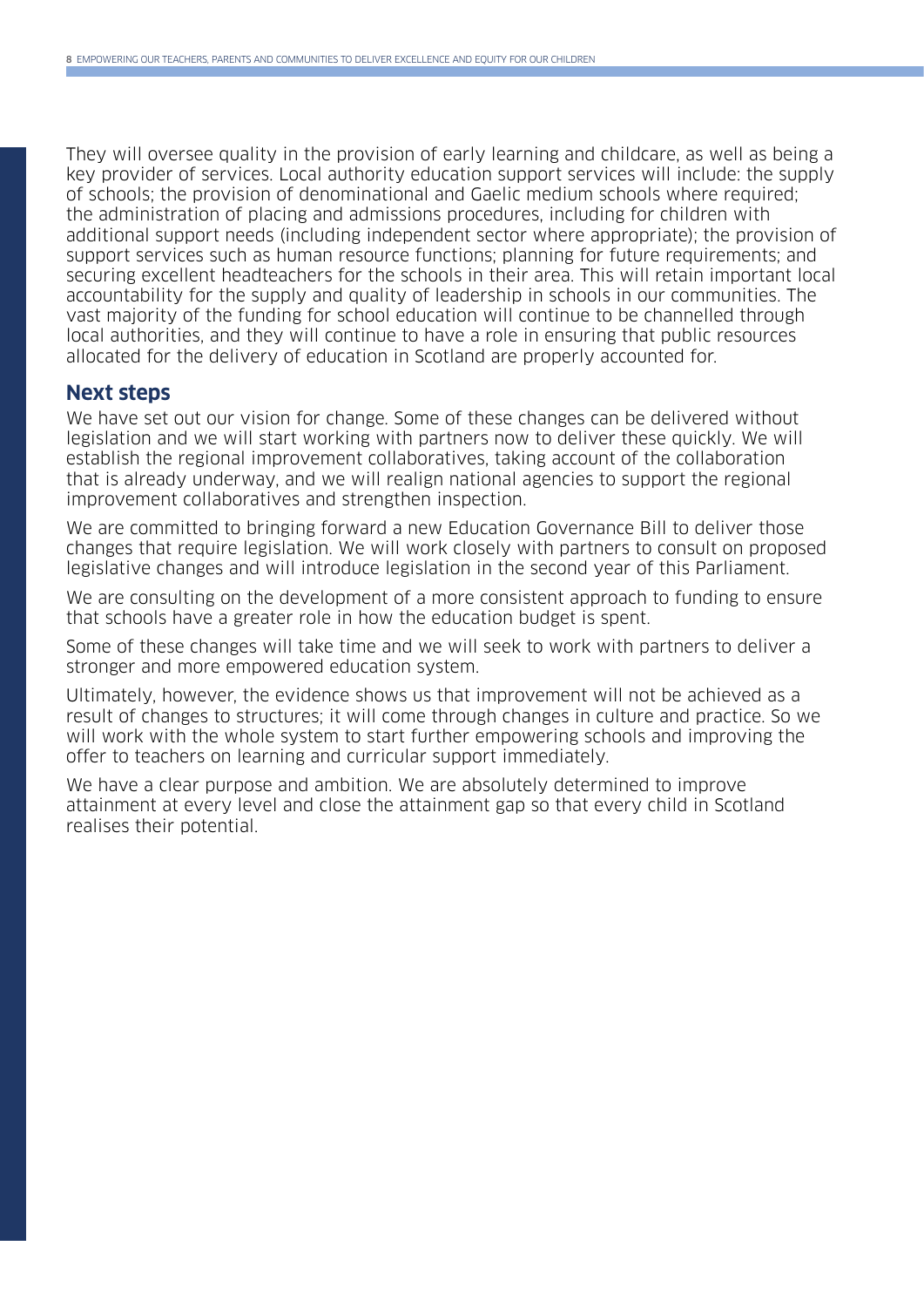## **1. INTRODUCTION**

Improving the education and life chances of our children and young people is the defining mission of this Government.

There is a strong and shared commitment to the vision of excellence and equity for all children and young people across Scottish education as set out in the National Improvement Framework:

- **excellence through raising attainment:** ensuring that every child achieves the highest standards in literacy and numeracy, set out within Curriculum for Excellence levels, and the right range of skills, qualifications and achievements to allow them to succeed; and
- **• achieving equity:** ensuring every child has the same opportunity to succeed, with a particular focus on closing the poverty-related attainment gap.

Within this broad overall vision the National Improvement Framework is galvanising efforts to align our collective improvement activities across the whole education system, to address our key priorities:

- improvement in attainment, particularly in literacy and numeracy;
- closing the attainment gap between the least and most disadvantaged children; and
- improvement in employability skills and sustained, positive school leaver destinations for all young people.

This Government was elected to deliver a range of reforms to help us transform education in Scotland to ensure it delivers excellence and equity for all. We published our Delivery Plan for Scottish education in June 2016 $^{21}$ . The focus of the plan is on action around three core aims – to close the attainment gap, to ensure we have a curriculum that delivers, and to empower our teachers, schools and communities.

Since then, we have taken strong and decisive action to address each of these core aims. This includes £120 million per annum Pupil Equity Funding direct to schools as part of the £750 million investment over this Parliamentary term to close the poverty-related attainment gap, supported by well-evidenced strategies of what works.

Our focus on closing the attainment gap and improving the life chances of children and young people extends beyond education. Evidence suggests that:

"…even if we found all the factors that make schools more or less effective, we would still not be able to affect more than 30 percent of the variance in pupils' outcomes. It has therefore become increasingly clear that a narrow focus on the school as an institution will not be sufficient to enable work on more equitable educational outcomes to progress … Interventions will need to impact more directly on pupils' environment and life chances".22

We recognise that tackling the attainment gap will also require us to tackle deep seated, multigenerational, deprivation, poverty and inequalities. The Fairer Scotland Action Plan<sup>23</sup> sets out the range of actions we are taking to do so across a number of key areas, and makes clear our commitment to eradicating child poverty.

<sup>21</sup> Scottish Government (2016c) Delivering Excellence and Equity in Scottish Education: A Delivery Plan for Scotland <http://www.gov.scot/Publications/2016/06/3853>

<sup>22</sup> Muijs, D (2010). In C Raffo, A Dyson, H Gunter, D Hall, L Jones, & A Kalambouka (Eds.), Education and Poverty in Affluent Countries. Abingdon, GB: Routledge<https://eprints.soton.ac.uk/165859/>

<sup>23</sup> Scottish Government (2016d) Fairer Scotland Action Plan <http://www.gov.scot/Resource/0050/00506841.pdf>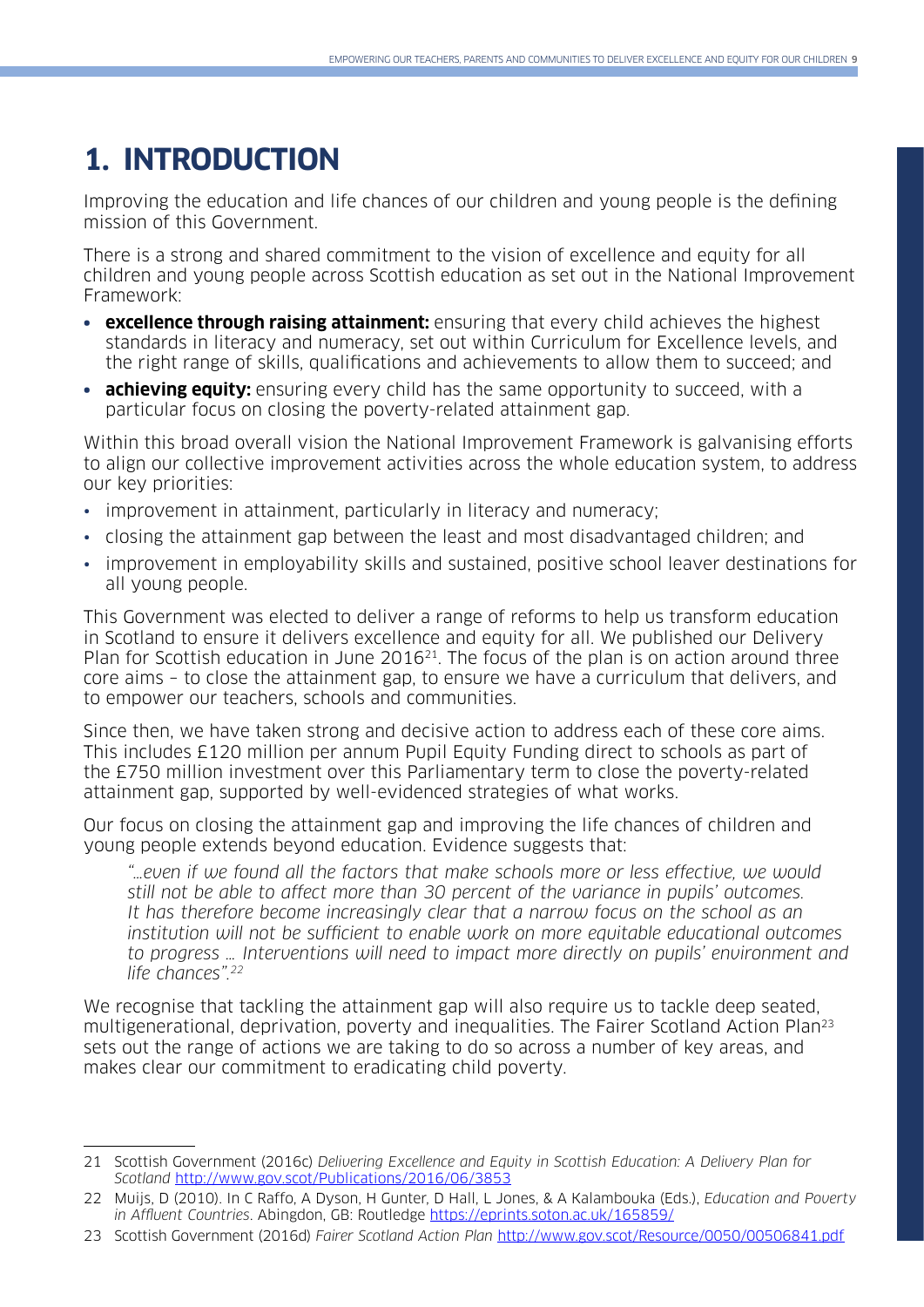We have also listened to what teachers have told us and are delivering greater clarity about Curriculum for Excellence through the definitive advice published by the Chief Inspector of Education in August 2016 and the subsequent publication of benchmarks for each curriculum area.

We are also tackling bureaucracy and workload by reducing the burden of assessment, both on teachers and on young people, through changes to the National Qualifications.

This Governance Review is central to our aim of empowering our teachers, schools, parents and communities to deliver the necessary changes in our education system.

The review has considered the organising system of early learning and childcare and school education. The role and functions of national government, local government and national bodies which govern, lead and support the delivery of education were all within scope of the review. A significant period of consultation took place between September 2016 and January 2017 with 1,154 written responses being received and almost 700 individuals taking part in consultation events across the country. We have also drawn on evidence from the OECD, the International Council of Education Advisers and other international evidence to inform our thinking.

Many responses to the Governance Review consultation argued against the need for change within the education system<sup>24</sup>. This Government has considered these views, along with the current performance in Scottish education, and has reflected on the commitments given to the public at the Scottish Parliament election in May 2016. We cannot accept the erosion of educational improvement capacity within the system and the proposals in this document seek to halt and reverse that trend. We believe this is the moment to undertake reforms focused on delivering improvements in education and empowering our teaching professionals to be the key drivers of improved outcomes for our children.

Our work is closely aligned to the drivers of improvement outlined in the National Improvement Framework:

- school leadership;
- teacher professionalism;
- parental engagement;
- assessment of children's progress;
- school improvement; and
- performance improvement.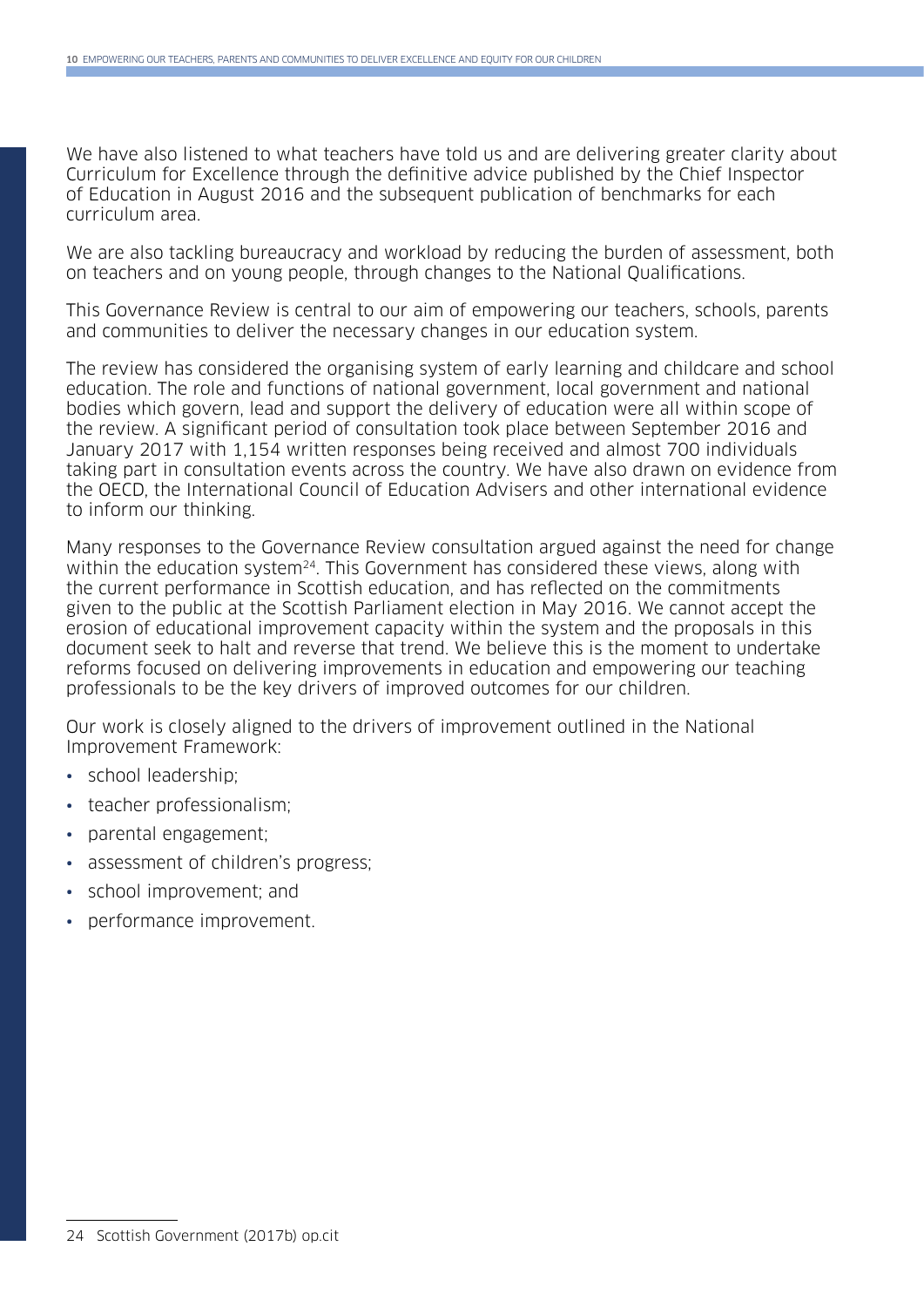Draft 9 June 2017 OFFICIAL: SENSITIVE



we believe teachers are best placed, with support from communities and parents, to drive<br>educational improvement for our children. The organising system of education must be drive educational improvement for our children. The organising system of education focussed on providing the most effective framework for teachers to work within. We nocossed on providing the most effective framework for teachers to work within. We<br>also recognise that any framework must be supported by a culture of leadership and with the construction. We also recognize that any framework must be supported by a culture of reductional para<br>Inding canacity for improvement in the system data on children's progress collaboration, building capacity for improvement in the system, data on children's progress,<br>and clear accountability structures on children's progress, and clear accountability structures. We believe teachers are best placed, with support from communities and parents, to drive and clear accountability structures.

guided by the principles set out in our consultation, that our education system must: Our reforms will put children and young people at the heart of school education. We remain

- be focussed on improving outcomes, and support the delivery of excellence and equity for all children and young people;
- meet the needs of all of our children and young people, no matter where they live or<br>their family circumstances: and  $e^{i\theta}$ , and  $e^{i\theta}$  and  $e^{i\theta}$  and  $e^{i\theta}$  people,  $e^{i\theta}$  and  $e^{i\theta}$ their family circumstances;
- support and empower children and young people, parents, teachers, practitioners and empower children and young people, parents, teachers, practitioners and empower children and young people, parents, teachers, practition communities;
- be supported by a fair and transparent funding system to ensure the maximum public<br>hanget and best value for manou and benefit and best value for money; and
- support children and young people to make smooth transitions into formal learning, through school and into further education, training or employment.

 $\sim$  support children and young people to make smooth transitions into formal  $\sim$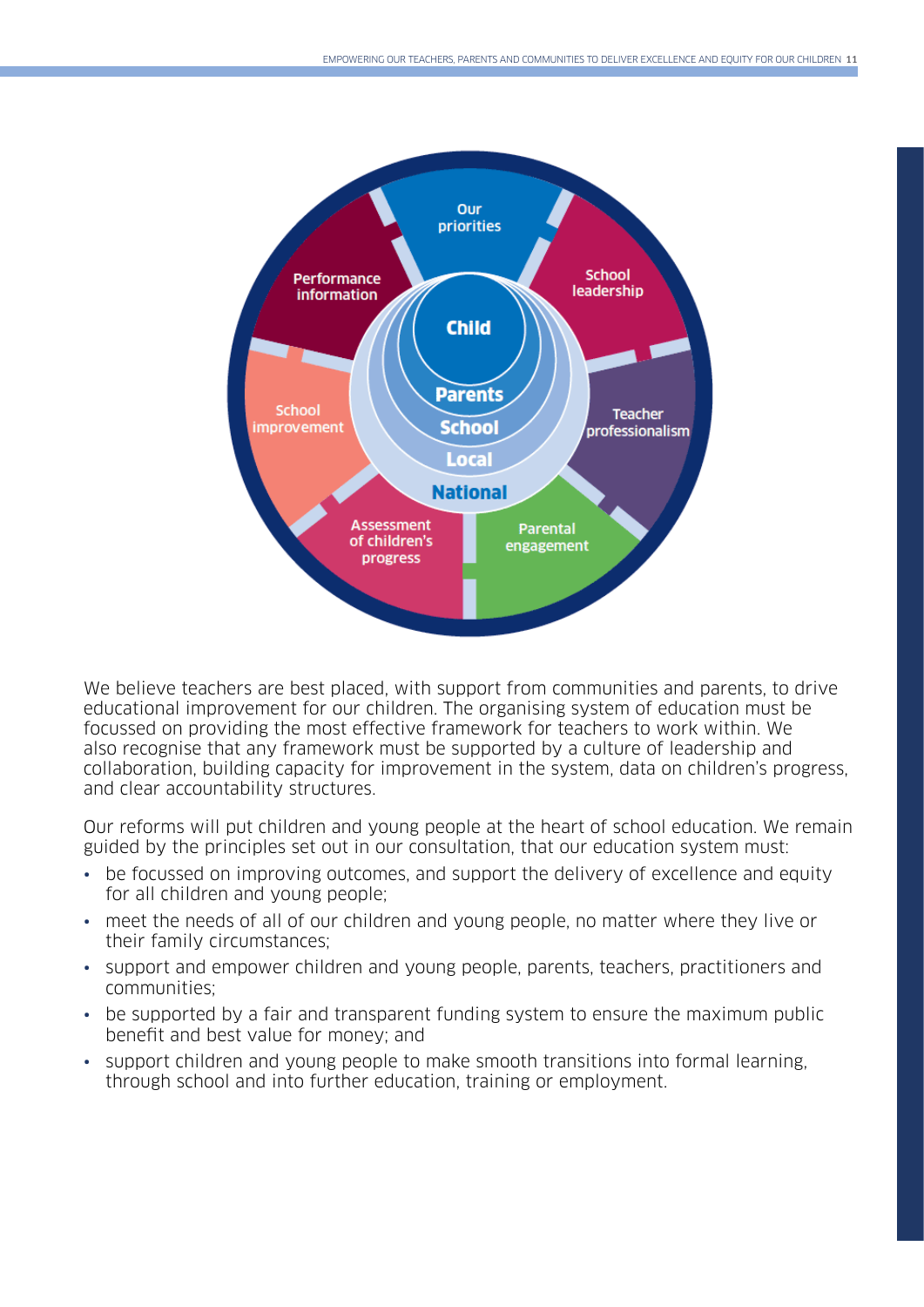This paper sets out our plans for education governance reform that will empower schools to deliver excellence and equity for the benefit of every child and young person in Scotland.

Following this introductory chapter, this paper is organised in four further chapters. Chapter 2 sets out the case for change, drawing on the Governance Review consultation and a range of additional international evidence. Chapter 3 sets out our plans to deliver a school and teacher-led system and the actions which will empower teachers, practitioners, headteachers, parents and communities to ensure that the vast majority of decisions that support learning and teaching are made at school level. Chapter 4 sets out the education improvement and support there will be at school, local, regional and national level including our approach to funding to support the new system. Chapter 5 summarises the actions we will take to deliver a school and teacher-led system.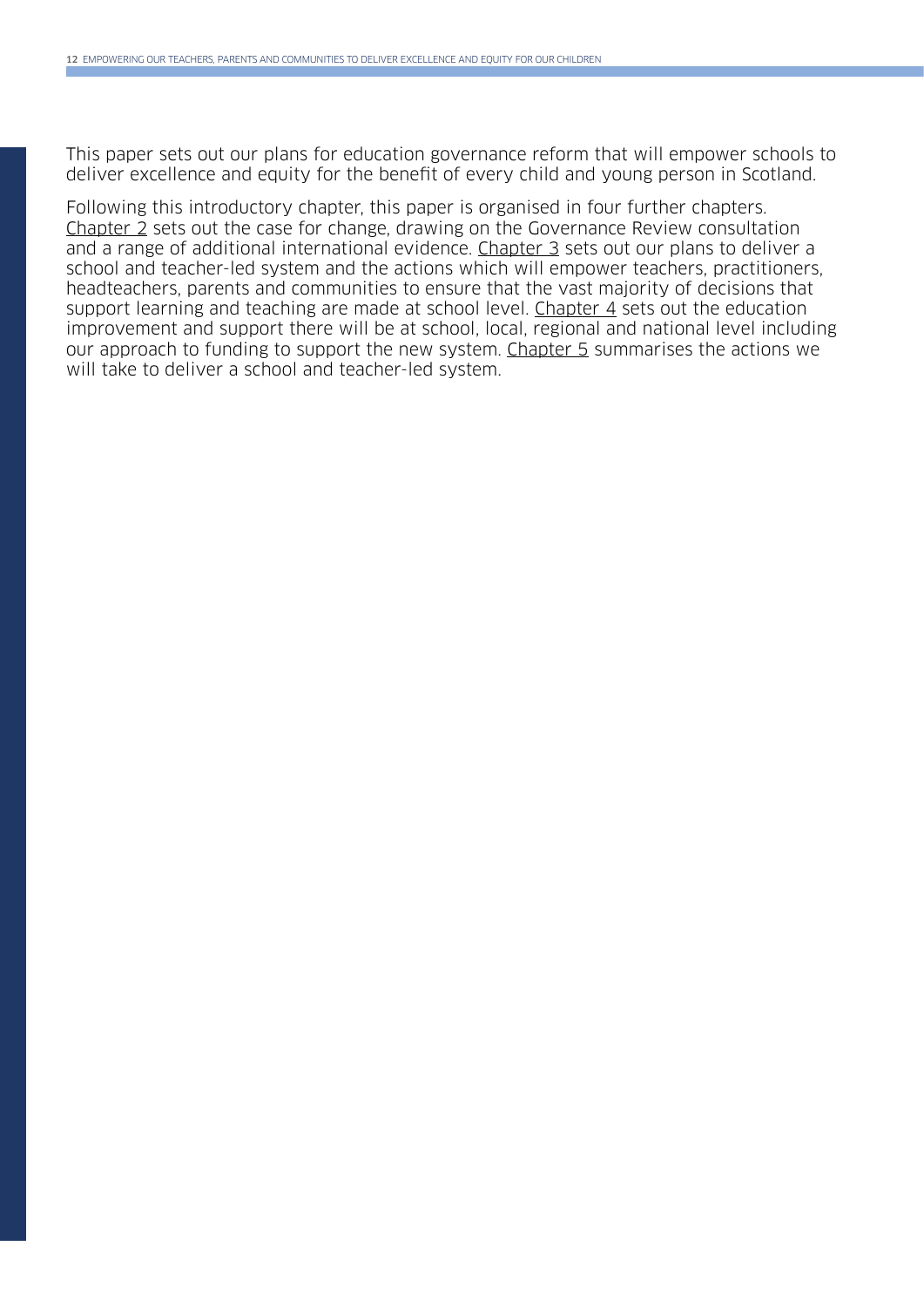## **2. THE CASE FOR CHANGE**

## **2.1 Context**

We have a good education system with hardworking, committed teachers, early years practitioners, other learning professionals and support staff. There are many aspects of Scottish education to be proud of and we have strong foundations on which to build and achieve our vision. This was endorsed by the OECD in their report Improving Schools in Scotland (2015)<sup>25</sup>. Our teachers feel a deep sense of purpose and responsibility to give every child in Scotland the best education; we need to give them more freedom and to acknowledge this level of responsibility through reforming governance and decision making. The case for change is about moving towards a school and teacher-led system and simplifying the support and improvement services which are built around the needs of schools. More decisions need to be taken at school level, based on the needs of children in each community. There is a range of evidence and research to support this principle. For example, The Association of Directors of Education in Scotland (ADES) state in their 2017 report Towards a Learning System<sup>26</sup> that:

"the delivery approach must be flexible and responsive, taking account of local circumstances and drawing on a range of major stakeholders who are supportive of Scottish education. It should be an uncomplicated model but one that has sufficient sophistication to be able to flex to meet differing needs. . . At the heart of this endeavour is our desire to have a confident, reflective, self-improving school system where the responsibility for improvement is increasingly set at school rather than local authority level".

Curriculum for Excellence places the child at the centre of education, and empowers teachers to develop and deliver a curriculum which suits the needs of each individual child or young person. We need to empower every teacher and school to make full use of the flexibility within Curriculum for Excellence if it is to deliver the learning and teaching that every child needs. More decisions about the curriculum need to be taken by teachers locally. The OECD confirmed this in their review:27

"Curriculum for Excellence needs to be less managed from the centre and become more a dynamic, highly equitable curriculum being built constantly in schools, networks and communities with a strengthened 'middle' in a vision of collective responsibility".

We are committed to putting children and young people at the heart of the services that support them. Getting it Right for Every Child (GIRFEC) is our national approach to ensure that everyone works together to improve a child's outcomes.

The National Improvement Framework sets a strategic direction for education which aligns with the evidence of the OECD, recognising that both school leadership and teacher professionalism are key drivers of improvement. Through the Scottish Attainment Challenge and the new Pupil Equity Fund we are targeting resources to those who need it most.

<sup>25</sup> OECD (2015a) Improving Schools in Scotland: An OECD Perspective, OECD Publishing, Paris <http://www.oecd.org/edu/school/improving-schools-in-scotland.htm>

<sup>26</sup> The Association of Directors of Education in Scotland (ADES) (2017) Towards a Learning System <http://thestaffcollege.uk/wp-content/uploads/2017/04/Towards-a-Learning-System-v1.0.pdf>

<sup>27</sup> OECD (2015a) op.cit.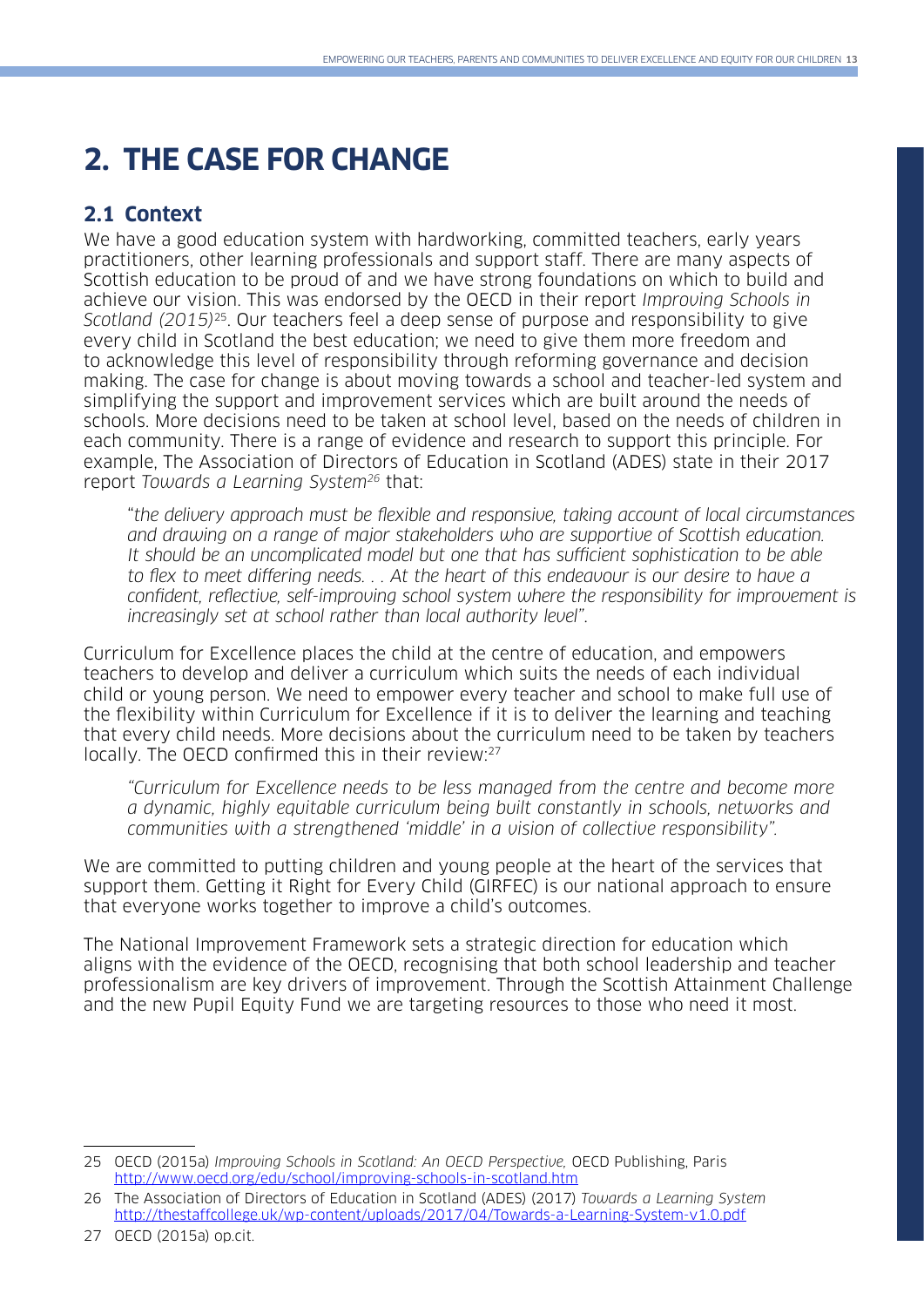A review by the National Parent Forum of Scotland<sup>28</sup> concluded that the Scottish Schools (Parental Involvement) Act 2006 has helped to support a "step-change" in the quality of parental involvement across Scotland. We are also investing in our Developing the Young Workforce programme to support young people to moving into employment and training.

Our investment in universally accessible and high-quality early learning and childcare should equip children with skills and confidence to carry into their schooling and help close the poverty-related attainment gap which we know begins in the early years. The expansion of free early learning and childcare, to 1,140 hours a year for all 3 and 4 year olds, and eligible 2 year olds, represents one of the most significant expansions of the education system in recent times. The Minister for Childcare and Early Years made a policy statement to Parliament on 23 March 201729 which sets out a vision for an early learning and childcare system based on the principles of quality, flexibility, accessibility and affordability. The Scottish Government is working in close collaboration with all its partners to deliver this vision, and the Governance Review provides a further context and framework within which current and future provision will operate. The findings of this review, and the actions as they relate to early learning and childcare, will therefore be integrated into the joint working groups established to deliver the expansion programme.

### **2.2 Performance and the attainment gap**

The majority of young people are performing well under Curriculum for Excellence – at least 80% of pupils are achieving third level or better in literacy and numeracy by the end of S3<sup>30</sup>. The number of Higher passes has risen by 29.8% since 2007 and passes at Advanced Higher have risen by 42.5% in the same period $31$ .

A higher percentage of young people left school in 2014/15 for positive destinations than at any time on record<sup>32</sup>. The highest ever proportion of school leavers from the most deprived communities went on to a positive initial destination – 88.7%. We have seen annual increases in attainment. For example, the proportion of school leavers reaching at least SCQF Level 5 is up from 82.1% in 2011/12 to 87.1% in 2015/16 and there were a record high number of Advanced Higher passes (19,518) in 201633. In addition, more of our population is educated beyond school than in any other European country (47.8% tertiary educated)34.

The OECD (2015)<sup>35</sup> identified many strengths in our system: learners are enthusiastic and motivated; teachers are engaged; and professional and system leaders are highly committed. However, there are also significant challenges.

The latest results from the international study PISA36 found that Scotland's overall performance declined in science and reading compared to 2012, and was unchanged in maths. Our relative performance compared to other countries has deteriorated across all three areas.

<sup>28</sup> National Parent Forum of Scotland (2017) op.cit.

<sup>29</sup> http://www.parliament.scot/parliamentarybusiness/report.aspx?r=10860&mode=html#iob\_99441

<sup>30</sup> Scottish Government (2016a) op.cit

<sup>31</sup> Scottish Qualifications Authority. (2016) op.cit

<sup>32</sup> Scottish Government (2016b) op.cit

<sup>33</sup> Parentzone Scotland.<https://education.gov.scot/parentzone/>

<sup>34</sup> Eurostat Data, Population by Educational Attainment Level (2016)

<sup>35</sup> OECD (2015a) op.cit.

<sup>36</sup> Scottish Government (2015a) Programme for International Student Assessment (PISA) 2015: Highlights from Scotland's Results <http://www.gov.scot/Resource/0051/00511095.pdf>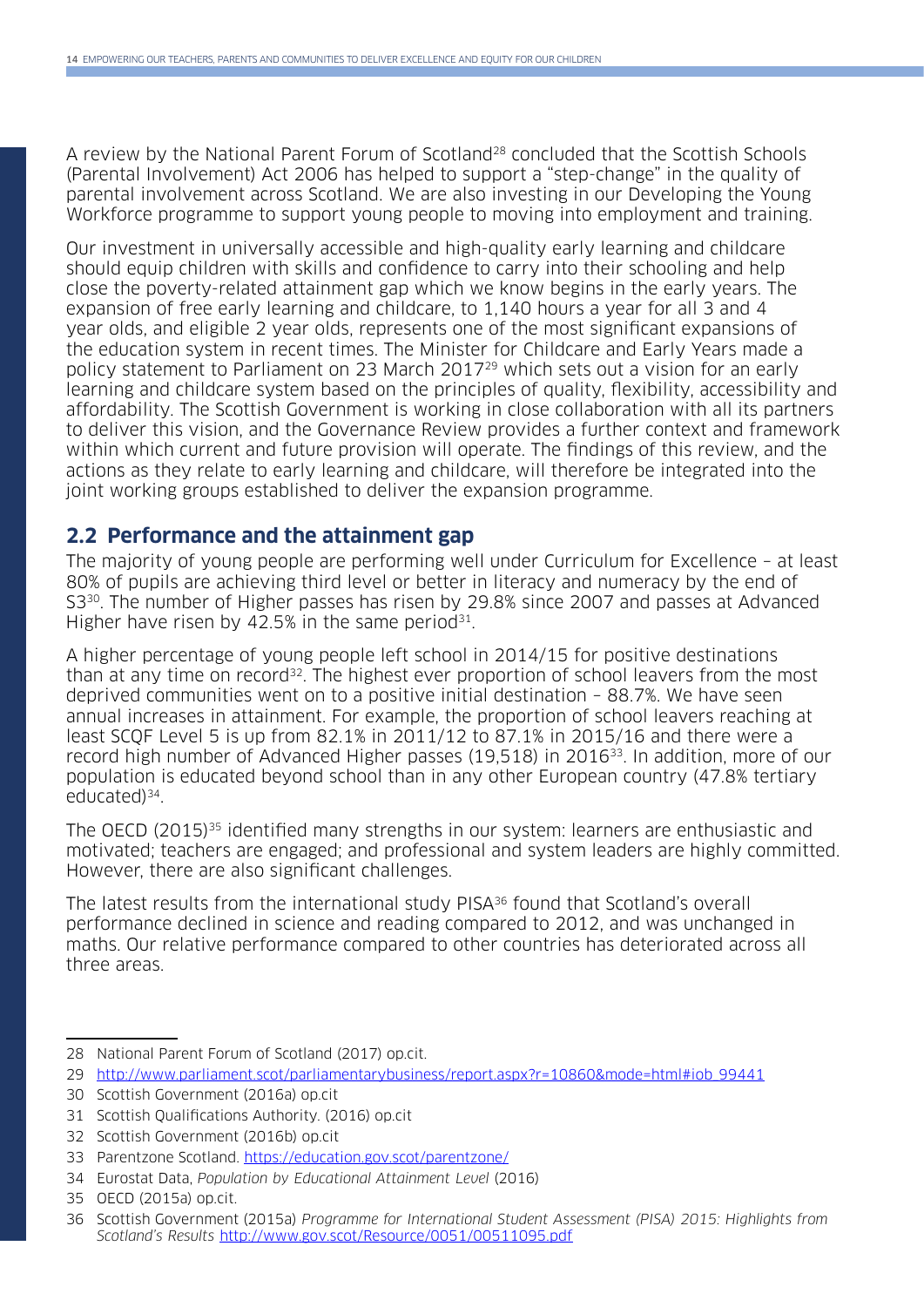The SSLN monitors national performance in literacy and numeracy has shown a decline in numeracy (2011 to 2015)<sup>37</sup> and literacy (2012 to 2016)<sup>38</sup>.

Evidence also shows that there continues to be widespread variation in outcomes and in the performance of local authorities and schools. The current system is not achieving excellence and equity for all. Whilst we are seeing improvements, they are not fast enough or being driven effectively enough in all localities. There is clear evidence to support this within the Education Scotland 2017 report on *Quality and Improvement in Scottish Education*<sup>39</sup> which states:

"the quality of education children and young people experience within and across sectors is still too variable. Scottish education does not yet provide all children and young people with consistently high-quality learning experiences. Unless this variability is addressed we will not achieve the national ambition of excellence and equity for all learners."

The Accounts Commission report School Education (2014)<sup>40</sup> found that "whilst there has been improvement in performance over the last decade, there is significant variation in attainment between individual councils, schools, and groups of pupils... [and] ... some schools have achieved better attainment results than their levels of deprivation would indicate."

No matter what data we use, or which aspect of attainment we look at, there is a clear gap between children from more deprived and less deprived backgrounds. Whilst the gap has narrowed on many measures in recent years, there is clearly more to do. This is not a situation that anyone should continue to accept.

The Government has recognised this challenge and we have already taken a number of steps to tackle this gap and drive improvement in the system. This includes the introduction of the National Improvement Framework, the Scottish Attainment Challenge and establishing the Pupil Equity Fund. The expansion of early learning and childcare and our commitment to provide an additional graduate in nurseries in Scotland's most deprived areas by August 2018 will also make an important contribution.

However, we must do more. We cannot accept a situation where our educational performance is falling behind and an attainment gap exists based on background and geography. International evidence indicates that we can do more to close the povertyrelated attainment gap and learn from other high-performing nations:

"countries such as Finland and Canada display strong overall performance and, equally important, show that a disadvantaged socioeconomic background does not necessarily result in poor performance at school"41.

<sup>37</sup> Scottish Government (2016e), Scottish Survey of Literacy and Numeracy 2015 (Numeracy) <http://www.gov.scot/Publications/2016/05/2836>

<sup>38</sup> Scottish Government (2017c) Scottish Survey of Literacy and Numeracy 2016 (Literacy) http://www.gov.scot/Publications/2017/05/7872

<sup>39</sup> Education Scotland (2017) Quality Improvement in Scottish Education [https://education.gov.scot/Documents/QuISE\\_full\\_2012\\_16\\_web.pdf](https://education.gov.scot/Documents/QuISE_full_2012_16_web.pdf)

<sup>40</sup> The Accounts Commission (2014) School Education [http://www.audit-scotland.gov.uk/docs/local/2014/nr\\_140619\\_school\\_education.pdf](http://www.audit-scotland.gov.uk/docs/local/2014/nr_140619_school_education.pdf)

<sup>41</sup> Andreas Schleicher, A & Stewart, V (2008) Learning from World-Class Schools, Educational Leadership, ASCD, Alexandria, [http://www.ascd.org/publications/educational\\_leadership/oct08/vol66/num02/Learning\\_from\\_](http://www.ascd.org/publications/educational_leadership/oct08/vol66/num02/Learning_from_World-Class_Schools.aspx) [World-Class\\_Schools.aspx](http://www.ascd.org/publications/educational_leadership/oct08/vol66/num02/Learning_from_World-Class_Schools.aspx)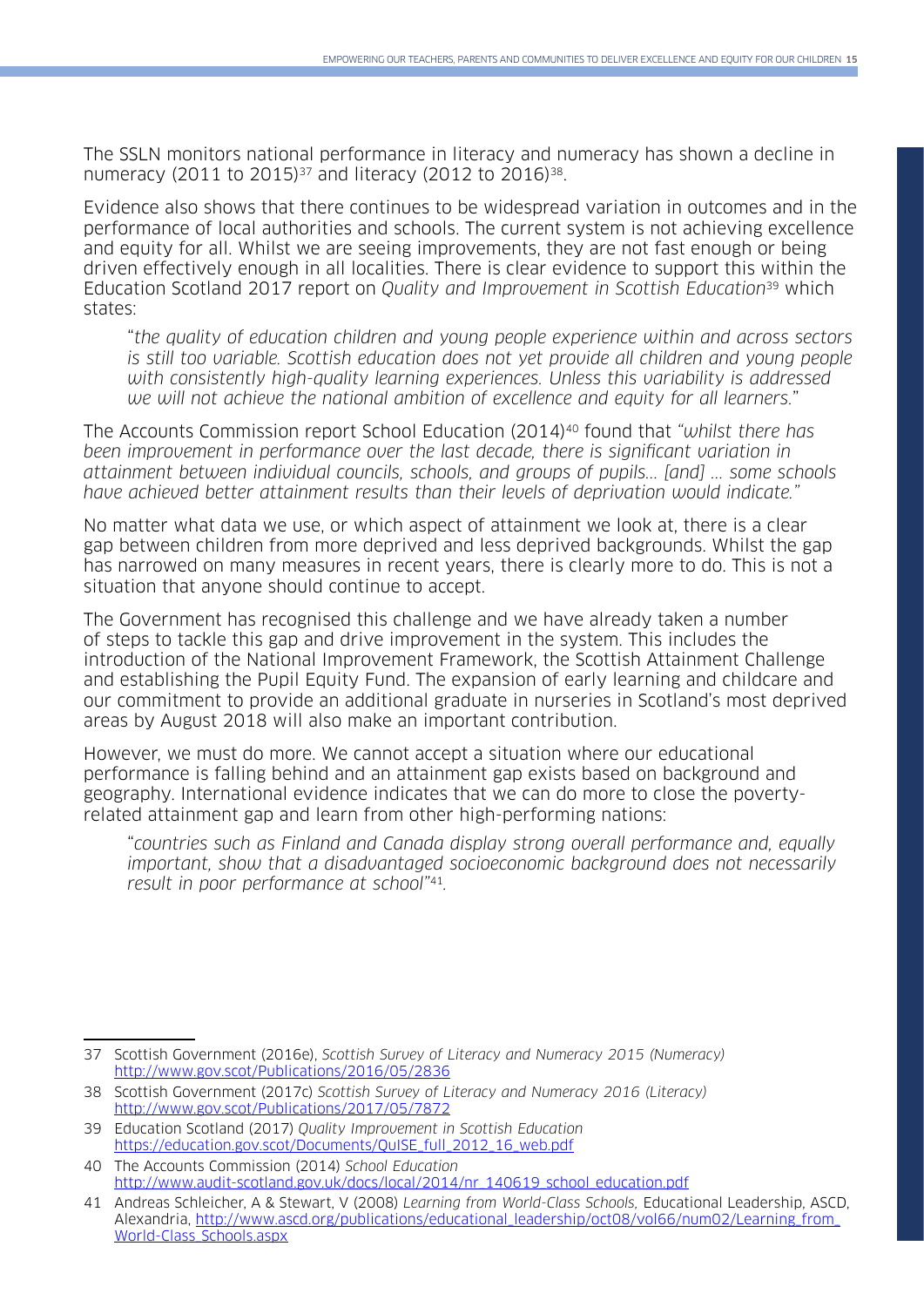## **2.3 Creating a school, teacher and practitioner-led system**

We want to see more decisions about school life being driven by schools themselves. McKinsey's 2010 report<sup>42</sup> notes that there is a "striking correlation" between educational performance and the level of school empowerment. The OECD<sup>43</sup> state that "inherent in the principle of [Curriculum for Excellence] is the enhancement of the role that should be exercised by schools and teachers". Investing in the professionalism and autonomy of our teaching profession means trusting teachers to make the best decisions for our children and young people, within a broad, clear national framework.

However, our current education system does not always allow teachers, practitioners and headteachers to be the key decision makers. If we are to empower our schools, parents and communities there are a number of things we need to change. These are:

- **• The legal framework and where decisions are taken.** Under the current legislation the majority of the legal responsibilities for education sit with local authorities. This leads to differences across local authorities about the decisions which can be taken at a school level. The Accounts Commission found significant variation in attainment between individual local authorities. Responses to the Governance Review consultation highlighted a lack of consistency in relation to school devolution across local authorities<sup>44</sup>. This can have a significant impact on achieving excellence and equity; for example by taking a mandated approach to the number of subjects young people study in S4 across an entire education authority. This shuts down curriculum flexibility and decisions which should be taken for individual young people at school level.
- **• Culture and capacity within the system.** There is considerable variation in the level and quality of support provided to teachers, headteachers and parents. There is no clear and consistent framework of support for teachers to be able to build their professional skills or to support collaboration. The increased support for leadership capacity within the system has been welcomed but has highlighted the lack of support for professional learning. While there are good examples of engagement between schools, parents and communities this is not consistent and the recent review of parental involvement concluded that the role and function of parent councils need to be more clearly defined, protected and promoted.
- **• Collaboration between local authorities and schools.** We know that the level of performance and capacity varies across local authorities and across schools45 and that system-wide collaboration could help to address this variation. There are some emerging examples of collaboration but this is not consistent. Responses to the Governance Review consultation highlight the need to promote greater use of joined-up approaches at a national, local, schools and practitioner level.
- **• The way in which funding is distributed and staff are allocated to schools.** The high proportion of fixed costs within school budgets means that while headteachers may nominally have budgetary control, in practice they have little or no flexibility to target resources as they might wish. Governance Review consultation responses highlighted a desire for greater control at a school level over their staff.
- **• Too much bureaucracy** means that teachers and headteachers spend too much of their time on paperwork and not enough time leading their schools and focusing on learning and teaching.

<sup>42</sup> Mourshed, M, Chijioke, C & Barber, M (2010) op.cit.

<sup>43</sup> OECD (2015a) op.cit.

<sup>44</sup> Scottish Government (2017b) op.cit

<sup>45</sup> OECD (2015a) op.cit.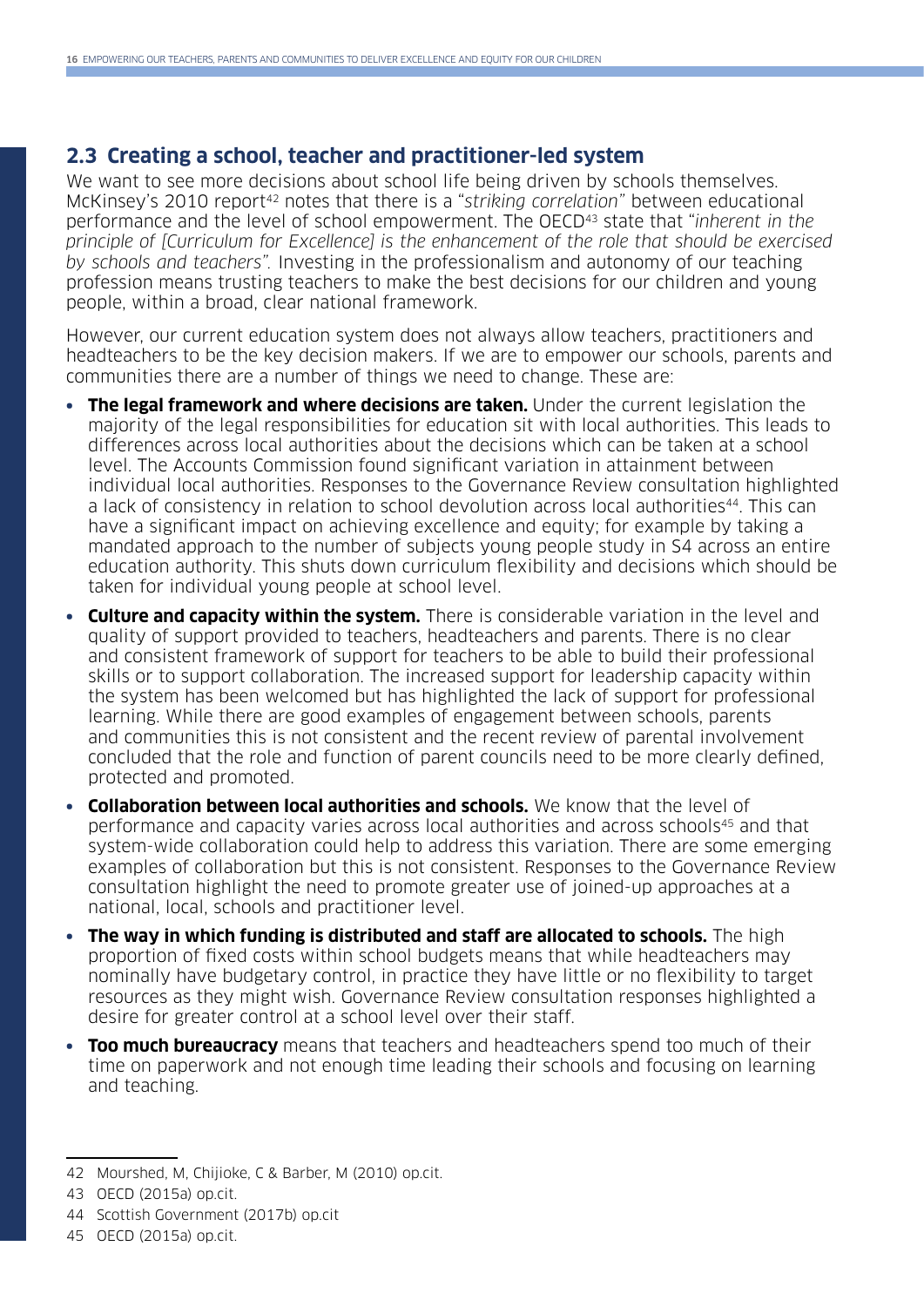#### **2.3.1 Legal framework and where decisions are taken**

Legal responsibility for the delivery of education currently rests mainly with local authorities not with individual schools and teachers. While there are some requirements for local authorities to consult with headteachers when making strategic decisions, how this is done is at the discretion of the local authority. This can lead to a dependency or compliance culture in schools rather than one of empowerment. The introduction of the Pupil Equity Fund is beginning to change this. Headteachers have more power to decide what they need to do in their school to close the attainment gap, with local and national advice available to guide them.

Local authorities devolve decision making and funding to schools through Devolved School Management Schemes. Each local authority is obliged to have such a Scheme and this is supported by national guidelines. However, local authorities can determine which schools within their area are covered by the Scheme and the detailed provisions setting out accountability arrangements, the decisions schools and headteachers are able to take and the level and flexibility of control over funding at a school level. Again, this limits the ability of headteachers to make decisions.

The variability of approach across local authorities means that decisions which a headteacher is empowered to take in one authority are taken by the authority in another part of Scotland. This process is not transparent to parents or communities.

We know the benefits of supporting parental involvement in education. The Scottish Schools (Parental Involvement) Act 2006 aimed to provide a new approach to parental involvement. However, that framework is now over 10 years old and a review of the legislation undertaken by the National Parent Forum of Scotland (NPFS) has identified substantial variation between local authorities in the approach taken to parental involvement and a need to strengthen the legislation to ensure a clear and strong role for parent councils in the life and work of their school46.

### **2.3.2 Culture and capacity**

#### **Headteachers, teachers and practitioners**

The quality of teaching and the leadership of the school are the most important factors in improving a child's educational outcomes within schools. Curriculum for Excellence is based on the concept of the teacher as an empowered professional making curriculum decisions and leading learning within their classroom and school.

It is important that teachers and headteachers are empowered to take decisions as leaders of learning but also that they are supported in developing the skills and knowledge to secure improvement in their schools and classrooms. That is why the Government invested in Teaching Scotland's Future, our programme to support professional learning and leadership. We know that as a result of this programme<sup>47</sup> more teachers are engaged in professional learning. We also know that there are barriers which limit access. These include staff shortages, budget, and a lack of consistency and coherence in the current professional learning offer.

Professional learning should be supported by an annual professional review and development discussion and underpinned by Professional Update. We have heard real concerns that in too many cases these have become box-ticking processes rather than a genuine opportunity for professional reflection and an assurance that the entitlement and obligation to professional learning is being delivered.

<sup>46</sup> National Parent Forum of Scotland (2017) op.cit.

<sup>47</sup> Scottish Government (2015b) Evaluation of the Impact of the Implementation of Teaching Scotland's Future <http://www.gov.scot/Publications/2016/03/5736/0>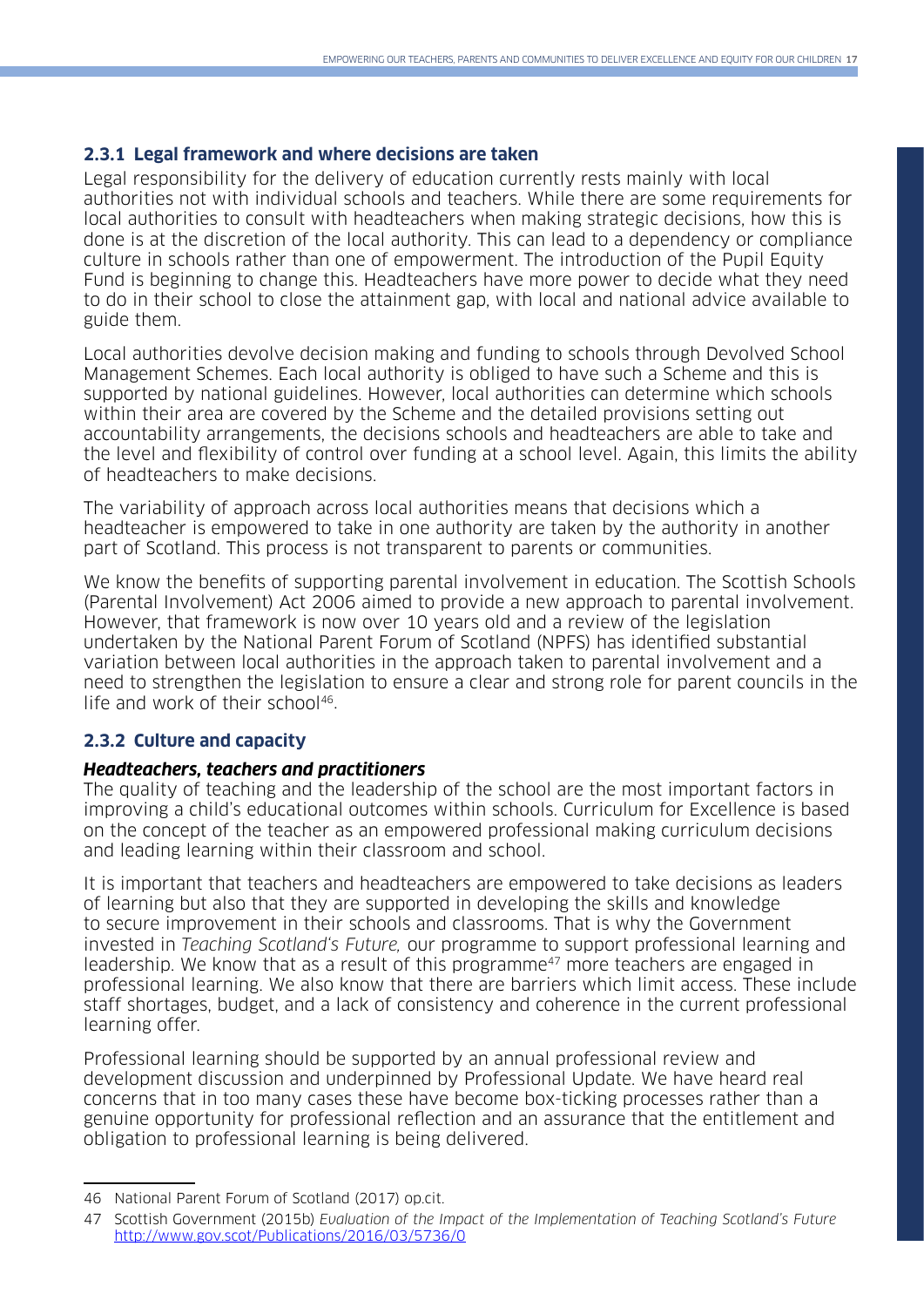We know that teachers value professional learning and would welcome a clearer framework and greater access to high-quality opportunities. The responsibility for the provision of professional support rests with the employer, and local authorities have traditionally also provided local improvement support to schools as part of their statutory responsibilities. We heard strong messages from teachers and headteachers that they value such local support but that it had been diluted both in terms of quality and quantity in recent years. There is also a real lack of subject-specific professional learning on offer within local authorities. It is clear that there is now a significant gap in the system.

While there has been a considerable focus on the skills and expertise of teachers and their leaders we should also recognise the crucial role played by the wider education workforce such as early years practitioners, classroom assistants, additional support for learning assistants and school librarians. Our "Skills Investment Plan: Prospectus for Scotland's Early Learning and Childcare Sector"48 was published in March 2017 and through this we are already taking specific actions to increase the capacity and capability of early years practitioners. A Quality Action Plan for early learning and childcare, due for publication in October 2017, will identify what more needs to be done to ensure we maximise these skills.

#### **Children and families**

Parental involvement in their child's education covers a wide range of different interactions, from engagement in their own child's learning through home learning; formal communication with the school such as reports and parents' evenings; volunteering at school events; and more formal engagement through the parent council. It is important that we do not see parental engagement solely through the prism of involvement with the parent council. There is clear evidence<sup>49</sup> that children whose parents are engaged and interested in their school activities tend to perform better at school and are less likely to report feeling lonely or dissatisfied. The OECD, drawing on research by Epstein, concluded that "student learning is most effective when it is the result of a partnership between the school, teachers, parents and the community"50.

Scottish parents show variable levels of engagement compared to other OECD countries. In Scotland the level of parental engagement is higher than the OECD average but significant numbers of parents (18%) reported that their participation in school was hindered by inconvenient meeting times and difficulty getting time off work<sup>51</sup>. We also know that there are socioeconomic differences in the levels of engagement. Growing up in Scotland 2012<sup>52</sup> looked at the levels of parental engagement and the role teachers play in encouraging this and found differences in both the levels of engagement and the perceived level of advice. A further Growing Up in Scotland report, published in 2016,53 concluded that children living in advantaged circumstances were more likely to undertake frequent home learning activities than children living in less advantaged circumstances. This doesn't mean that families in low income households are less interested – it may be due to a lack of access to the connections and advice available to higher income households, and it may be due to negative experiences of school when young.

<sup>48</sup> Skills Development Scotland (2017) Skills Investment Plan: Prospectus for Scotland's Early Learning and Childcare Sector <http://www.skillsdevelopmentscotland.co.uk/media/43127/early-learning-and-childcare-sip-digital.pdf>

<sup>49</sup> OECD (2017a) op. cit.

<sup>50</sup> Esptein, J (1995) School Family Community Partnerships: Caring for the Children We Share, Phi Delta Kappan, Vol 76, No. 9, p. 701-712 <https://eric.ed.gov/?id=EJ502937>

<sup>51</sup> OECD (2017a) op.cit.

<sup>52</sup> Bradshaw, P, Hall, J, Hill, T, Mabelis, J, and Philo, D (2012) op. cit.

<sup>53</sup> Bradshaw, P; King, T; Knudsen, L; Law, J & Sharp, C (2016) Language development and enjoyment of reading: impacts of early parent-child activities in two Growing Up in Scotland cohorts Edinburgh, Scottish Government<http://www.gov.scot/Publications/2016/06/2715>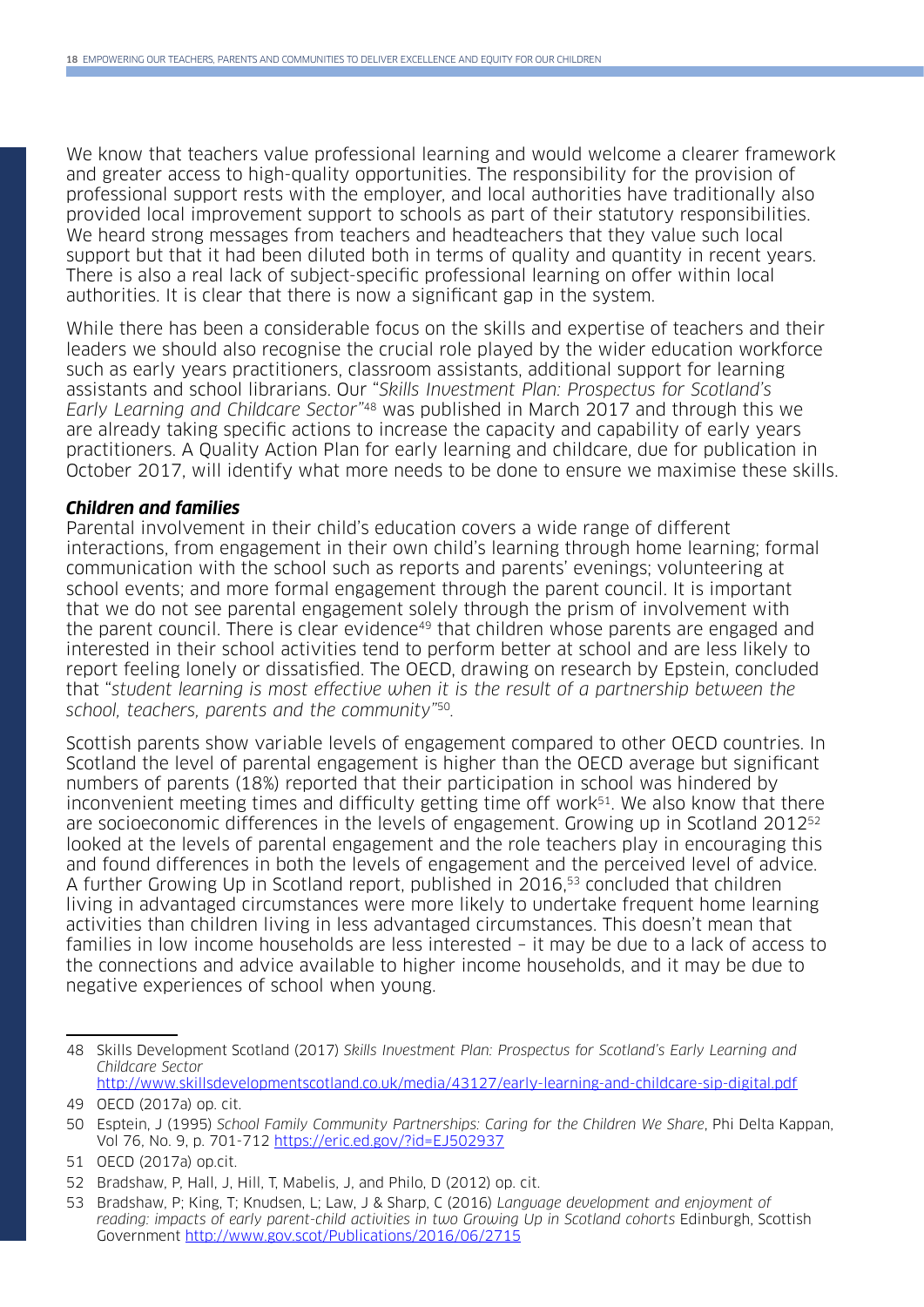Responses to the Governance Review consultation, particularly from parents of children with additional support needs, suggest there are elements of the current system which need to be addressed<sup>54</sup>. This includes a desire for improved communication with parents about the operation of the education system including on roles, responsibilities and accountability.

While there is a substantial amount of information and routes to engagement available to parents, it is evident that these are often challenging and confusing. Having a clear understanding of the whole system in a simple and easily accessible way would help parents to engage more positively.

#### **Communities**

Learning does not stop at the school gate. Communities, businesses, third sector groups, youth work, colleges and universities all have an important role to play in giving our children a holistic learning experience and contribute to lifelong learning. These groups want to work in partnership with the schools in their local communities.

Children and young people consulted by Young Scot in partnership with Children in Scotland and the Scottish Youth Parliament told us that they wanted to see closer engagement between their schools and community. They saw the opportunities available in the community to allow them to build skills and links with prospective employers and they also emphasised the positive contribution they could make.

School is a crucial part of a young person's life but it is only one part, and children and young people talked about the importance of their other roles and responsibilities – in their family, with their friends, in sports teams, in their out of school learning and activities, and in their community. Youth work and community organisations told us that they were keen to play a more active role and work with teachers and schools. We value the significant contribution that Community Learning and Development services make to the progress and achievement of children in Scotland and we want to see this continue to expand.

#### **The role of national government and national bodies**

In their Governing Education in a Complex World<sup>55</sup> report, the OECD tells us that:

"Even in decentralised systems, the national or state level remains very important in triggering and steering education reform. The central level most often provides the system-wide vision needed to enable effective delivery of reform as well as equitable access and outcomes for students…"

The national government and its agencies provides the strategic vision and sets the context for reform. Government provides the framework for support and the funding for education delivery. Government is held to account through Parliament for the performance of our education system as a whole.

At the moment the lines of accountability between local and national bodies are not clear enough. Respondents to the Governance Review told us that the national landscape felt cluttered with a lack of clarity about responsibilities<sup>56</sup>. However, there appeared to be little desire for change from many respondents. We heard a strong desire for greater support for professional learning but a lack of clarity about who should be responsible for that support. Respondents wanted greater collaboration and joint working between national bodies. The culture and accountability of some national organisations was also raised as an issue of concern.

<sup>54</sup> Scottish Government (2017b) op.cit

<sup>55</sup> Burns, T and F. Koster (eds) (2016) Governing Education in a Complex World, Educational Research and Innovation, OECD Publishing, Paris <http://dx.doi.org/10.1787/9789264255364-en>

<sup>56</sup> Scottish Government (2017b) op.cit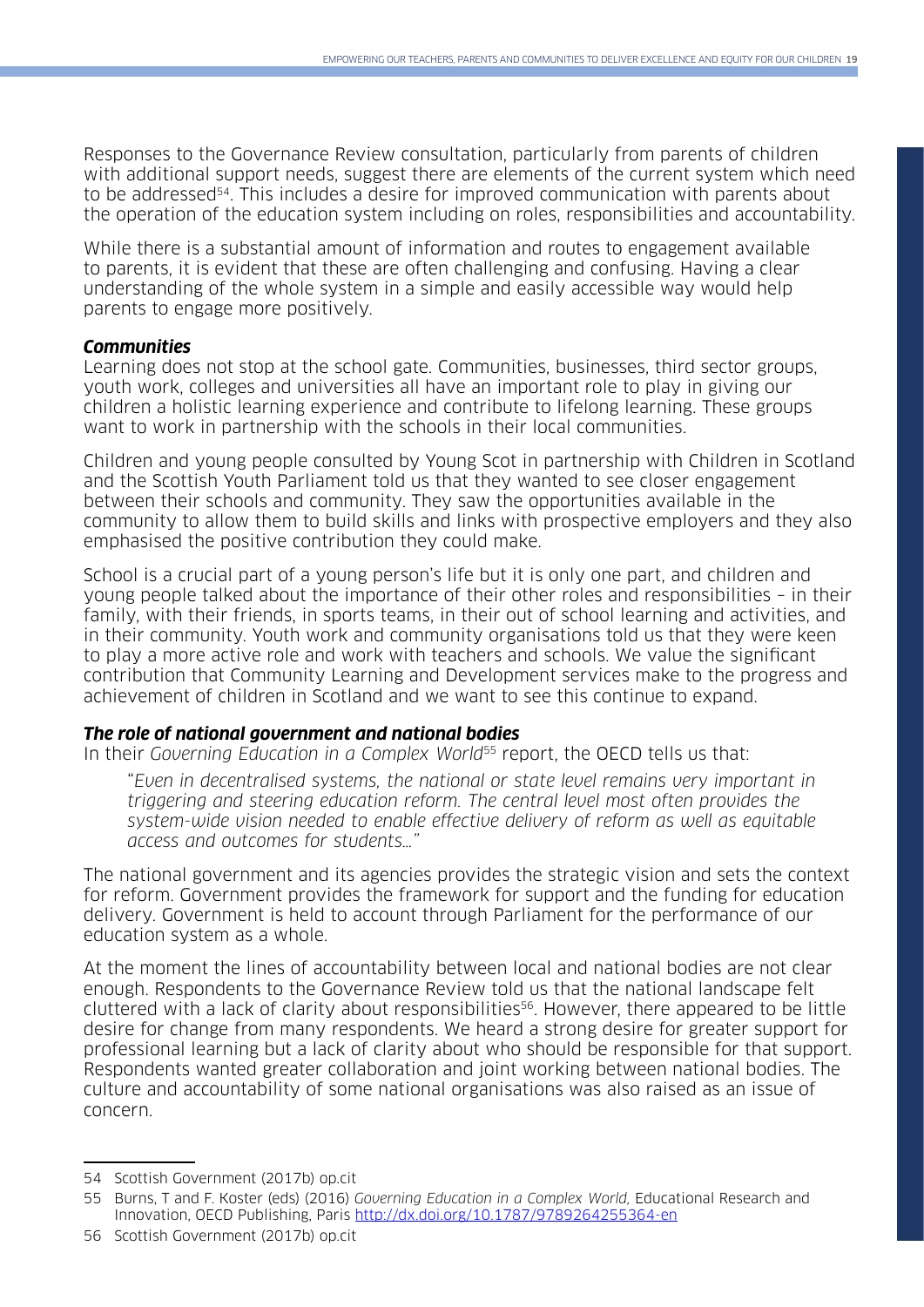#### **2.3.3 Collaboration between local authorities and schools**

The OECD review of Curriculum for Excellence (2015)<sup>57</sup> provided a number of recommendations to help the Scottish education system to become world leading.

They noted that:

- teachers who work in cultures of professional collaboration have a stronger impact on student achievement, are more open to change and improvement, and develop a greater sense of self-efficacy; and
- there needs to be clarity about the kinds of collaboration that work best to bring about the innovations and improvements to enhance student learning, and to create coherent and cohesive cultures of system-wide collaboration.

We have referred previously to the variability in practice and outcomes across authorities and schools, and the potential for collaboration to address some of that variability. The Scottish Parliament Education and Skills Committee noted<sup>58</sup> that the "variation in performance of education authorities is concerning. Education authorities should collaborate more effectively to share best practice."

At a regional level, we have seen a number of attempts in recent years to develop stronger collaborative ties and partnership working. However, a number of those have not succeeded due to the challenge of reconciling a partnership approach with democratic accountability at local authority level.

There is strong research evidence to suggest regions can play an important role in strengthening the capacity to manage change and promote school improvement across local authorities<sup>59</sup>. There is no legal barrier to prevent local authorities from collaborating in order to secure educational improvement and there is some interesting emerging collaborative practice.

The majority of organisations who responded to the Governance Review consultation were concerned about the establishment of educational regions<sup>60</sup>. The strongest sense of opposition came from local authorities. However, a number of models of regional collaboration are beginning to emerge, but these models do not yet have sufficient depth, pace or impact as they are currently constituted. The International Council of Education Advisers (ICEA) told us in March<sup>61</sup> that in Scotland "collaboration was uneven and was not sufficiently ingrained throughout the education system". Their report will be published shortly. IPPR Scotland<sup>62</sup> note that "Regional education partnerships should be created above the level of local authorities to lead on workforce planning, teachers' continuing professional development and to take responsibility for funding, evaluating and measuring the impact of attainment activity in schools at a regional level". They also recommended that "Decisions in the school system should be made at the most local level possible, with decision-making power devolved to headteachers, classroom teachers, parents and pupils, and only retained at local authority, regional or national level when there is a strong case for doing so".

59 Ainscow, M (2015) Towards Self-improving School Systems, (Routledge),

<sup>57</sup> OECD (2015a) op.cit.

<sup>58</sup> Education and Skills Committee (2017) 2nd Report, 2017 (Session 5): Performance and Role of Key Education and Skills Bodies [http://www.parliament.scot/S5\\_Education/Reports/ESS052017R02.pdf](http://www.parliament.scot/S5_Education/Reports/ESS052017R02.pdf)

<sup>60</sup> Scottish Government (2017b) op.cit

<sup>61</sup> Scottish Government (2017d, forthcoming) Report of the Initial Findings of the International Council of Education Advisers – June 2017, Scottish Government, Edinburgh

<sup>62</sup> IPPR (2017) Autonomy in the Right Place: School Governance Reform in Scotland [http://www.ippr.org/](http://www.ippr.org/publications/autonomy-in-the-right-place-school-governance-reform-in-scotland) [publications/autonomy-in-the-right-place-school-governance-reform-in-scotland](http://www.ippr.org/publications/autonomy-in-the-right-place-school-governance-reform-in-scotland)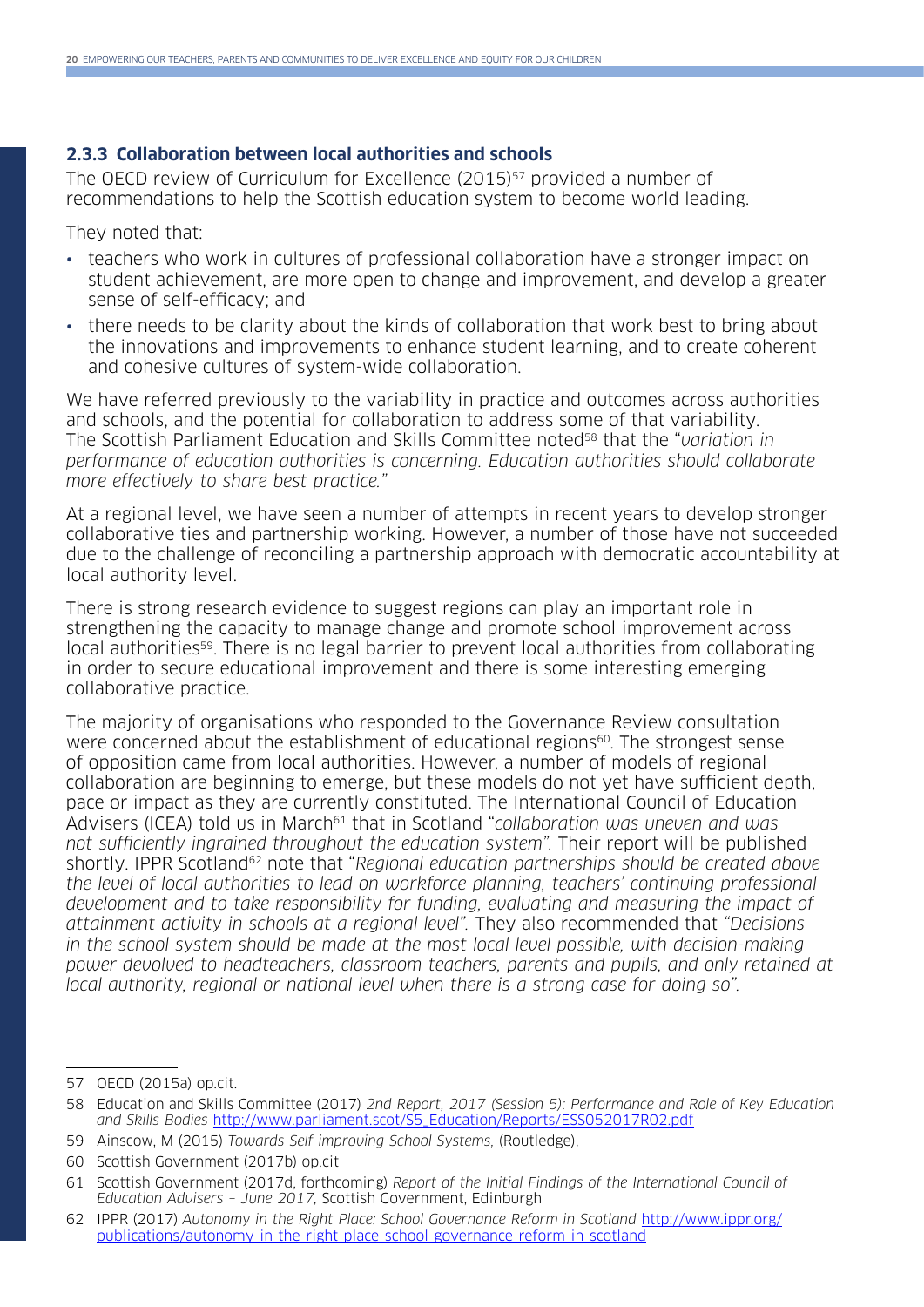There is clear evidence that successful partnerships require local leadership, buy-in and direction, but also that without an external prompt and support collaborative partnerships can often struggle. There is a strong evidence base about what works in supporting collaboration including from the evaluation of the School Improvement Partnership Programme in Scotland (2015)<sup>63</sup>.

Teachers and practitioners told us that they want to work collaboratively with their peers and there are lots of good examples of collaborative working taking place<sup>64</sup>. However, there is no national vision or framework to support collaboration and we are not using the clear evidence about what works.

In short, and to conclude, collaboration often depends on the enthusiasm of an individual and too often it happens in spite of, rather than because of, the current system and structures.

#### **2.3.4 The distribution of funding and ways in which staff are allocated**

The bulk of the money local authorities spend on school education is funded through General Revenue Grant from the Scottish Government, which forms part of the overall local government settlement.

Money provided for education through the local government settlement is not ringfenced, and it is for individual local authorities to determine how much funding should be allocated to education and then to individual schools and centrally managed education support services. That assessment, generally set out in local authorities' Devolved School Management Schemes, is made on the basis of local needs and priorities, but also reflecting statutory obligations and agreed national priorities. There is little transparency over the allocations and factors that are taken into account in doing so, and considerable variation in how local authorities decide to spend their education budget.

This system leads to a wide variation in both the level and method of allocation of funding to schools across Scotland.

We know that there is also wide variation in per pupil spend. For example, Scottish Government figures show that, in 2015-16, the average spend per pupil in Scotland was £4,877 in primary and £6,920 in secondary. However, per pupil spending in primary ranges from £4,200 in one central local authority to £8,968 in one of the island authorities. While island authorities or those with more rural areas do generally spend the most per pupil (because of the generally higher cost of providing education in those areas) this does not account for all the variation. Even among urban authorities, there are some large differences.

This suggests that pupils or schools with similar characteristics in different local authority areas may attract very different levels of funding.

The Accounts Commission report School Education (2014)<sup>65</sup> suggested that funding could have a more significant impact on attainment if it was targeted at those schools and pupils where the need to improve attainment was greatest. They found that it is how councils decide to spend their education budget, rather than the overall level of spend, which has the most impact on attainment levels.

<sup>63</sup> Chapman, C. Lowden, K. Chestnutt, H. Hall, S. McKinney, S. and Friel, N. (2015) School Improvement Partnership Programme in Scotland <http://eprints.gla.ac.uk/112298/1/112298.pdf>

<sup>64</sup> Chapman, C, Chestnutt, H, Friel, N, Hall, S, and Lowden, K (2016) Professional capital and collaborative inquiry networks for educational equity and improvement? Journal of Professional Capital and Community, 1(3), pp. 178-197. <http://eprints.gla.ac.uk/119442/>

<sup>65</sup> The Accounts Commission (2014) op.cit.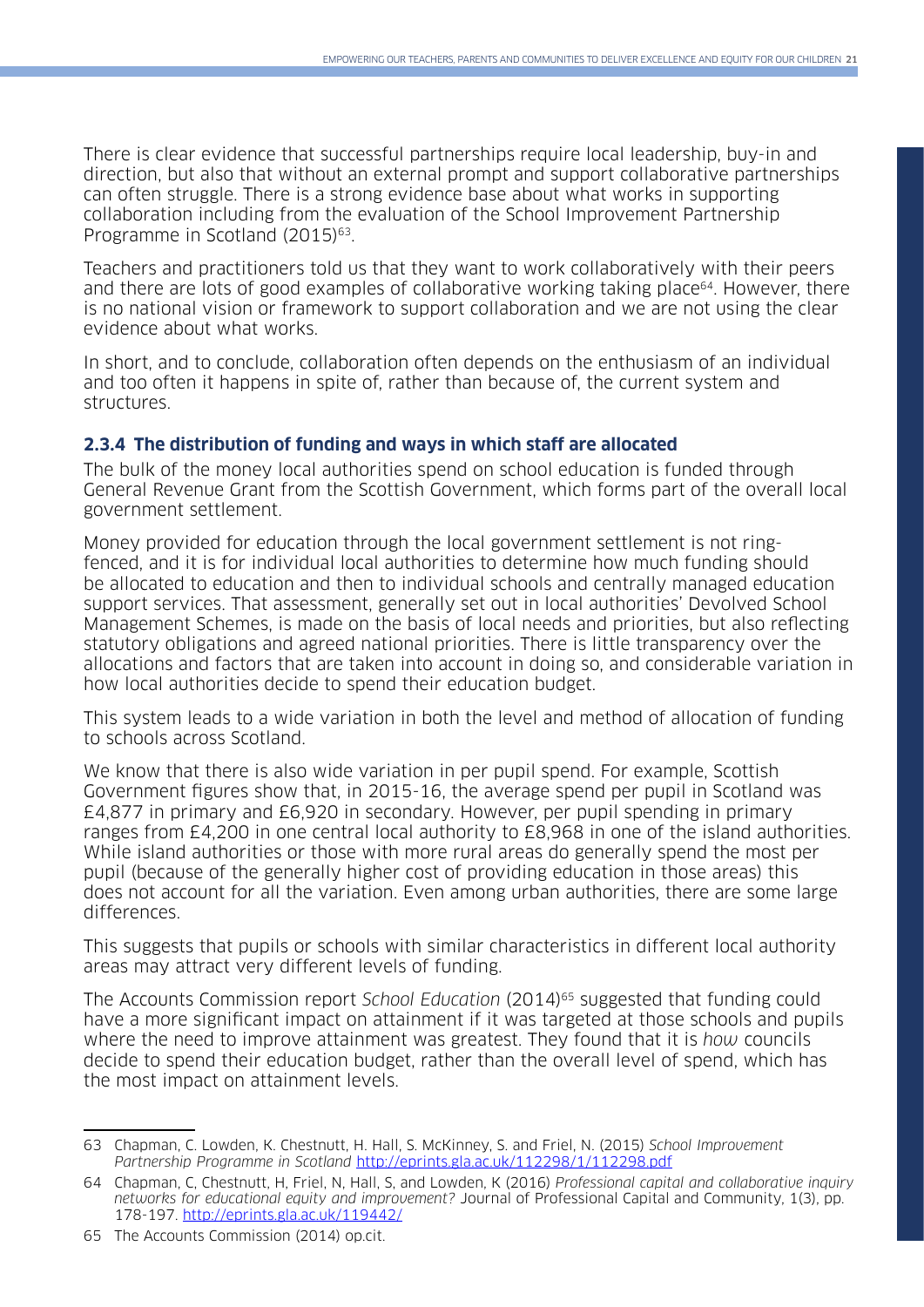In Spring 2016, we extended the Scottish Attainment Challenge to commit a total of £750 million over the lifetime of this Parliament to tackle the poverty-related attainment gap, targeting resources at the children, schools and communities most in need. This funding comprises two elements; the Pupil Equity Fund and Attainment Scotland funding. Pupil Equity Funding is allocated directly to 95% of schools in Scotland at a rate of £1,200 for each pupil in P1 to S3 known to be eligible for free school meals. Attainment Scotland funding uses SIMD data to provide targeted support for children and young people in greatest need through the Challenge Authorities and Schools Programme, as well as funding a number of national programmes.

However, this funding represents a small proportion of the total gross expenditure on education in Scotland, £4.9 billion in 2015-16. The bulk of that funding is generally allocated to schools by reference to pupil numbers or the numbers of teachers required to support the pupil roll, rather than additional needs-based factors such as deprivation, which we know can impact on attainment and the life chances of individual children. Giving more money directly to headteachers will give them more power and autonomy, though we recognise that there were concerns about the additional bureaucracy associated with this in Governance Review responses. We need strong and effective educational support services for schools which liberate them from bureaucracy and provide high-quality administrative support. There is also evidence that a lack of control over which staff work in schools limits headteacher empowerment and the extent to which the school can improve. We believe we need to give headteachers more flexibility and control so that they have the right people in place at the right time.

#### **2.3.5 Too much bureaucracy**

The Government is committed to tackling bureaucracy and we have worked closely with partners to develop and drive proposals for change. We recognise that there are a number of factors that drive bureaucracy at a school, local authority and national level.

It is important that all activity is proportionate and focused on improving learning and teaching and safeguarding children. All national organisations have a role to play in minimising bureaucracy and paperwork. The Education Scotland review of bureaucracy and workload published in September 2016<sup>66</sup>, found that the workload demands and requirements that local authorities place on schools needed significant improvements in a number of local authorities. The report highlighted the importance of all local authorities adopting good practice.

Empowering schools and allowing teachers, practitioners and headteachers to be leaders of learning changes the relationship between schools and local authorities. Schools will need to continue to undertake curriculum planning, assessment, tracking and monitoring learning outcomes, and planning for self-evaluation and improvement. However strengthened support services for schools are needed to liberate schools from bureaucracy. We want schools to be empowered to make decisions about resources. The business functions and paperwork associated with areas such as finance and human resources should not be undertaken by educational staff. High-quality, consistent support services are needed to liberate schools from this.

<sup>66</sup> Education Scotland (2016) Review of local authorities' actions to tackle unnecessary bureaucracy and undue workload in schools <https://education.gov.scot/improvement/Documents/Review-of-Local-Authorities.pdf>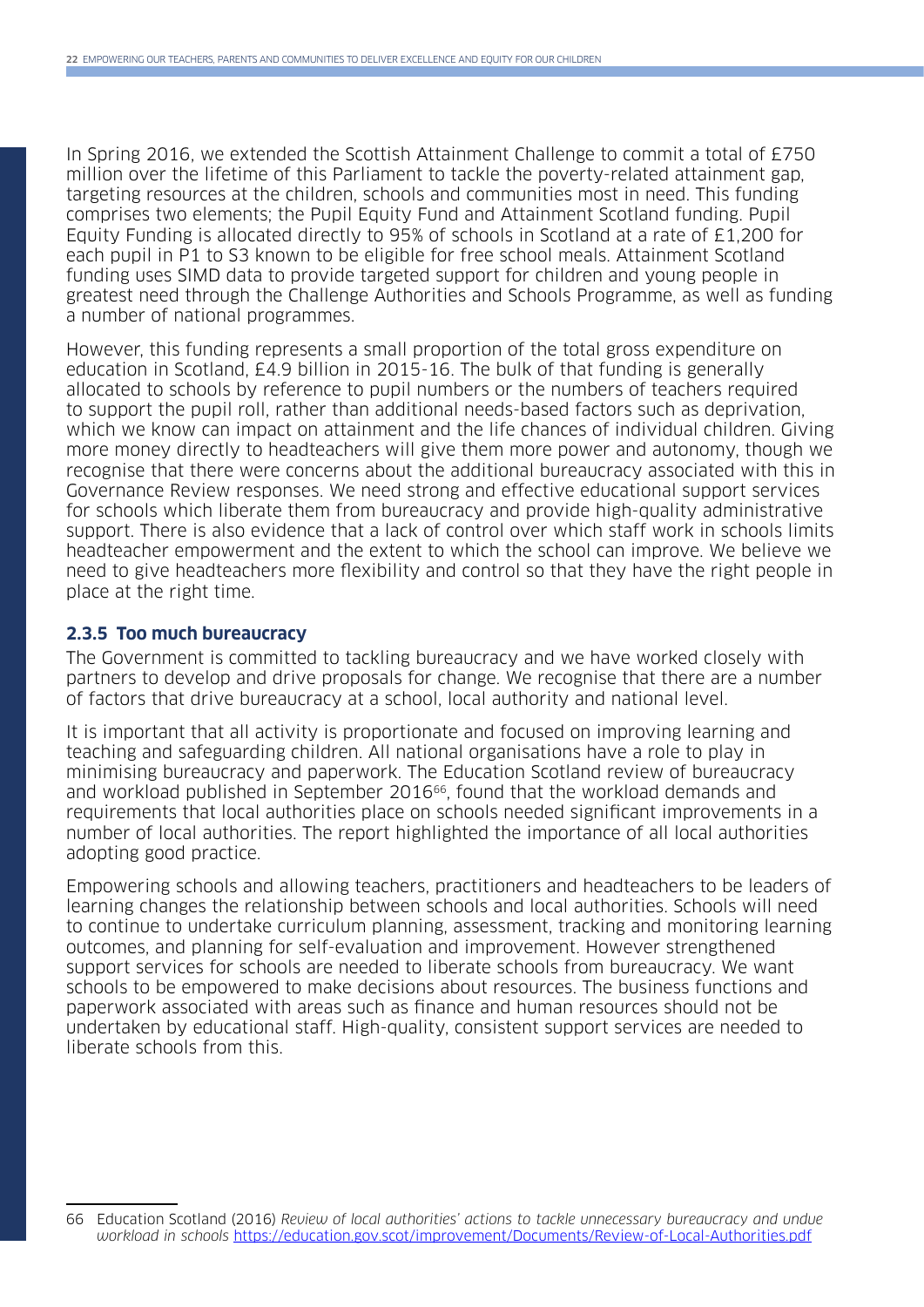## **3. A SCHOOL AND TEACHER-LED SYSTEM – EMPOWERING TEACHERS, PARENTS AND COMMUNITIES**

Decisions that will shape the education of children and young people will rightly be taken as close to them as possible. In order to deliver and support our vision of a school and teacher-led system, it is crucial that we take account of what the evidence tells us will work, including the excellent practice currently taking place in many of our schools. In particular, we need to support the National Improvement Framework drivers of teacher professionalism and school leadership. We want to significantly strengthen the practical, curriculum area, and sector-specific improvement support which is available to teachers at regional level.

## **3.1 Teachers and practitioners – improving the quality of learning and teaching**

Teachers and practitioners are the most important factor in improving children's outcomes in schools. As Dylan Wiliam, emeritus professor of education at the University College London's Institute of Education argues "the only thing that really matters is the quality of the teacher"67. Teachers are best placed to make the best decisions regarding children and young people's learning, when fully empowered and well supported to do so. Curriculum for Excellence is based on the teacher as an empowered professional making curriculum decisions and leading learning within their classroom and school. We will take forward a number of actions which support and enhance this.

#### **We will trust and invest in teachers and practitioners as empowered, skilled, confident, collaborative and networked professionals. To ensure that they flourish, we will transform the support available to teachers and practitioners at every level of the system.**

New regional improvement collaboratives, set out in detail in Chapter 4, will provide teams of professionals who have the singular focus of helping teachers to improve their practice. These teams will include sector and curriculum area specialists as well as additional support for learning experts such as educational psychologists. They will provide advice and support to enable teachers and schools to drive improvement, making use of all available evidence and data. They will help teachers to access the practical improvement support they need, when they need it. Further work will be done in collaboration with partners on what this could look like.

There is widespread acceptance that teacher knowledge base is an important component of teacher quality. When teachers' skills and student performance are compared across countries68, there is a positive relationship between them. Improving skills among teachers can therefore improve student performance. There is a need to ensure that all those working with children and young people are able to support their needs to ensure that they overcome barriers to their learning. This must be delivered within a context of inclusive practice. We must focus on both initial teacher education and career-long professional learning in order to address the barriers to a more empowered teacher workforce and to benefit from a more open, dynamic and flexible system.

Initial teacher education is the gateway to the profession and we want to continue to attract aspiring and highly motivated individuals who are attracted to teaching because it makes a difference. We also want to inspire an ongoing commitment to learning throughout a teacher's career.

<sup>67</sup> Wiliam, D (2009). Assessment for learning: why, what and how? London: Institute of Education, University of London.

<sup>68</sup> OECD (2017b) Empowering and Enabling Teachers to Improve Equity and Outcomes for All, Fig 1.6 [http://www.istp2017.uk/media/1086/istp2017final\\_version.pdf](http://www.istp2017.uk/media/1086/istp2017final_version.pdf)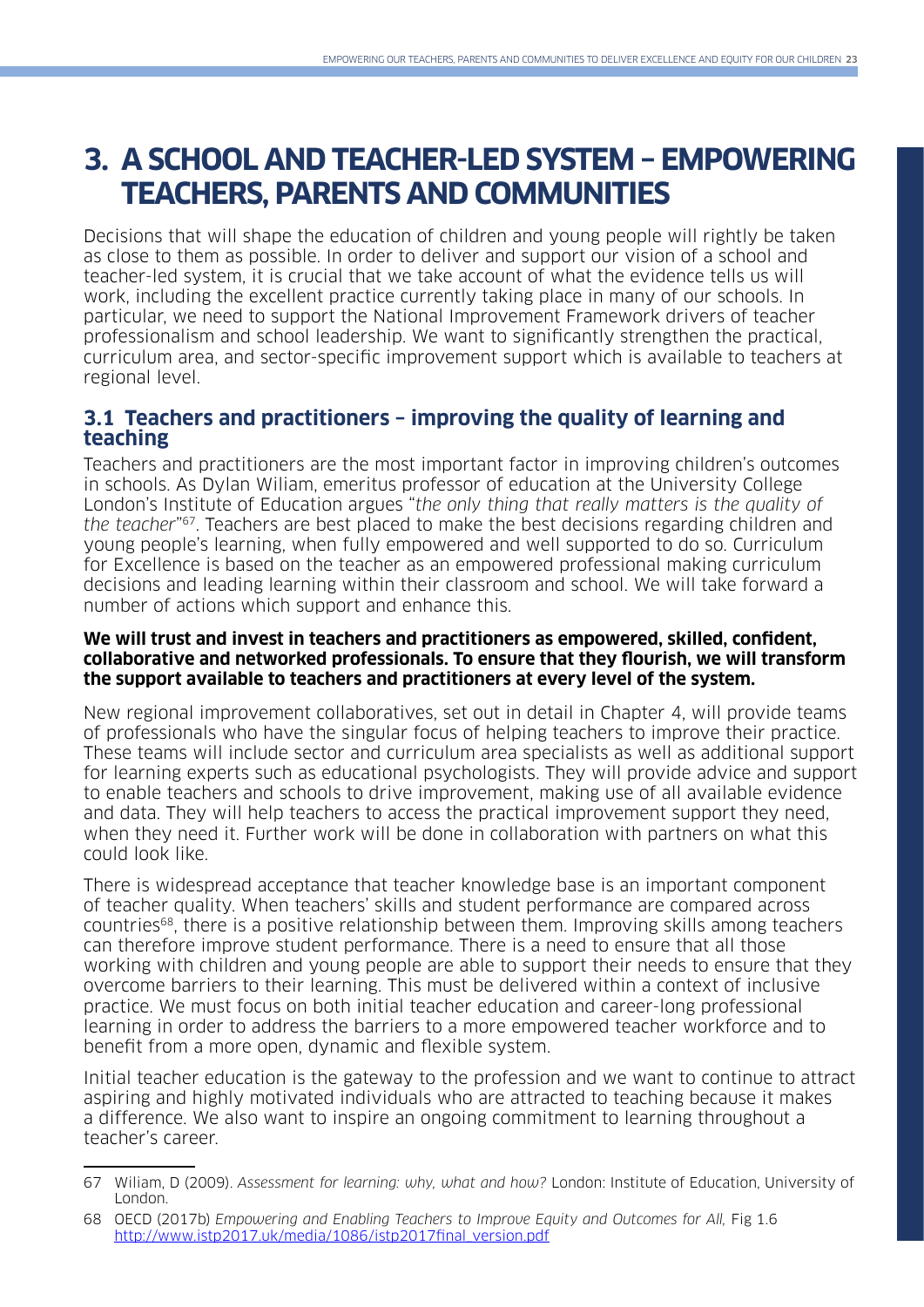#### **We will take steps to ensure initial teacher education prepares students to enter the profession with consistently well-developed skills to teach key areas such as literacy, numeracy and health and wellbeing.**

Since 2012-13 we have invested £4.6 million to enable teachers to undertake SCQF level 11 (Masters level) professional learning as part of its aim to ensure that teachers have the necessary skills and knowledge. To date it has supported around 4,600 teachers to undertake study at Masters level.

Michael Fullan argues that leading for coherence requires the development of leaders at all levels within the system<sup>69</sup>. The professional learning offer is currently patchy across different parts of Scotland. Many different organisations offer aspects of professional learning for teachers. We will learn from Ontario, which is arguably one of the best international reference points. The Ontario provincial government agreed a clear agenda around professional learning with schools and teacher unions. We can build on the commitments made with the teacher professional associations at the International Summit on the Teaching Profession 2017 in Edinburgh which recognised the importance of equity related professional learning and the need to incentivise professional learning for teachers.

#### **We will streamline and enhance professional learning so that there is a coherent learning offer to teachers which is focussed on curriculum area and sector-specific issues. More professional learning will be provided by teachers, for teachers, through the regional improvement collaboratives.**

Evidence throughout the Governance Review consultation indicated that there is a need to ensure that teachers and the wider education workforce are able to support children and young people with additional support needs<sup>70</sup>. We will shortly publish revised guidance on the presumption to mainstream education for consultation. In addition, the 10-year strategy for the commissioning of national services will be published for consultation. This will include a focus on leadership and training.

#### **We will recognise the contribution of the whole school workforce by working with them to introduce professional standards for these staff, including classroom assistants, to recognise the importance of the whole education team.**

The removal of the Chartered Teacher scheme in 2012 closed off a possible additional career option for teachers who wanted to expand their role without leaving behind classroom teaching. There were significant issues with the design of the scheme which limited the impact of some Chartered Teachers on school improvement. The lack of promoted posts in Scottish teaching, particularly in the primary sector, arguably does not enhance the idea of teaching as a profession with strong career progression routes. This could be seen as a barrier to innovation and to building the necessary confidence required if schools are genuinely to lead the system. We are keen to learn from a range of international examples which support career progression. Figure 1 outlines the three distinct career routes for teachers in Singapore: teaching track, leadership track and specialist track. These complementary tracks allow linear progression but also for teachers to move between tracks. The need to provide clarity on career progression in order to increase the appeal of teaching as a profession in Scotland was discussed at the recent International Summit on the Teaching Profession 2017 in Edinburgh.

<sup>69</sup> Fullan, M and Quinn, J (2016) Coherence: The right drivers in action for schools, districts and systems, CA: Corwin/London: Sage.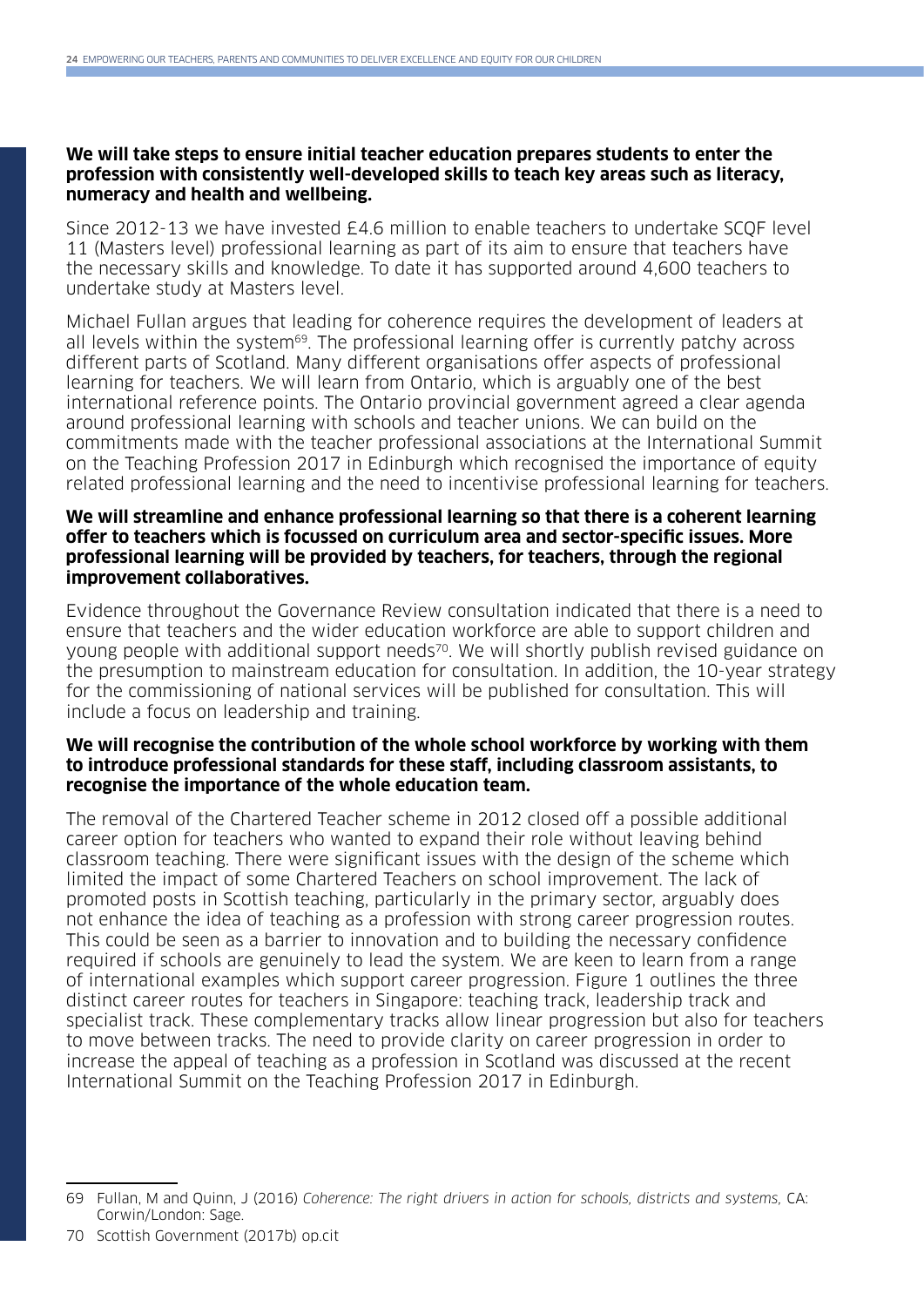

Fig. 1 Source: <http://moe.gov.sg/careers/teach/career-info/>

Recognising the importance of the role of teachers and practitioners, we also want to continue to ensure that teaching and the wider education workforce are attractive career paths. The International Council of Education Advisers recommended<sup>71</sup> that we consider:

- ways of making the teaching profession more attractive, particularly around the structure for career progression;
- how to make use of high-performing teachers and their leadership skills within schools e.g. creating a peer support role to support and mentor other teachers; and
- establishing clear, broad and multiple career pathways for teaching professionals, and look at ways for teachers to progress while remaining in the classroom.

#### **We will work with our partners to establish new career pathways for teachers allowing greater opportunities for development and progression into leadership, specialist or improvement roles.**

## **3.2 Headteachers – supporting school leadership**

Leadership is the essential ingredient that binds the separate parts of an education system together and is a pre-requisite for achieving system-wide transformation. Leadership capacity doesn't just emerge, it needs to be built and requires modelling by leaders.

In their 2008 publication "Improving School Leadership"72, the OECD stated that:

"Research has shown that school leaders can make a difference in school and student performance if they are granted autonomy to make important decisions. However autonomy alone does not automatically lead to improvements unless it is well supported. In addition, it is important that the core responsibilities of school leaders be clearly defined and delimited. School leadership responsibilities should be defined through an understanding of the practices most likely to improve teaching and learning".

The OECD paper identified four main policy levers which, taken together, can improve school leadership practice, and we will address each of these. They are:

- define school leadership responsibilities;
- distribute school leadership;
- develop skills for effective school leadership; and
- make school leadership an attractive profession.

<sup>71</sup> Scottish Government (2017d) op.cit

<sup>72</sup> OECD (2008) op.cit.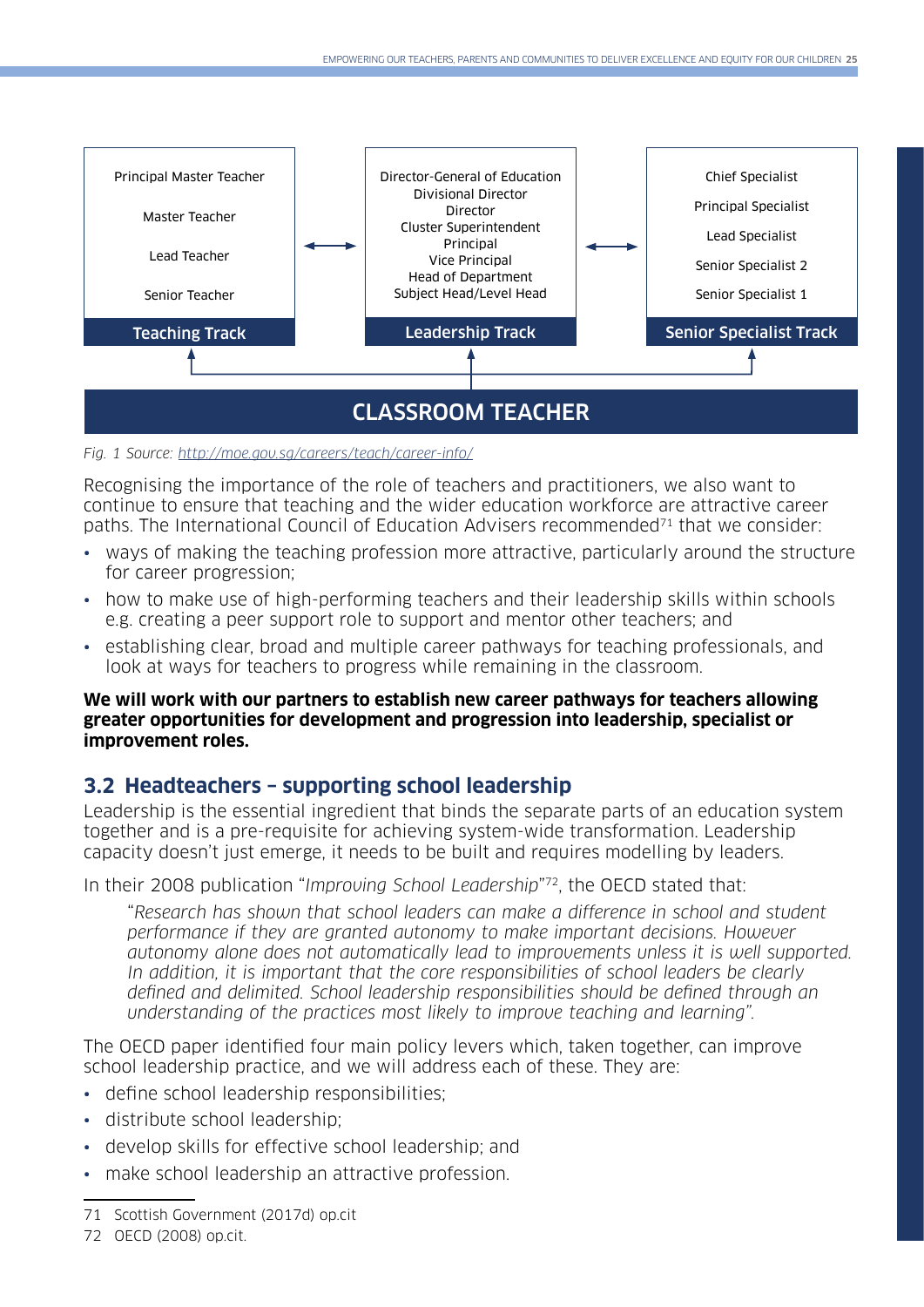Headteachers feel a deep sense of responsibility to improve children's life chances and to do everything possible to help them to succeed. This level of dedication and responsibility needs to be formally reflected in legislation, to give headteachers the power and autonomy to make decisions for the children in their care. This needs to include the responsibility to choose and manage the staff in their school. The blend of staff in a school needs to match the needs of the children, families and the local community. At present there is a lack of flexibility in this area which can significantly affect the pace of school improvement and the overall quality of learning, teaching and attainment.

#### **We will clearly define school leadership responsibilities, legislating to create a Headteachers' Charter, which will be developed in partnership with the profession and professional associations. We will trust and invest in the leadership of schools and support empowered headteachers.**

#### **Headteachers will:**

- be the leaders of learning in their schools;
- be supported through a revolutionised offer of support and improvement;
- be responsible for raising attainment and closing the poverty-related attainment gap;
- deliver quality and improvement at school level;
- select and managing the teachers and staff in their school;
- decide on school management and staffing structure, including business managers;
- decide on curriculum content and offer;
- work with partners including local authority support staff and others to meet learners' additional support needs at school level;
- collaborate for school improvement at school, cluster and regional level;
- lead self-evaluation and improvement of school performance;
- monitor school progress and reporting; and
- manage defined and greater proportions of school funding (this will be part of the accompanying consultation on funding).

#### **We will distribute school leadership to ensure headteachers are supported by peer networks, regional improvement collaboratives, local authority support and the wider school community including pupil and parent councils.**

We created the Scottish College for Educational Leadership (SCEL) in order to bring clarity and coherence to educational leadership in Scotland. To ensure that all teachers engage with the most relevant, meaningful and inspiring leadership development, SCEL is developing pathways that include opportunities for teachers, middle leaders, new headteachers, experienced headteachers and system leaders. Notably they are also responsible for the development and delivery of the Into Headship qualification which, further to our recent consultation on Standard for Headship will be required for appointment to the headteacher role from 2020 onwards. There is however a perception that headteachers require additional skills and support in order to fully capitalise on the benefits of a more empowered system. We discuss the future role of SCEL in Section 4.4 of Chapter 4, however the functions which it currently fulfils in relation to provision of educational leadership development is critical in a school and teacher-led system.

#### **We will develop skills for effective school leadership by enhancing the leadership support package to build the capacity and culture for teachers and headteachers to take on their new more empowered role.**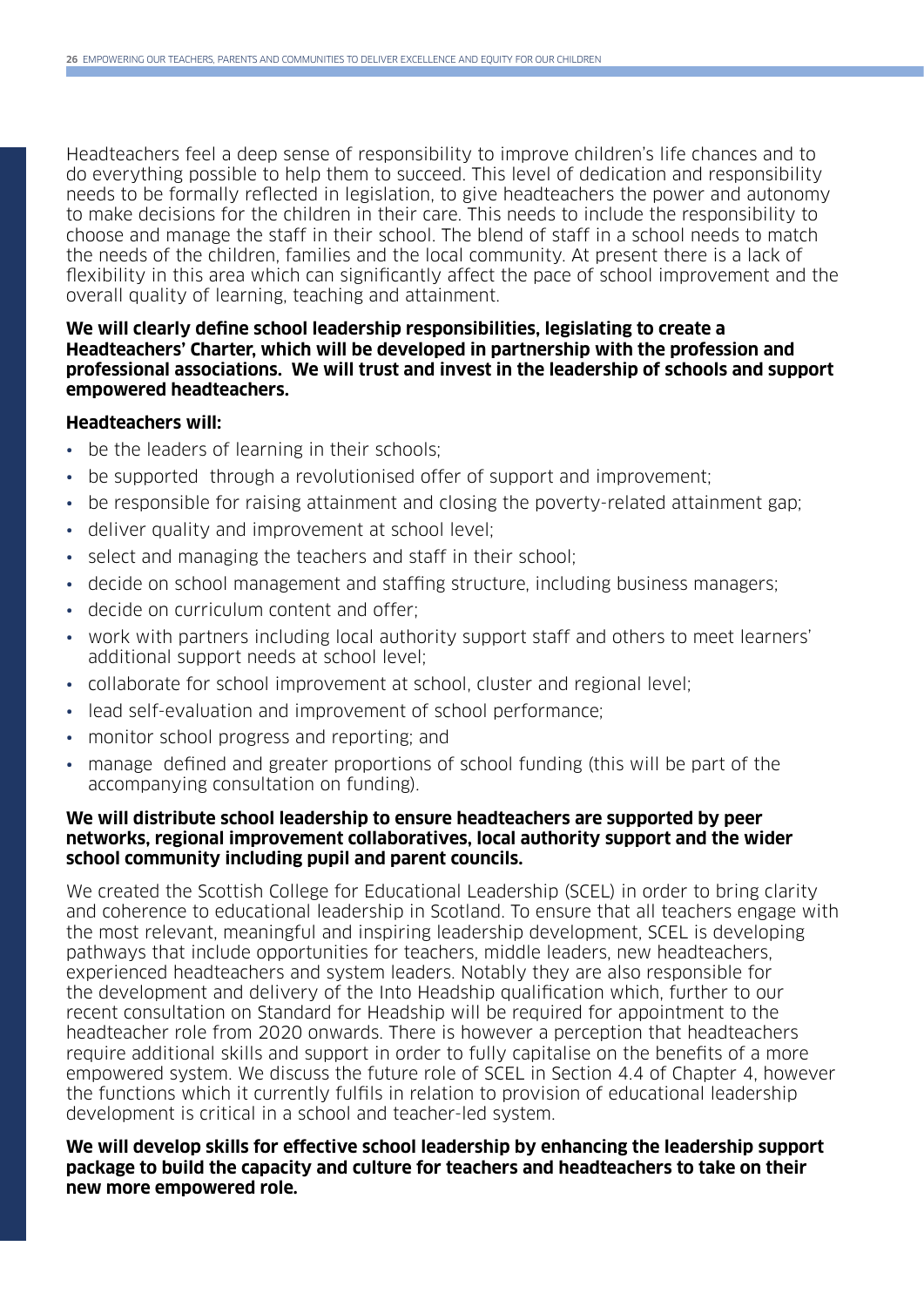We recognise the concerns raised during the Governance Review consultation about the need to continue to attract and retain excellent headteachers. We must do more to support teachers to become headteachers and to ensure it is seen as an attractive and fulfilling career.

#### **We will take specific actions to increase the attraction of school leadership. We will develop a specific recruitment campaign for headteachers building on our Teachers make People campaign.**

#### **We will develop a mechanism to identify aspiring headteachers early in their career and develop a programme of professional learning and work experiences to lead them to the Into Headship course – this will provide a fast-track leadership route for talented teachers providing a clear pathway to headship.**

Research evidence suggests that formal collaboration between schools and the development of executive headship roles can play a significant role in impacting on student outcomes and supporting school improvement more broadly including by strengthening leadership<sup>73</sup>.

#### **We will develop new Executive Heads and Cluster Leaders with partners to strengthen school leadership.**

The dilution of educational expertise and leadership at a local authority level was identified by a number of stakeholders during the Governance Review consultation as a key area of concern. We know that leadership needs to be nurtured and modelled and we need to work collectively to ensure we support leadership beyond school level. The regional improvement collaboratives will provide a route for teachers, headteachers and system leaders to collaborate and we will support this leadership pathway.

**We will develop a coherent approach to the leadership capacity across the whole system from the classroom to policy level and work with partners to develop a new system leadership role to provide clear progression opportunities and to strengthen educational leadership at all levels in the system.**

## **3.3 Empowering Children, Parents and Communities**

Our system is based on trusting the professional judgement of teachers and practitioners but engagement and communication with children and young people, parents and carers is crucial in ensuring that learning at school is supported at home. Children want to have their voice heard in decisions that affect them. Parents can only be partners in their child's education if they are valued as equal partners.

### **3.3.1 Children and young people**

School is a critically important part of children and young people's lives but it is not the only significant part. Consultation with children and young people by the Children's Parliament, Scotland's Commissioner for Children and Young People and Children in Scotland<sup>74</sup> emphasised the importance of understanding the breadth of young people's lives.

Young people talked about balancing school work with commitments like sports, family, friends and volunteering. Children and young people have said that they want their schools and teachers to realise the value of extra-curricular achievements in their education and the pressure that they face in other parts of their life as well as in school. They want schools to be more engaged in the community and to see it as a resource so that they can build their skills and access opportunities.

<sup>73</sup> Chapman, C, and Muijs, D (2013) Collaborative school turnaround: a study of the impact of school federations on student outcomes. Leadership and Policy in Schools, 12 (3). pp. 200-226. ISSN 1570-0763. <http://eprints.gla.ac.uk/87561/>

<sup>74</sup> Scottish Government (2017e) Excite.ED: How to Deliver Excellence and Equity in Scottish Education, Scottish Government, Edinburgh.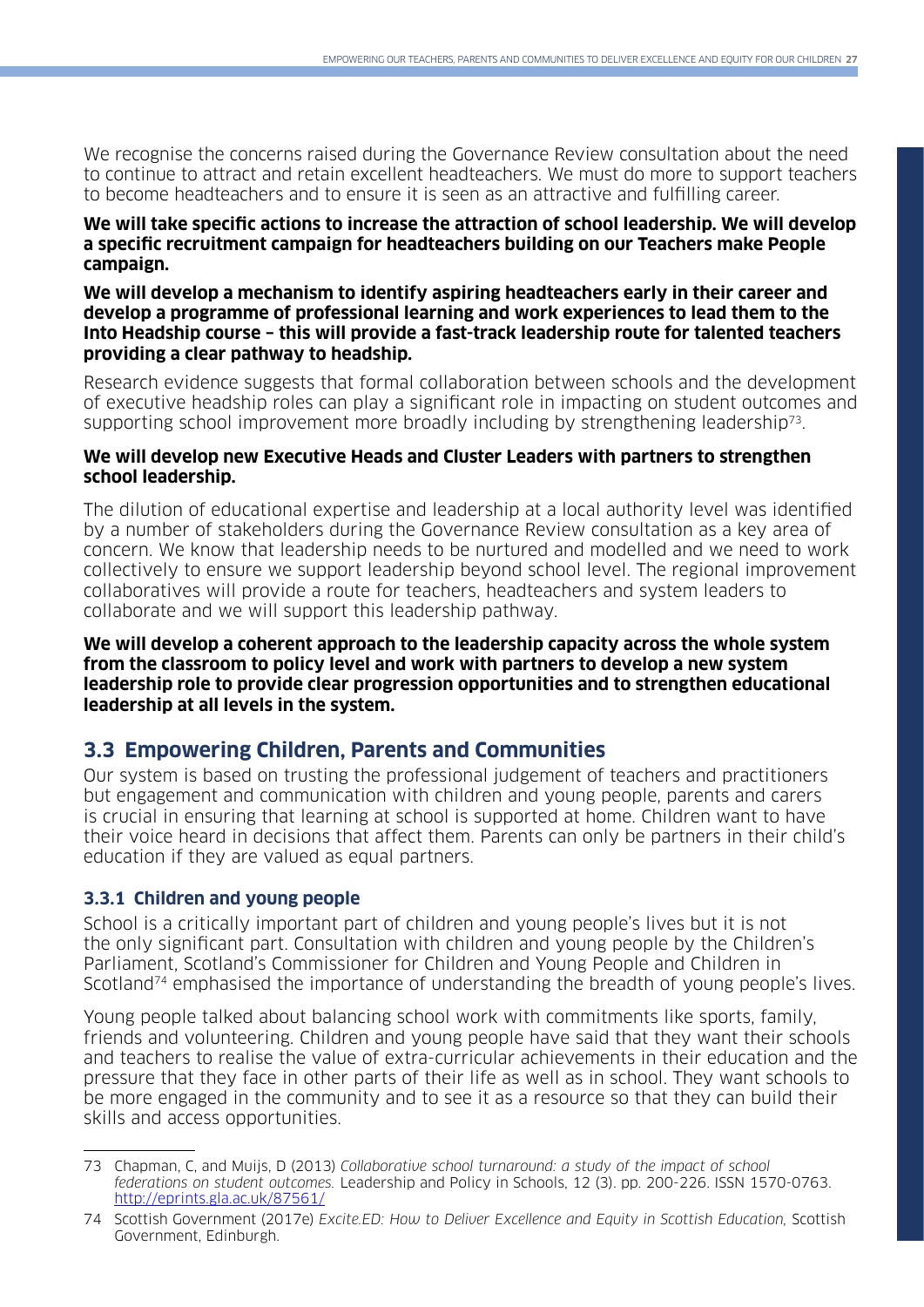Children also want to play an active role in the running of their school. When children and young people are consulted or involved in decision making it is important that decision makers show that their input is valued and that they can affect change. Finally, children and young people want to have more of a say in the decisions that affect them, both locally and nationally, and they want that input to be valued.

#### **We will strengthen the voice of children and young people by supporting all schools to promote and support pupil participation. As part of this we will consult on a requirement that every school pursues the key principles of pupil participation.**

#### **3.3.2 Parents and families**

Evidence from the OECD75 suggests that when parents are fully involved in their child's learning we see better outcomes for children, parents and schools. The international study PISA shows that higher parental engagement is associated with higher performance by their children. We also know that if schools are to improve attainment they need to collaborate with the local community and with local partner organisations<sup>76</sup>.

The findings from the Governance Review consultation, public events and discussions with various stakeholders suggest that many parents are well engaged with their child's school and learning, and that they are adequately represented under current arrangements<sup>77</sup>.

However, as outlined in Chapter 2, further research indicates that there are socio-economic differences in the levels of engagement, and this view may not represent the opinions of, or contributions from, parents who generally are less likely to engage with schools. The quality action plan for early learning and childcare, due for publication in October 2017, will consider how we can establish parental involvement from the earliest stage in the learner journey by integrating early learning and childcare with the range of family support available.

We also know that parent councils could be supported to play a much stronger role in substantive matters such as school improvement and school policies, and that we could be more innovative to ensure that the wider parent forum are provided with a greater variety of ways to be involved.

**We will strengthen parental involvement by consulting on legislative changes to strengthen, expand and improve the Scottish Schools Parental Involvement Act 2006 acting on the National Parent Forum of Scotland's review of the Act.78 This will:**

- **• strengthen the duties on schools to ensure that parent councils play a full part in the decision making of schools;**
- **• expand relevant aspects of the Act to involve parents from early years settings;**
- **• provide a stronger focus on parental engagement in learning within the legislation;**
- **• improve and extend the duties on headteachers to engage the entire parent forum; and**
- **• include proposals to extend the links between parent councils and pupils.**

Evidence published by PISA79 shows that, in Scotland, students whose parents are interested in their child's activities at school are more likely to want top grades, less likely to report being dissatisfied with life and less likely to report feeling lonely. However, some parents

<sup>75</sup> OECD (2017a) op.cit.

<sup>76</sup> OECD (2016) Governing Education in a Complex World <http://www.oecd.org/edu/governing-education-in-a-complex-world-9789264255364-en.htm>

<sup>77</sup> Scottish Government (2017b) op.cit

<sup>78</sup> National Parent Forum for Scotland (2017) op.cit.

<sup>79</sup> OECD (2017a) op.cit.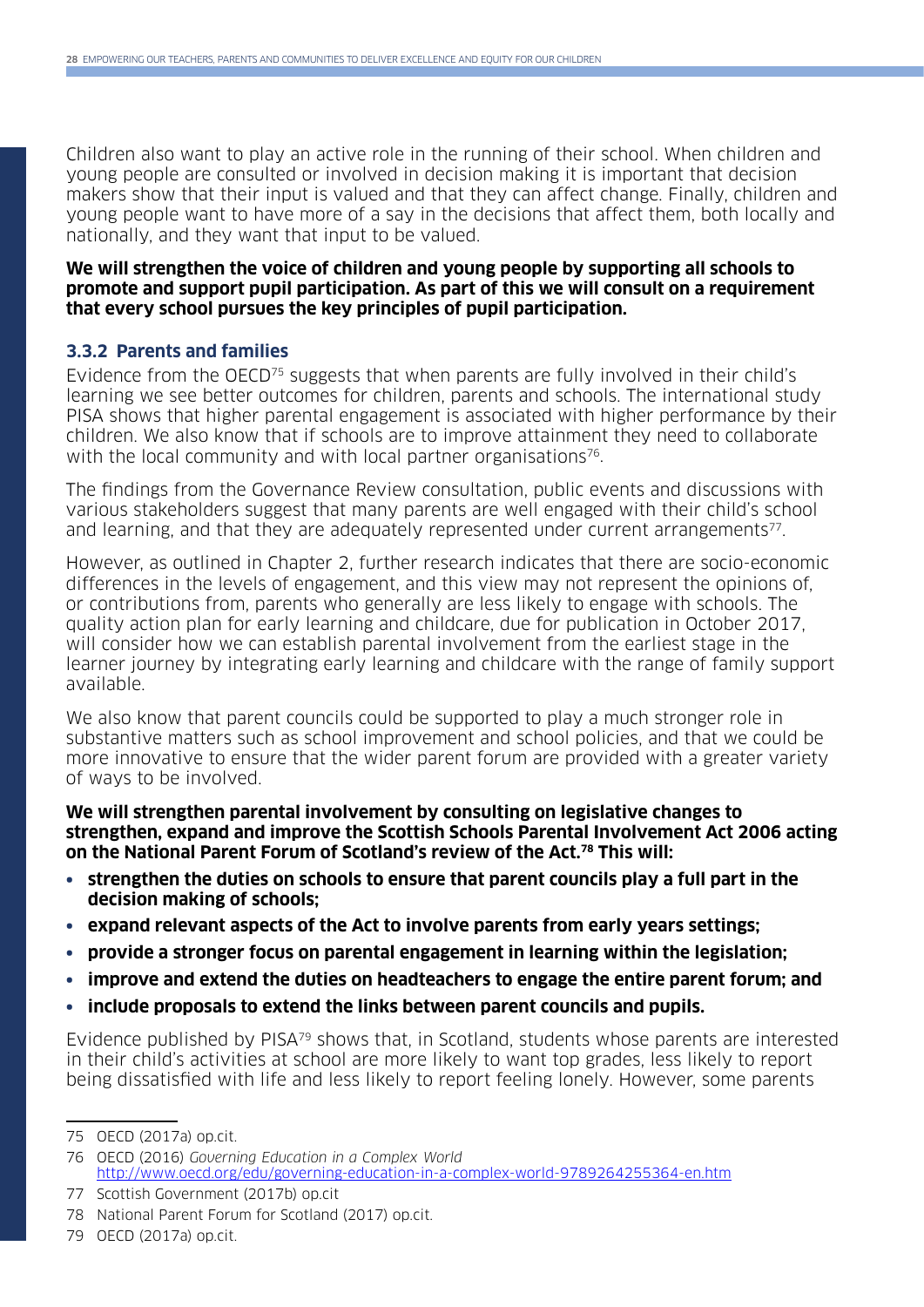find it more difficult to engage in their child's learning – some because of practical challenges and others because they feel less confident in engaging. While PISA found that the level of parental engagement in Scotland was higher than OECD average (88% compared to 78%), around 18% of parents reported that their participation at school was hindered by inconvenient meeting times and difficulty of getting off work. In thinking about how best to engage with parents, schools need to recognise the changing reality of home and work. For some people work and family commitments and working patterns make it difficult to physically attend school meetings. Many schools are exploring different ways of communicating with parents and the potential technology offers to allow parents more immediate access to information about their child's learning and this should be welcomed.

In addition to their recommendation on the Scottish Schools (Parental Involvement) Act 2006, the National Parent Forum of Scotland's review<sup>80</sup> looked at how we might improve a wide range of practical matters related to communication with parents, learning at home and home/school partnerships.

**We will ensure that every school has access to a home to school link worker to support parents and families who find it challenging to engage in their child's learning and feel excluded from the work and life of their child's school.**

**We will respond to the other non-legislative recommendations of the National Parent Forum's review in the Autumn.**

### **3.3.3 Communities**

Early learning and childcare and schools do not exist in isolation and we recognise that many of the factors which influence a child's outcomes are outside the school gates in the family, the community and society<sup>81</sup>. Schools, however, make a major difference. They make that difference by working with families and communities and recognising the reality of the lives of the children and young people. Many schools are at the heart of their local communities. Improvement planning at school, cluster and regional level should take account of the work of the relevant Community Planning Partnerships. This will enable schools to strengthen their knowledge of, and engagement with, the wider community to achieve collective impact<sup>82</sup>. The contribution of Community Learning and Development (CLD) professionals should also feature as an integral part of local planning, taking account of local authority CLD plans, published through The Requirements for Community Learning and Development (Scotland) Regulations 2013.

#### **We will strengthen parental and community engagement by working with the Scottish Parent Teacher Council to learn from their Partnership Schools initiative to ensure that schools support parents to play an active part in school improvement.**

**We will strengthen school, parental and community engagement by requiring that every school has a teacher or professional who has responsibility for promoting parental, family and community engagement.**

<sup>80</sup> National Parent Forum of Scotland (2017) op.cit.

<sup>81.</sup> Cummings, C, Dyson, A and Todd, L (2011) Beyond the School Gates, Can Full Service and Extended Schools Overcome Disadvantage? Routledge, [https://www.routledge.com/Beyond-the-School-Gates-Can-Full-Service](https://www.routledge.com/Beyond-the-School-Gates-Can-Full-Service-and-Extended-Schools-Overcome/Cummings-Dyson-Todd/p/book/9780415548755)[and-Extended-Schools-Overcome/Cummings-Dyson-Todd/p/book/9780415548755](https://www.routledge.com/Beyond-the-School-Gates-Can-Full-Service-and-Extended-Schools-Overcome/Cummings-Dyson-Todd/p/book/9780415548755)

<sup>82</sup> Henig, J R, Riehl, C J, Rebell, M A, & Wolff, J R (2015). Putting collective impact in context: A review of the literature on local cross-sector collaboration to improve education. New York, NY: Teachers College, Columbia University, Department of Education Policy and Social Analysis <http://www.wallacefoundation.org/knowledge-center/Documents/Putting-Collective-Impact-Into-Context.pdf>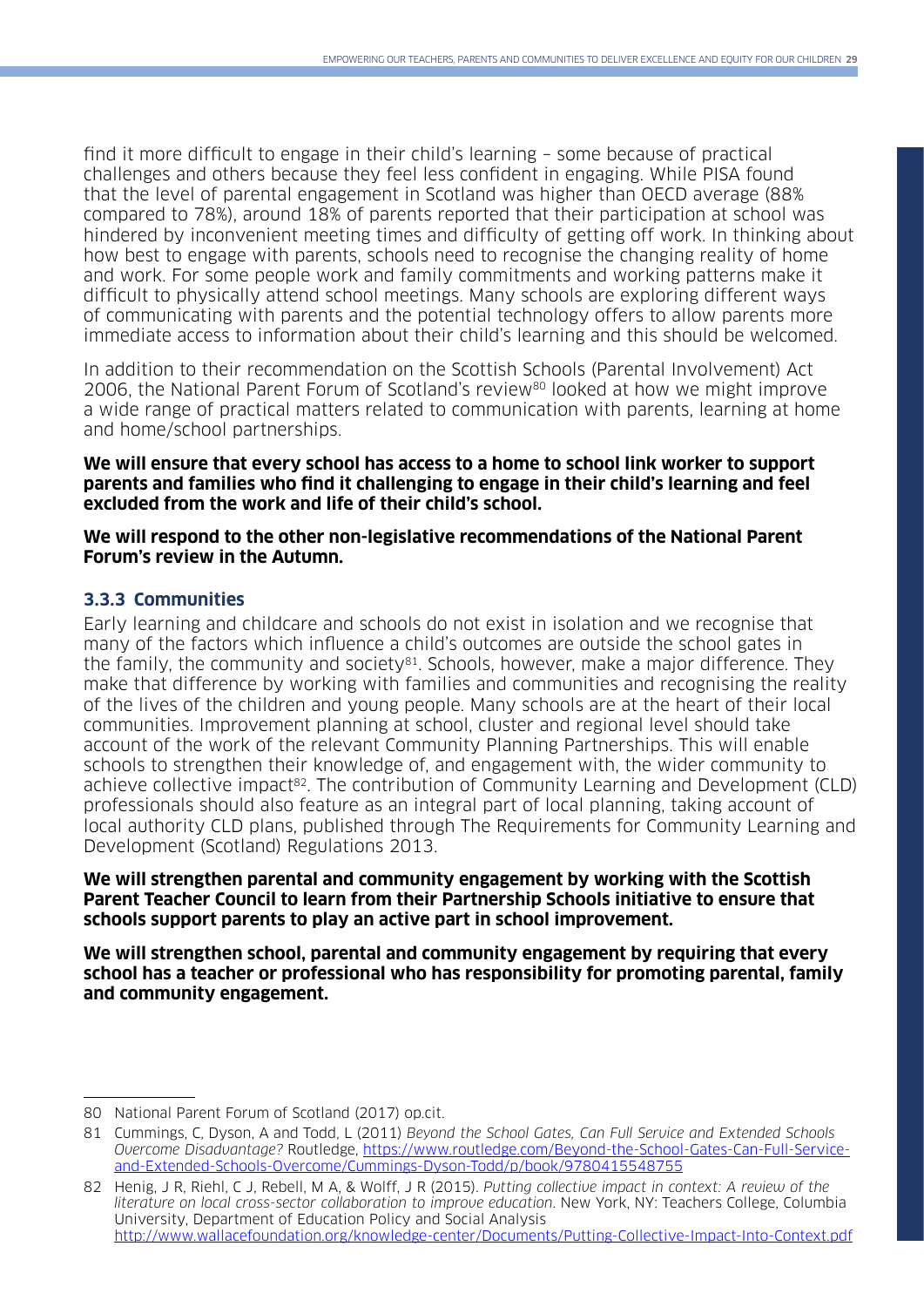## **4. EDUCATIONAL IMPROVEMENT SERVICES TO SUPPORT A SCHOOL AND TEACHER-LED SYSTEM**

We need to ensure that there is excellent support in place for schools and early learning and childcare settings in order for them to thrive. Every part of Scottish education has a key part to play in delivering this and should have a collective focus on delivering excellence and equity for our children and young people.

One of the key recommendations from the OECD in their report Improving Schools in Scotland: An OECD Perspective<sup>83</sup>, called for a strengthened "middle" operating through collaboration across schools, and in and across local authorities. We also know that effective collaboration is an important driver of improvement, and we need to ensure that it is the hallmark of our system.

## **4.1 Regional improvement collaboratives**

Empowered schools will need excellent educational improvement services aligned to the National Improvement Framework and informed by performance data on all aspects of school improvement. These should include curriculum area specialist support and hands-on improvement support when required.

Across Scotland the tailored education improvement support which local authorities are able to provide to schools has significantly reduced over recent years. Understandably resources available have focussed on frontline delivery. In a number of smaller local authorities there is no longer the critical mass to deliver the improvement support which schools need. Many local authorities have moved to a model of education and children's services. This has advantages in bringing staff together from across professional groups to support children and their families. Whilst we recognise the value of this, it is important that there are sufficient numbers of staff with educational expertise and with a dedicated focus on improving educational outcomes within regional teams. Local authorities have identified the benefit of working across boundaries to support improvement. However, these initiatives vary in their nature, scope and maturity and schools in different parts of the country may not yet have felt the benefit of this collaboration.

In Wales, local authorities have been working together in regional consortia arrangements to support school improvement since 2011. We have looked closely at the Welsh model for regional collaboration and have noted the importance of clarity of purpose, leadership and clear accountability.

We will establish regional improvement collaboratives in Scotland to embed collaboration for improvement across all of our schools. The collaboratives will provide an enhanced educational improvement service to support teachers, practitioners and headteachers to deliver excellence and equity in education. These collaboratives will respond to the recommendations, including from the OECD, ICEA and IPPR Scotland, to drive and focus collaboration across our system. This regional approach will involve decentralising some Education Scotland resources to support improvement closer to schools. It will also involve local authorities sharing resource at a regional level to ensure an enhanced improvement capability.

We want an improved offer to all schools with some consistency of role, but we also want to empower schools and communities to shape the regional improvement offer which best meets their needs and to take account of their school improvement plans when developing regional plans and priorities.

<sup>83</sup> OECD (2015a) op.cit.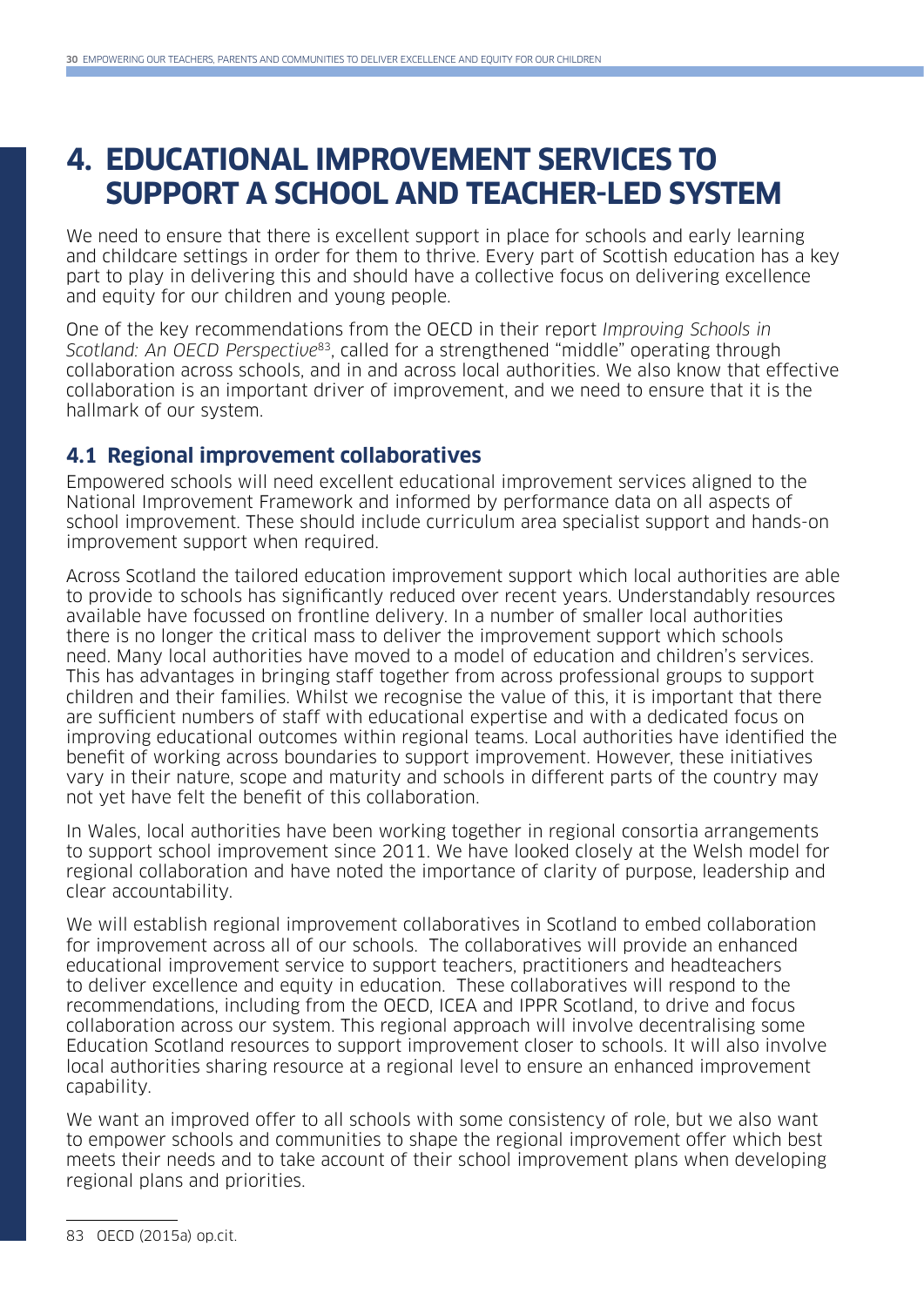We believe this is the most efficient and effective way to strengthen collaboration to improve education across Scotland, by pooling and strengthening the existing resources and by investing further in systematic improvement.

#### **Regional improvement collaboratives will:**

- provide excellent educational improvement support for headteachers, teachers and practitioners through dedicated teams of professionals. These teams will draw on Education Scotland staff, local authority staff and others;
- provide coherent focus across all partners through delivery of an annual regional plan and associated work programme aligned with the National Improvement Framework;
- facilitate collaborative working across the region, including sharing best practice, supporting collaborative networks and pursuing partnership approaches using technology to support this and embedding research informed practice. They will contribute to the work of the national Children and Young People's Collaborative;
- be led by a Regional Director, to be appointed by the Scottish Government and provide a direct line of accountability for the performance of the regional improvement collaboratives to Ministers. The Regional Director will report to the HM Chief Inspector/ Chief Executive of Education Scotland;
- be set up through the creation of a new legislative duty for local authorities to collaborate on specific functions to support their headteachers' duties to raise attainment and close the poverty-related attainment gap which we will consult on in the autumn as part of a new Education Governance Bill; and
- be funded through a combination of decentralising the national resources of Education Scotland and pooling of local government resources to support regional improvement delivery.

To focus the regional offer from Government and the national bodies, we anticipate that Scotland will initially establish up to seven regional improvement collaboratives. However, in ensuring that the regional offer is tailored to local needs, we will work with local professionals, local government and national bodies in defining the detailed regional improvement collaborative geographies and the arrangements for regional improvement models. We are keen to build consensus and partnership in their design, however, we must progress with pace.

As we have set out above, it is our aim to embed and support a culture of collaboration across our education system. The establishment of regional improvement collaboratives will build on the effective partnership working which currently takes place between schools, authorities, national bodies and other partners. It will strengthen the networks, relationships and support that is available to evaluate and share good practice, ensuring that the knowledge and innovation within our system is shared across it.

#### **We will work with partners to ensure that the experience of current and emerging partnership working informs the establishment of regional improvement collaboratives.**

### **4.2 School level – supporting collaboration**

Collaboration at a school level is already a strong feature of Scottish education, particularly where schools work in clusters. Many schools and establishments are working collaboratively as are many teachers and practitioners, however, this is not universal. The model of collaborative working differs and the governance structures often make collaboration harder. Where it does take place effectively, it has a demonstrable and positive impact on children and young people.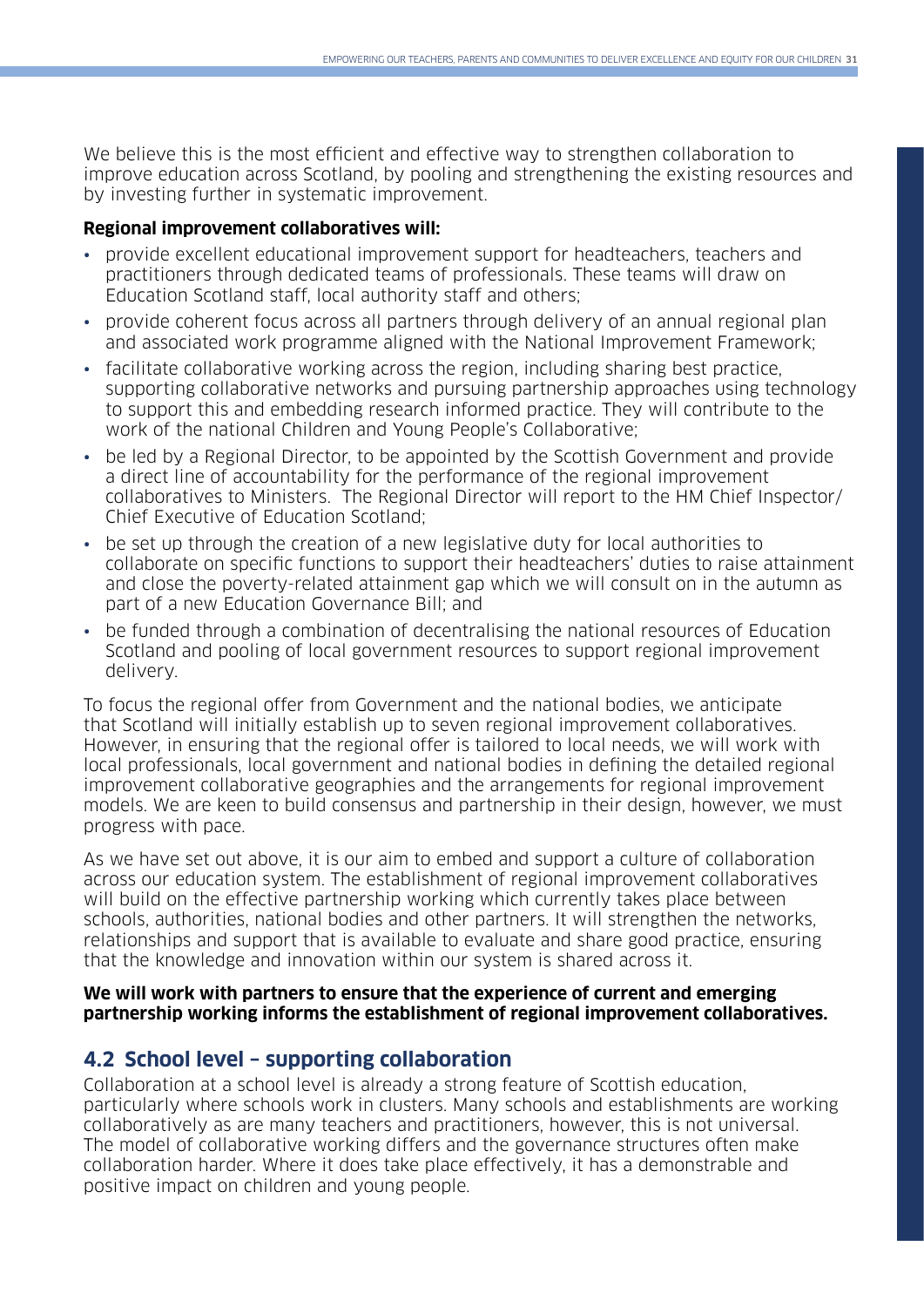**We will provide a clear vision and framework within which effective school level collaboration can take place. We will work with partners to develop this framework and support development of resources and tools to support collaborative approaches in the classroom. As part of their inspection process Education Scotland will look at how schools and establishments are working collaboratively with others and we will share evidence about what works.**

**We will support schools and establishments to work together in a learning journey cluster to develop a 3-18 curriculum offer, support transitions and clearly focus on outcomes. We will also support schools and partners in working to support transitions to a positive destination as part of their wider learner journey.**

The OECD stressed the importance of creating coherent and cohesive cultures of system-wide collaboration. We know that collaboration can cover a wide range of practice and that not all kinds of professional collaboration are equally effective. We also know that successful collaborative partnerships require local leadership, buy-in and direction, but that without an external prompt and support such collaborative partnerships often struggle. We are clear therefore that action is needed to embed and support effective collaboration at a school level.

Fullan and Munby<sup>84</sup> summarise what factors need to be in place to support effective system-wide school collaboration. These factors, which will inform our approach to collaboration, are:

- a clear focus on outcomes:
- partnerships must be founded on a clearly articulated shared moral purpose;
- transparency, trust and honesty are crucial;
- commitment to and capacity for peer review;
- peer review needs to be carried out within a long term relationship and a commitment to continuously improving practice and systems;
- partnerships must have a plan to move from collaboration to co-responsibility to a position of shared professional accountability;
- partnerships should go beyond school leaders and engage with students, families, teachers and communities; and
- partnerships welcome scrutiny and support from other partnerships as their contribution to a connected local, regional and national system.

We recognise that many teachers and practitioners want to work collaboratively, so we must remove the barriers that prevent this from happening.

#### **We will establish a system of support through the regional improvement collaboratives to encourage and facilitate school improvement partnerships.**

The National Improvement Framework will provide the evidence and regional improvement collaboratives will be tasked with supporting schools to identify potential partners. These collaborative partnerships may cross local authority boundaries. The focus will be linking schools which either have a shared challenge or where one school is keen to learn from successful practice in another school. The School Improvement Partnership Programme evaluation (2015)<sup>85</sup> has shown the effectiveness of these kinds of school partnerships in tackling educational inequity.

<sup>84</sup> Fullan, M and Munby, S (2016) Inside-out and downside-up: How leading from the middle has the power to transform education systems Education Development Trust [https://www.educationdevelopmenttrust.com/~/](https://www.educationdevelopmenttrust.com/~/media/EDT/files/News/f-global-dialogue-inside-out-and-downside-up-feb.pdf) [media/EDT/files/News/f-global-dialogue-inside-out-and-downside-up-feb.pdf](https://www.educationdevelopmenttrust.com/~/media/EDT/files/News/f-global-dialogue-inside-out-and-downside-up-feb.pdf)

<sup>85</sup> Chapman, C. Lowden, K. Chestnutt, H. Hall, S. McKinney, S. and Friel, N. (2015) op.cit.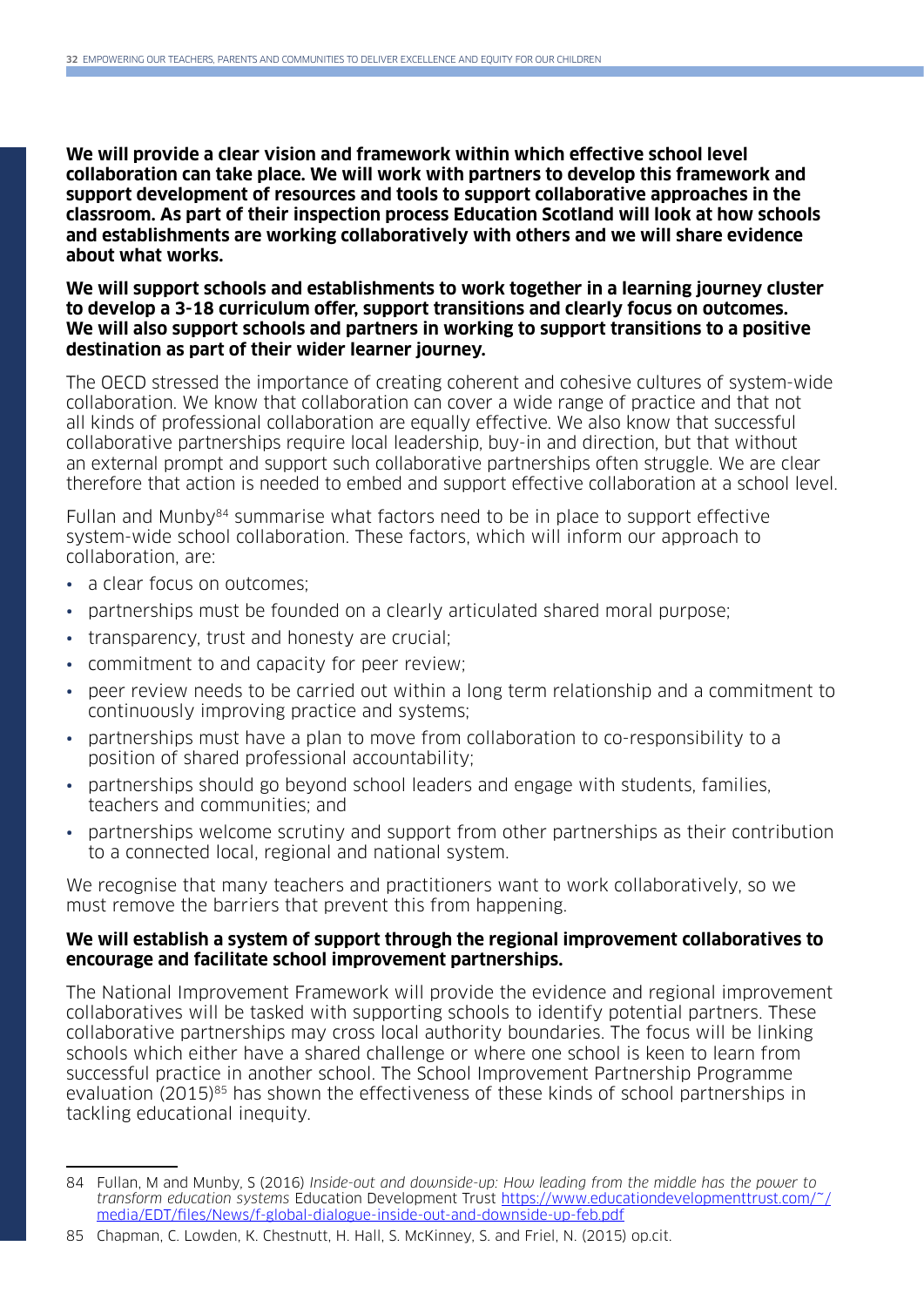### **4.3 Local authority level – focussing on world class educational support services**

This devolution of power to the school level means that the traditional roles of national and local government will change. Headteachers will be empowered to make high quality decisions to drive up attainment and close the equity gap; putting the needs of children and their families first and helping to build a more open, flexible and dynamic system.

Local government's role and importance is clear. A range of local authority provision, such as Children's Services and Community Learning and Development, have a very important role to play as we continue to improve outcomes for children and families. Local authorities will remain democratically accountable for the provision of early learning and childcare and of schools. Local authorities will focus on delivering excellent educational support services for children and young people – their role will be key in supporting schools and establishments to drive improvement and deliver better outcomes for children.

#### **Local authorities will:**

- provide education support services, including: the supply of schools; the provision of denominational and Gaelic medium schools where required; the administration of placing and admissions procedures, including for children with additional support needs (including independent sector where appropriate); planning for future requirements; and securing excellent headteachers for the schools in their area;
- provide HR services for all school staff and respond to HR requests from headteachers;
- be the employer of the education workforce within their schools and local authority early learning and childcare settings;
- support the provision of early learning and childcare delivered by funded providers (in the private and voluntary sector) as well as local authority nurseries in various establishments to maximise its educational benefit to young children;
- appoint headteachers with the appropriate involvement of parent councils;
- be accountable to local communities for the provision of education support services including early learning and childcare in their area;
- appoint a Chief Education Officer as set out in the Education (Scotland) Act 2016 in order to fulfil their responsibilities in relation to education support services;
- have a new duty to collaborate to support improvement on a regional basis;
- be responsible for improvement through their provision of education support services, their regional collaboration and securing leadership in their schools;
- collaborate with other local authorities and national agencies to provide staff (including headteachers and teachers) to work within the regional improvement collaborative;
- ensure that other local authority provision, such as Children's Services, Library and Community Services, Community Learning and Development and third sector partners work effectively with schools and regional improvement collaboratives to provide care and education to children and their families; and
- continue to channel the vast majority of funding for school education, including their role in Attainment Challenge funding, ensuring that public resources allocated for the delivery of education in Scotland are properly accounted for.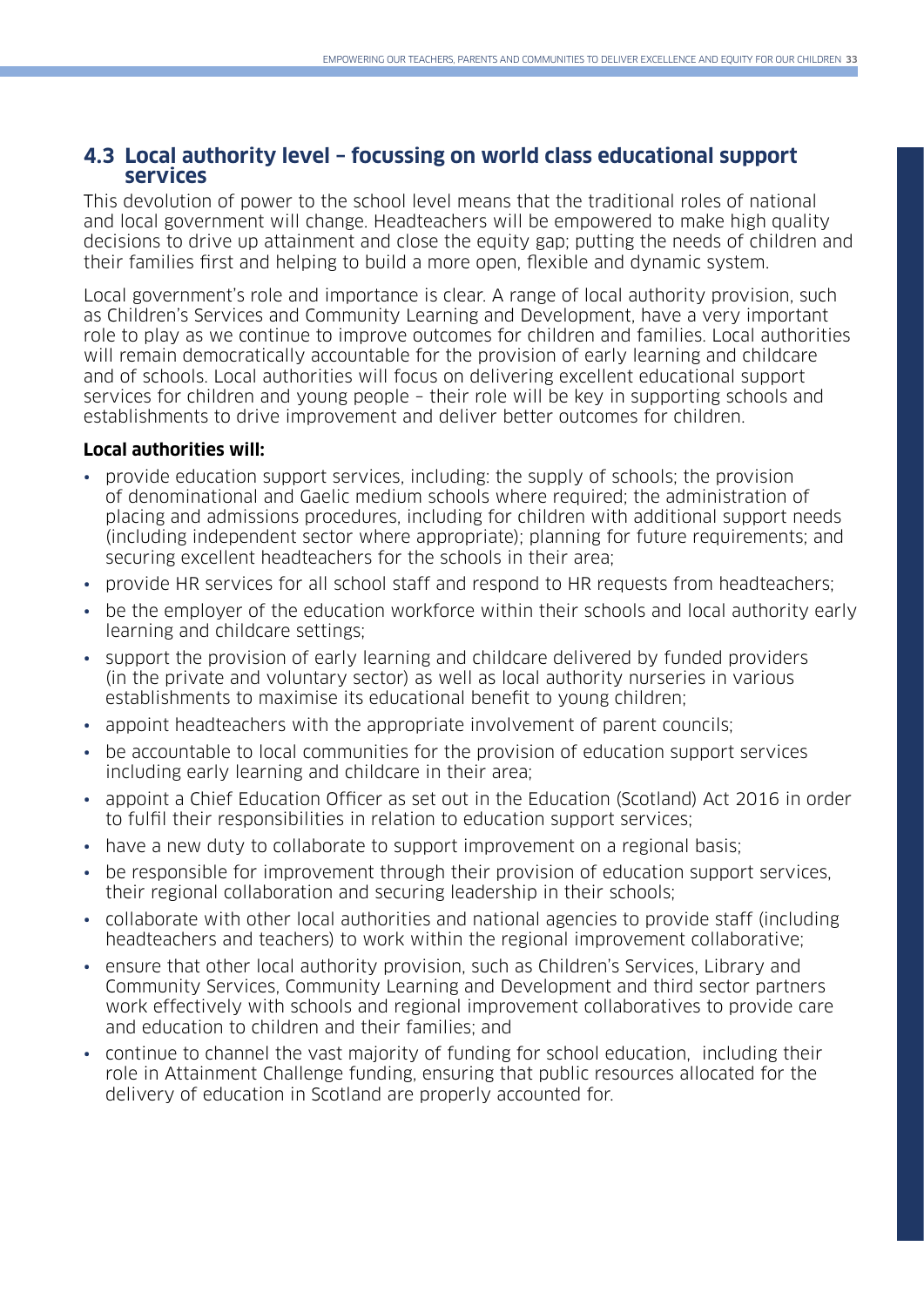## **4.4 National support for an empowered system**

The Governance Review set out that the following organisations were within scope:

- Scottish Government;
- Education Scotland;
- Care Inspectorate (in relation to early years and childcare provision);
- Scottish Social Services Council (in relation to education, early years and childcare provision) (SSSC);
- Scottish Qualifications Authority (SQA);
- General Teaching Council for Scotland (GTCS);
- Scottish College for Educational Leadership (SCEL); and
- Universities providing Initial Teacher Education.

Evidence<sup>86</sup> points strongly to the importance of shared national priorities and a collective achievement so there is a clear line of sight between learning and teaching in the classroom through to school performance and the achievement of wider priorities.

We have a clear, shared and agreed vision for Scottish education: a vision of excellence and equity set out through our National Improvement Framework. This paper sets out our vision and plans for a school and teacher-led system, with a world-class support system in place to deliver on this ambition.

In order to capitalise on our shared vision and to ensure that there is coherence, pace and challenge at a national level, we recognise the need to provide an overarching structure to support the system.

#### **We will establish a Scottish Education Council, chaired by the Deputy First Minister and Cabinet Secretary for Education and Skills, to ensure a system-wide focus on improvement can be delivered.**

The role of national bodies including the Scottish Government, is to establish and support this national vision, in such a way that ensures a clear line of sight to the classroom. We are clear that a number of functions in education continue to need to be undertaken at a national level. These are:

- education policy;
- a national framework to support improvement and the curriculum;
- inspection and review of early learning and childcare, school education, educational psychology, community learning and development, children's services and local authorities;
- development, accreditation and awarding of national qualifications;
- national support for professional learning and leadership development for the teaching profession and wider education workforce;
- teacher workforce planning and initial teacher education; and
- terms and conditions of service for teachers, including pay professional standards and registration of teachers.

However, the findings from the Governance Review consultation, public events and discussions with various stakeholders suggest that currently the responsibilities at a national level are not clear and some functions feel too far removed from the classroom<sup>87</sup>.

### **We will clarify and simplify the national landscape.**

87 Scottish Government (2017b) op.cit

<sup>86</sup> Fullan, M Rincón-Gallardo, S and Hargreaves, A (2015) Professional Capital as Accountability; Education policy analysis archives, volume 23 number 15; <http://epaa.asu.edu/ojs/article/view/1998/1511>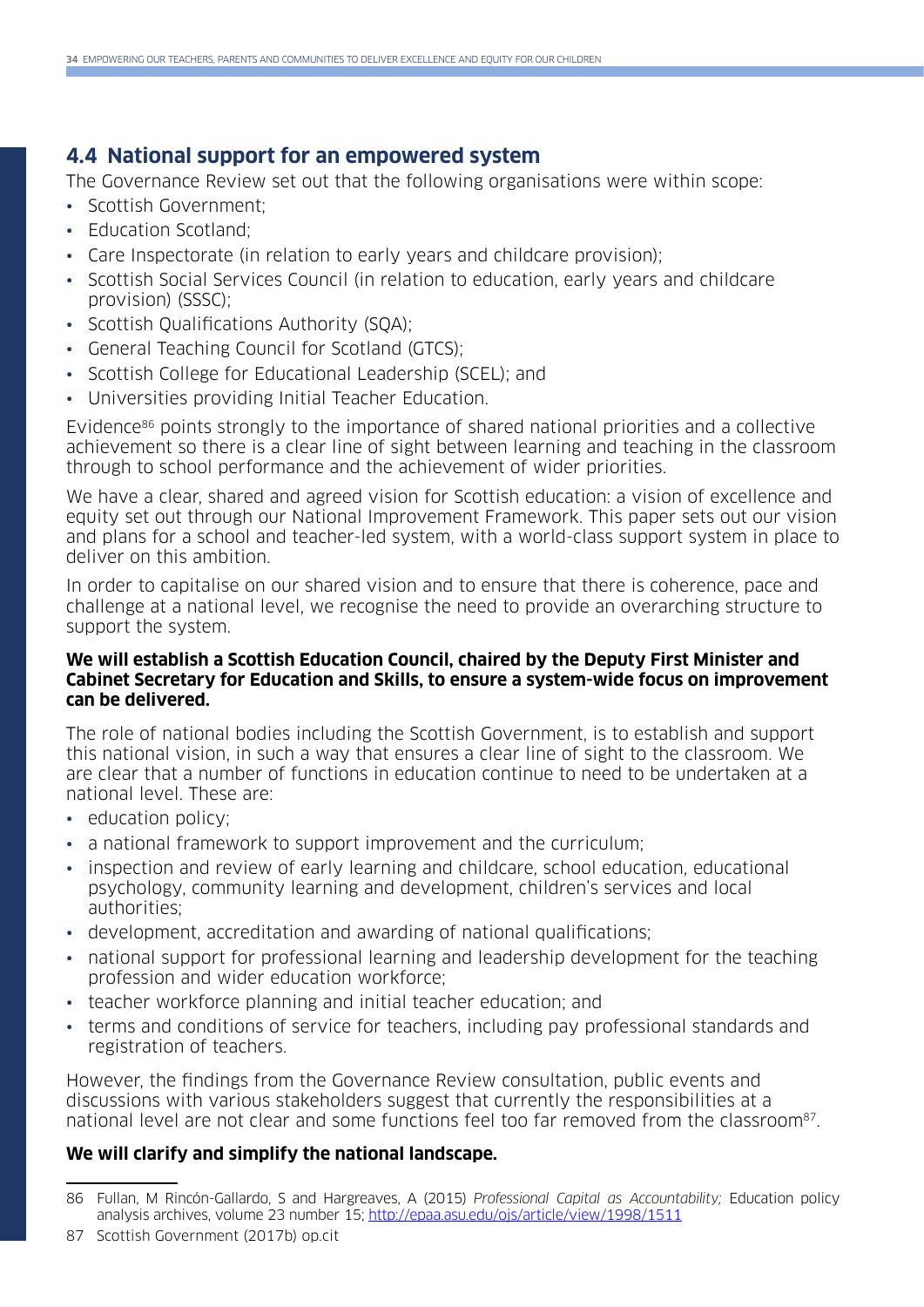#### **4.4.1 Education policy**

The Scottish Government is responsible for setting clear priorities for Scottish education and for setting the national policy context within which the education system operates supported by our national research strategy<sup>88</sup>. While respondents to the Governance Review debated the merits of individual policies no-one suggested that there was no need for a national vision for education or national priorities. The OECD have emphasised the importance of a strategic vision to secure effective delivery of reform. At a national level we must also monitor and evaluate the impact of reform we have set out in this paper, to ensure we are a learning system.

However, an empowered system does suggest a clarified role for national government – for example, empowering teachers and headteachers to make decisions about curriculum content raises questions about the extent to which we can mandate or require certain elements of that curriculum. The freedom for headteachers to choose the staffing mix and management structure within their schools could have implications for the national pupil-teacher ratio. We accept that empowering schools and devolving power also has implications for national government and we will continue to engage with partners, including parents and professional associations on the balance between national priorities and local flexibility.

#### **The Scottish Government will remain responsible for national education policy.**

#### **4.4.2 A national framework to support improvement and the curriculum**

Within the broad overall vision of achieving excellence and equity the National Improvement Framework is galvanising efforts to align our collective improvement activities across the whole education system, to address our key priorities:

- improvement in attainment, particularly in literacy and numeracy;
- closing the attainment gap between the most and least disadvantaged children;
- improvement in children and young people's health and wellbeing; and
- improvement in employability skills and sustained, positive school leaver destinations for all young people.

Education Scotland is currently responsible for supporting quality and improvement in Scottish Education. Innovations such as the National Improvement Hub have been welcomed. However, the responsibility for improvement needs to be held at all levels of the system and should be a collective responsibility for all. We have set out an enhanced responsibility for improvement at a regional level, designed and driven at local level, to align with the National Improvement Framework. Learning from each of the regional improvement collaboratives will be shared nationally.

#### **4.4.3 Inspection of early learning and childcare and school education**

Inspections and reviews are designed to improve outcomes for learners through providing assurance on the quality of education and promoting improvement and innovation to enhance learners experiences. Currently Education Scotland undertakes inspections for all educational establishments including education in early years settings while the Care Inspectorate inspect care and social care settings. Education Scotland and the Care Inspectorate undertake joint inspections where an establishment is providing care and education for example early learning provision or schools with residential accommodation.

<sup>88</sup> Scottish Government (2017f) A research strategy for Scottish Education <http://www.gov.scot/Publications/2017/04/8907>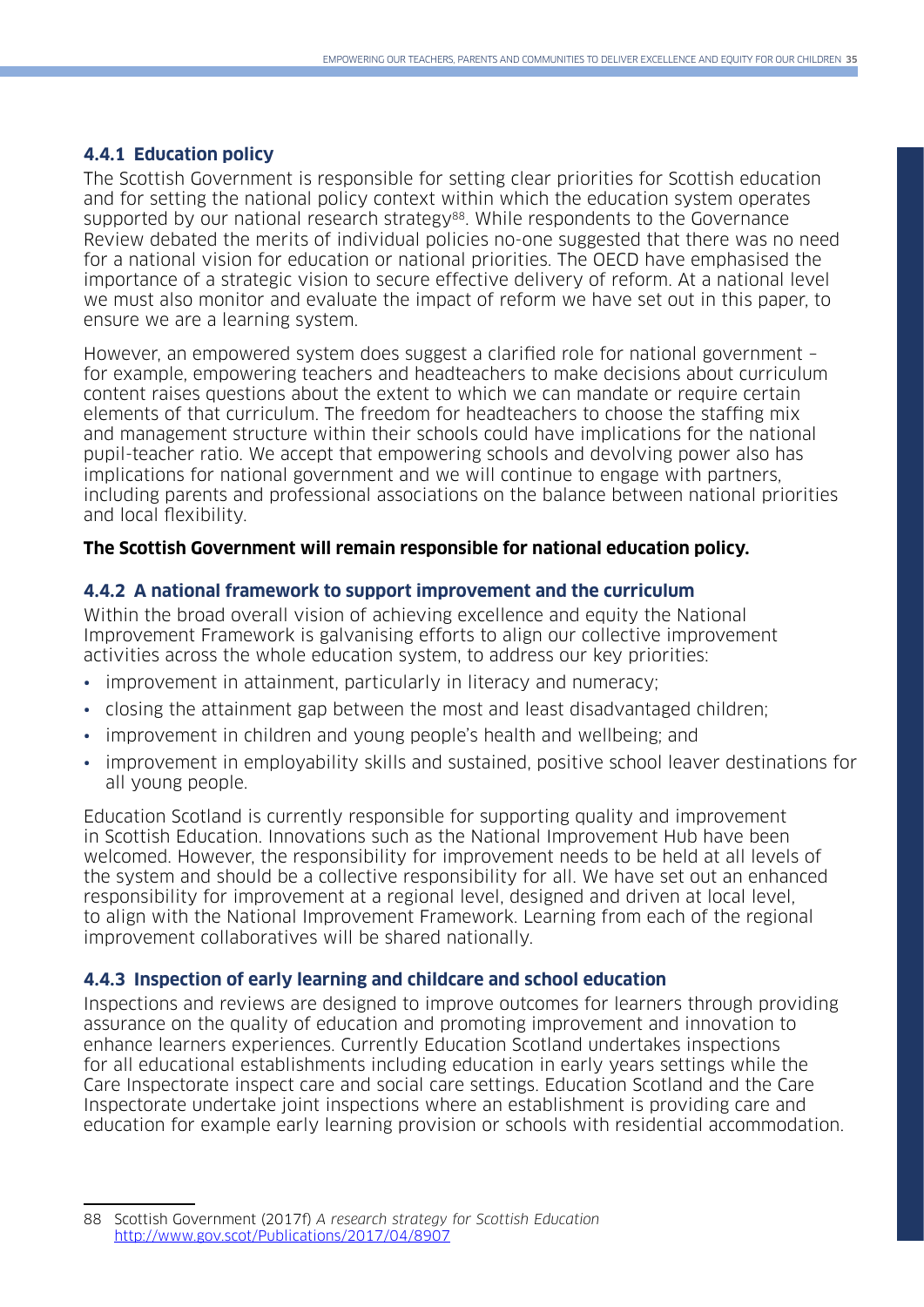The need to ensure both consistency of standards and oversight of the best educational practice across Scotland indicates that inspection should remain a national function. In order to ensure inspection is seen as part of the improvement cycle, rather than as a quality assurance audit, it is important that the inspection and improvement functions remain together at a national level in Education Scotland.

Some establishments are subject to inspection by both the Care Inspectorate and Education Scotland and while both Inspectorates have adopted a more joined up approach to inspection, respondents to the Governance Review reported that the current process is unsatisfactory, overly bureaucratic and can lead to confusion for parents<sup>89</sup>. We believe that there is more that can be done to bring these two inspection processes more closely together.

**Education Scotland and the Care Inspectorate will further enhance their single shared inspection model for early learning and childcare and ensure that an institution will only be subject to a single inspection per cycle.**

#### **4.4.4 Development, accreditation and award of national qualifications**

Scottish Qualifications Authority (SQA) is the national body in Scotland responsible under statute for the development, accreditation, assessment and certification of qualifications. Whilst respecting SQA's independent responsibility for delivering these core functions, we expect SQA to have in place appropriate and robust processes to ensure accuracy, and for consulting and engaging with a wide range of stakeholders.

**We will make clear our expectations of SQA on the importance of listening, and being open to, the voices of learners, teachers and parents. We will ensure that the Chair regularly reports to Ministers on the improvements being made in relation to these matters. We will request that SQA outline in their annual corporate plan their strategic communications and engagement plans.**

#### **4.4.5 Pay, workforce planning and initial teacher education**

Many respondents to the Governance Review consultation cited the importance of the Scottish Negotiating Committee for Teachers (SNCT) which is the tripartite body comprising members from teaching organisations, local authorities, and the Scottish Government with responsibility for agreeing pay and terms and conditions for teachers<sup>90</sup>. The 2001 teachers' agreement, A Teaching Profession for the 21st Century<sup>91</sup>, introduced a new negotiating framework for teachers' pay and conditions of service and this is supported by the SNCT. As we made clear during the Governance Review consultation, we remain committed to national terms and conditions of service including pay.

#### **We remain committed to national terms and conditions of service including pay.**

<sup>89</sup> Scottish Government (2017b) op.cit

<sup>90</sup> Scottish Government (2017b) op.cit

<sup>91</sup> Scottish Government (2006) A Teaching Profession for the 21st Century: Agreement reached following recommendations made in the McCrone Report. <http://www.gov.scot/Resource/Doc/158413/0042924.pdf>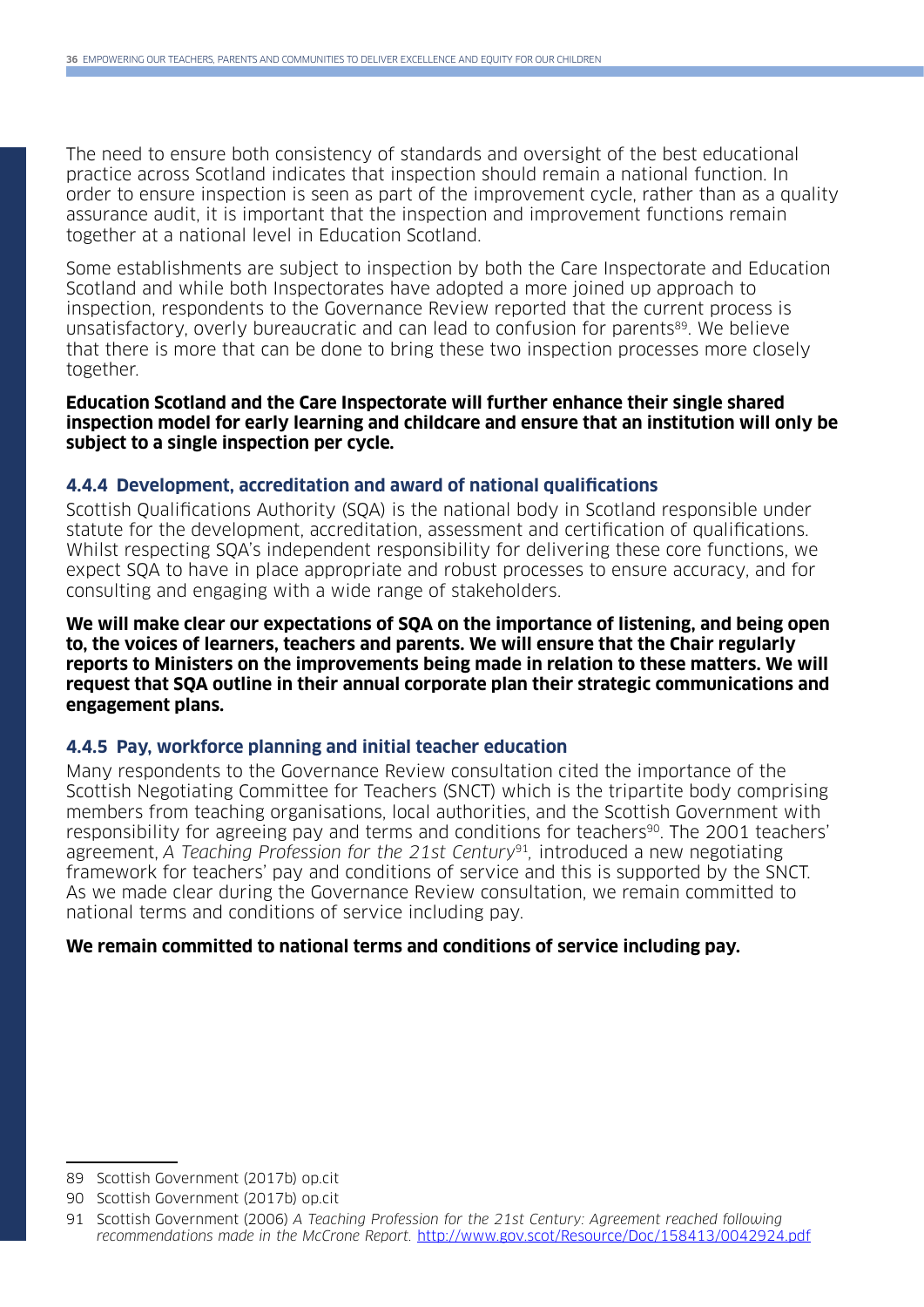The Scottish Government undertakes an annual teacher workforce planning exercise each autumn to estimate how many student teachers should be enrolled by the relevant universities in the following year to ensure that we maintain an adequate supply of teachers to meet local authorities' and schools' requirements. This process is led by the Scottish Government supported by the national Teacher Workforce Planning Advisory Group comprising:

- Convention of Scottish Local Authorities (COSLA);
- Professional Associations;
- Headteacher organisations:
- Scottish Funding Council;
- General Teaching Council for Scotland (GTCS);
- Education Scotland;
- Universities providing Initial Teacher Education;
- Universities Scotland; and
- Association of Directors of Education in Scotland (ADES).

In recent years the process has been supplemented by more detailed local information and this has strengthened confidence in the workforce planning process. We will build on this approach in the future strengthening local input and continue to work with the national Teacher Workforce Planning Advisory Group.

#### **Workforce planning will continue to be undertaken at a national level but with an enhanced role for local authorities and regional improvement collaboratives to ensure that national planning reflects local need.**

#### **4.4.6 Professional standards and registration of teachers and wider education workforce**

One of the strengths of our education system is that we have national teacher professional standards underpinned by a national registration scheme which ensures the high quality of our teaching profession. We remain absolutely committed to these safeguards. It is right that we have a national system to determine who has the skills and expertise to work with our children and young people but that system also needs to be flexible and prompt in dealing with requests so that qualified, high-quality teachers are able to get into classrooms as quickly as possible.

It is also important that we have a system to identify people who should not be working with children and to address issues of competence. Procedures for dealing with competence investigations in relation to professional standards need to be robust and operate at a faster pace where possible. Professional Update where teachers demonstrate that they are continuing to meet the professional standards needs to have more impact on improving teachers' knowledge, skills and competences.

We support a professional workforce and recognise that there are many professionals, such as education support staff and Community Learning and Development (CLD) professionals, who play a key role in educating our children and supporting our teachers. Currently, not all of these professionals are part of a national registration scheme.

**We will therefore consult on establishing an Education Workforce Council for Scotland which will take on the responsibilities of the GTCS, the Community Learning and Development Standards Council and register other education professionals. The full scope of the functions to be undertaken by this body will be included in our consultation on our Education Bill in autumn 2017.**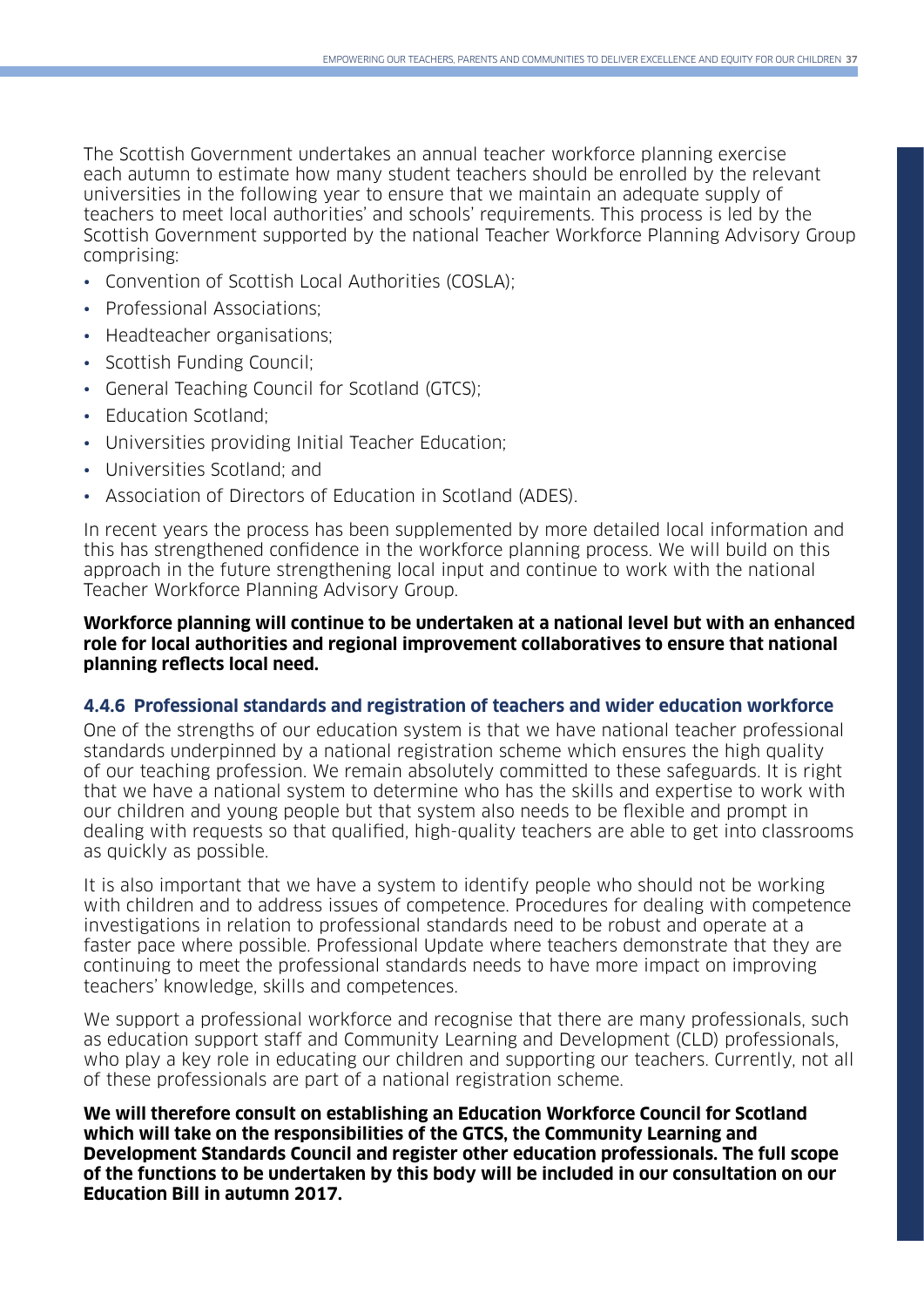#### **4.4.7 National support for professional learning and leadership development**

Currently the support for professional learning and leadership development of teachers rests with a number of different national bodies. Education Scotland has core responsibility for professional learning as set out in their Framework document. The Scottish College for Educational Leadership (SCEL) has responsibility for leadership development and the GTCS has brought together professional associations and other partners to develop a professional learning framework. In order to simplify the landscape and provide clarity to teachers, we believe that one national government agency should have responsibility for national support for professional learning and leadership. The improved regional organisation of Education Scotland, as outlined earlier in this paper, will mean that they are best placed to co-ordinate hands-on professional learning and leadership development to teachers in line with a focus on developing methods of improvement that work for local circumstances.

#### **We will simplify the national support for professional learning and leadership development by placing these functions in a renewed and revitalised Education Scotland.**

Education Scotland will have a significantly enhanced role and purpose going forward, with a strengthened inspection and improvement function. We do not accept the calls for these functions to be split; inspection remains a crucial tool that supports the system-wide goal of continuous improvement. Education Scotland will have a renewed focus on professional learning and leadership, providing clarity and coherence to the national landscape. Delivery via the new regional improvement collaboratives will mean that hands on advice, support and guidance can flow directly to schools to support improvement.

| <b>Function at national</b><br>level | <b>Body currently responsible</b>                                                | Body to be responsible in<br>future                  |
|--------------------------------------|----------------------------------------------------------------------------------|------------------------------------------------------|
| Education policy                     | Scottish Government                                                              | Scottish Government                                  |
|                                      | Education Scotland (for<br>community learning, adult<br>learning and youth work) |                                                      |
| Inspection/Scrutiny                  | <b>Education Scotland Care</b><br>Inspectorate                                   | Education Scotland                                   |
|                                      |                                                                                  | Care Inspectorate                                    |
| Improvement/<br>Curriculum Support   | Education Scotland                                                               | Education Scotland                                   |
| National<br>qualifications           | Scottish Qualifications<br>Authority                                             | Scottish Qualifications<br>Authority                 |
| Professional learning                | General Teaching Council for<br>Scotland                                         | Led by Education Scotland,<br>supported by providers |
|                                      | Education Scotland                                                               | including Universities                               |
|                                      | Scottish College for Educational<br>Leadership                                   |                                                      |
|                                      | Universities                                                                     |                                                      |

The table below sets out a comparison of which national bodies are responsible to which function now and how they will look in the future.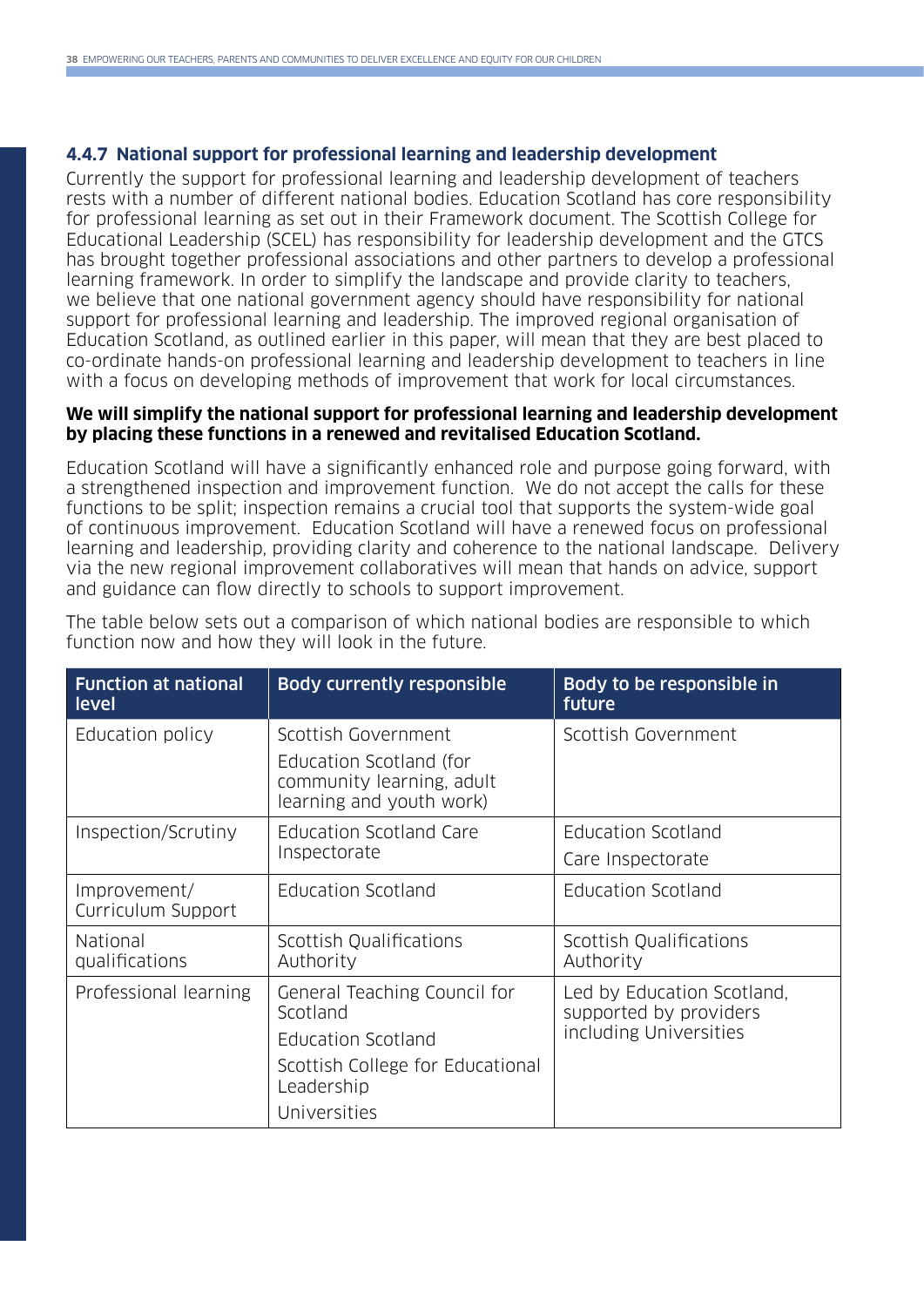| <b>Function at national</b><br>level                       | <b>Body currently responsible</b>                                                                                                                                                                                                                                                                                                         | Body to be responsible in<br>future                                                                                                                                                                                                                                                                                          |
|------------------------------------------------------------|-------------------------------------------------------------------------------------------------------------------------------------------------------------------------------------------------------------------------------------------------------------------------------------------------------------------------------------------|------------------------------------------------------------------------------------------------------------------------------------------------------------------------------------------------------------------------------------------------------------------------------------------------------------------------------|
| Leadership<br>development                                  | Scottish College for Educational<br>Leadership<br>Universities<br>General Teaching Council for<br>Scotland<br><b>Education Scotland</b>                                                                                                                                                                                                   | <b>Education Scotland</b>                                                                                                                                                                                                                                                                                                    |
| Initial teacher<br>Education                               | Aberdeen<br>Dundee<br>Edinburgh<br>Glasgow<br>Strathclyde<br>University of the West of<br>Scotland<br>University of the Highlands and<br>Islands<br>Stirling<br>Royal Conservatoire                                                                                                                                                       | Aberdeen<br>Dundee<br>Edinburgh<br>Glasgow<br>Strathclyde<br>University of the West of<br>Scotland<br>University of the Highlands and<br>Islands<br>Stirling<br>Royal Conservatoire<br>Other routes into teaching and<br>other providers as required                                                                         |
| Initial teacher<br>Education<br>accreditation              | General Teaching Council for<br>Scotland (accreditation of ITE)                                                                                                                                                                                                                                                                           | Education Workforce Council                                                                                                                                                                                                                                                                                                  |
| Workforce Planning                                         | Scottish Government in close<br>collaboration with<br>COSLA<br>Professional Associations<br>Headteacher organisations<br>Scottish Funding Council<br>General Teaching Council for<br>Scotland<br><b>Education Scotland</b><br>Universities providing ITE<br>Universities Scotland<br>Association of Directors of<br>Education in Scotland | Scottish Government in close<br>collaboration with<br>COSLA<br>Professional Associations<br>Headteacher organisations<br>Scottish Funding Council<br>Education Workforce Council<br><b>Education Scotland</b><br>Universities providing ITE<br>Universities Scotland<br>Association of Directors of<br>Education in Scotland |
| Terms and conditions                                       | Scottish Negotiating Committee<br>for Teachers                                                                                                                                                                                                                                                                                            | Scottish Negotiating Committee<br>for Teachers                                                                                                                                                                                                                                                                               |
| Professional<br>standards, regulations<br>and registration | General Teaching Council for<br>Scotland<br>Scottish Social Services Council                                                                                                                                                                                                                                                              | Education Workforce Council<br>Scottish Social Services Council                                                                                                                                                                                                                                                              |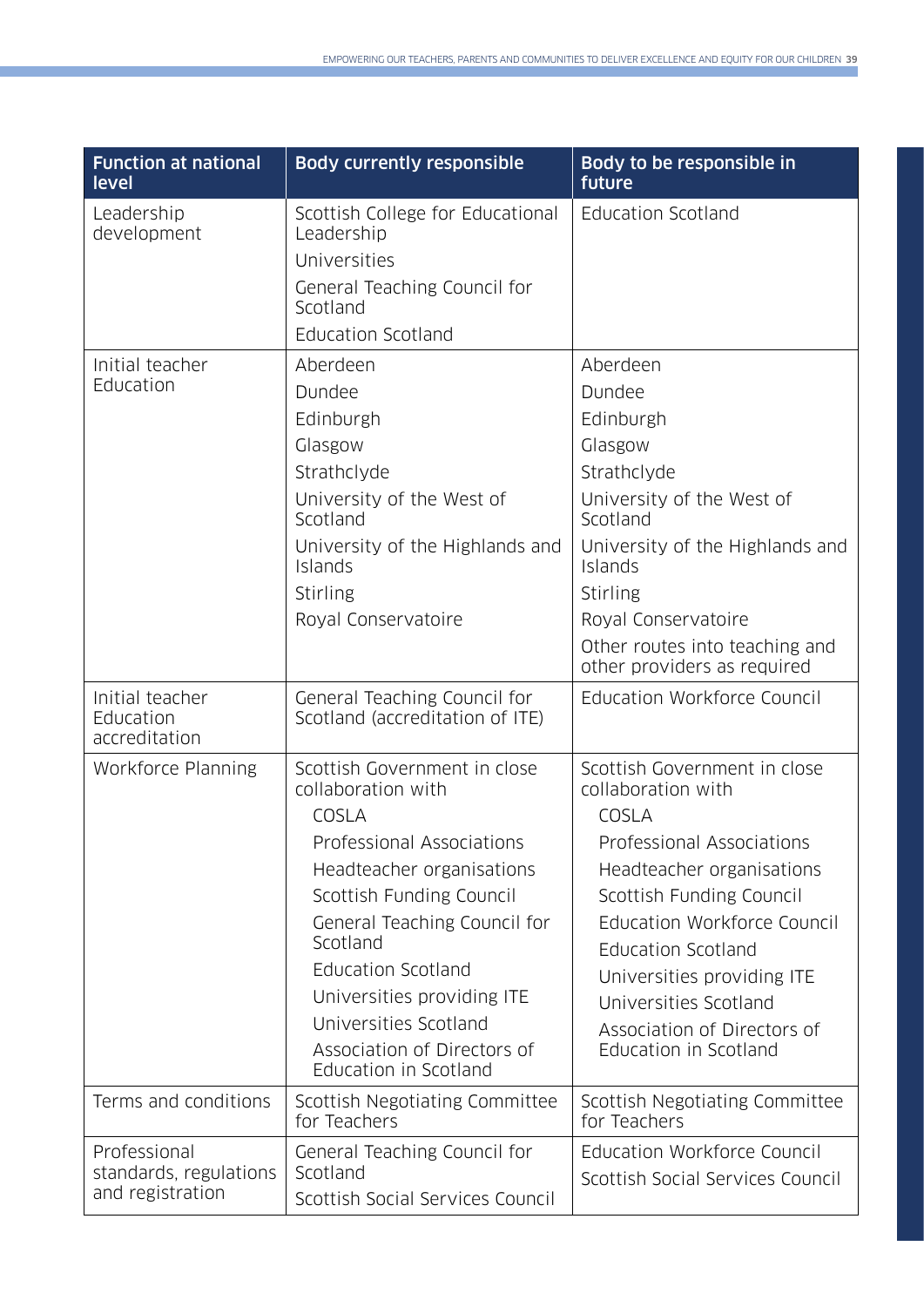## **4.5 Fair Funding for an Empowered System**

The transformation of education governance outlined in this paper needs to be supported by a fair and transparent funding system that puts schools at the heart of decision making.

There are broadly three approaches to funding that could support our vision for a school and teacher-led system.

#### **A Fixed National Funding Formula**

In recent years, many education systems have moved towards decentralisation of school funding through the use of funding formulas.

Under this approach, money for education in Scotland (or relevant parts of the education system) would be ring-fenced and go directly to schools, via the local authority. The total amount of money available to schools in an individual local authority could be calculated from the top down, determined by the current local government distribution calculation mechanism, or from the bottom up, based on the characteristics of the school population in that authority.

Allocations could be determined on a unit cost per child basis by a broad range of input variables and criteria, such as deprivation, rurality, etc. Alternatively, they could be determined by providing a school allocation based on pupil numbers and historic spend, supplemented by additional funds reflecting particular needs. The services currently provided for and funded centrally by local authorities, for example additional support needs and capital spending, could either be included within that formula, or excluded from it. Portions of funding would be allocated directly to clusters and regions to support collaborative working and maximise the use of resources.

While the OECD<sup>92</sup> have found that a "well designed funding formula can be the most efficient, stable and transparent method of funding schools", there is little direct evidence at present about the role and success of funding formulas in driving improved educational outcomes. In addition, moving towards a national funding formula could introduce unacceptable instability and inflexibility into education funding. We do not therefore intend to proceed with consulting on a fixed national funding formula.

As highlighted in Chapter 2, the Accounts Commission93 suggests that it is how local authorities decide to spend their education budget, rather than the overall level of spending, which has most impact on attainment. The review of literature suggests that the impact of funding on attainment could be more significant if it was targeted at those schools and pupils where the need to improve attainment was greatest. A Centre for Economic Performance Paper<sup>94</sup> similarly found that "increases in resourcing are usually more effective for disadvantaged pupils and/or schools". With this in mind, we are consulting on two possible approaches to funding, alongside this paper.

#### **A national approach to devolved funding within the new "Headteachers' Charter"**

This paper sets out our intention to legislate to create a Headteachers' Charter which will define across Scotland the leadership responsibilities of headteachers. The Charter could also provide for a Scotland-wide approach to funding. Set out in legislation, such an approach could build on best practice, bring consistency to the way local authorities fund schools while allowing some degree of flexibility in decision making to reflect local circumstances, and ensure maximum devolution to headteachers. It could also set out clearly where responsibilities for funding are held and shared.

<sup>92</sup> OECD, (2012) Equity and Quality in Education: Supporting Disadvantaged Students and Schools. <https://www.oecd.org/education/school/50293148.pdf>

<sup>93</sup> The Accounts Commission (2014) op.cit.

<sup>94</sup> Gibbons, S and McNally, S (2013) The Effects of Resources Across School Phases: A Summary of Recent Evidence, Centre for Economic Performance Discussion Paper No. 1226.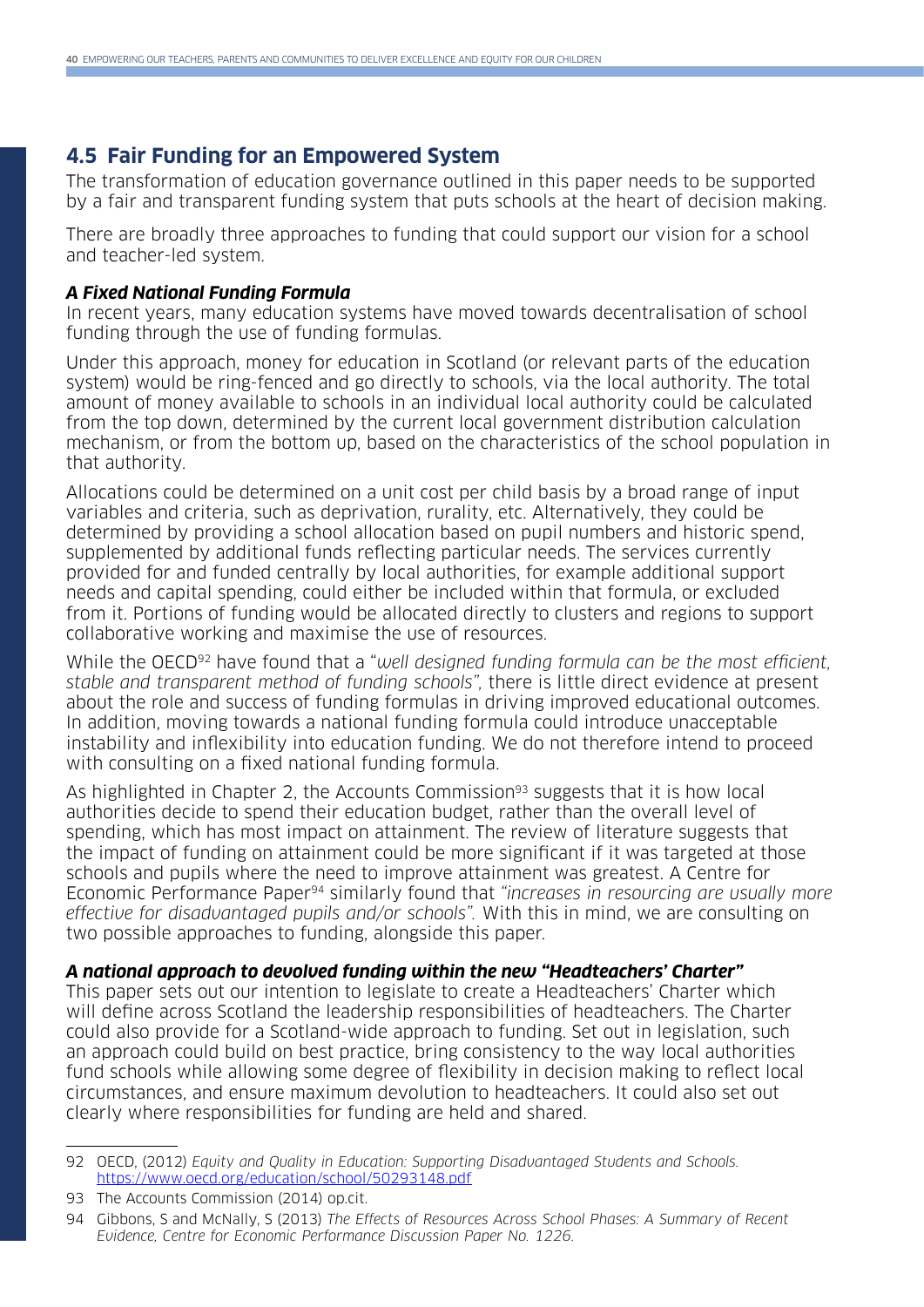#### **Increased targeting of elements of funding, building on the approach taken to Pupil Equity Funding (PEF)**

Through the establishment of the Pupil Equity Fund, we are already ensuring that more money to tackle attainment is going directly to schools, with headteachers having discretion over how that money is spent. An alternative to a national approach to devolved funding within the Headteachers' Charter – or that could be used in conjunction with the Charter – would be to build on and further embed this approach so that more funding would be targeted directly to schools in relation to specific additional need factors and for specific purposes.

**We propose to develop an approach to funding that truly empowers schools, and provides the framework of support which schools need, based on the outcome of the consultation.**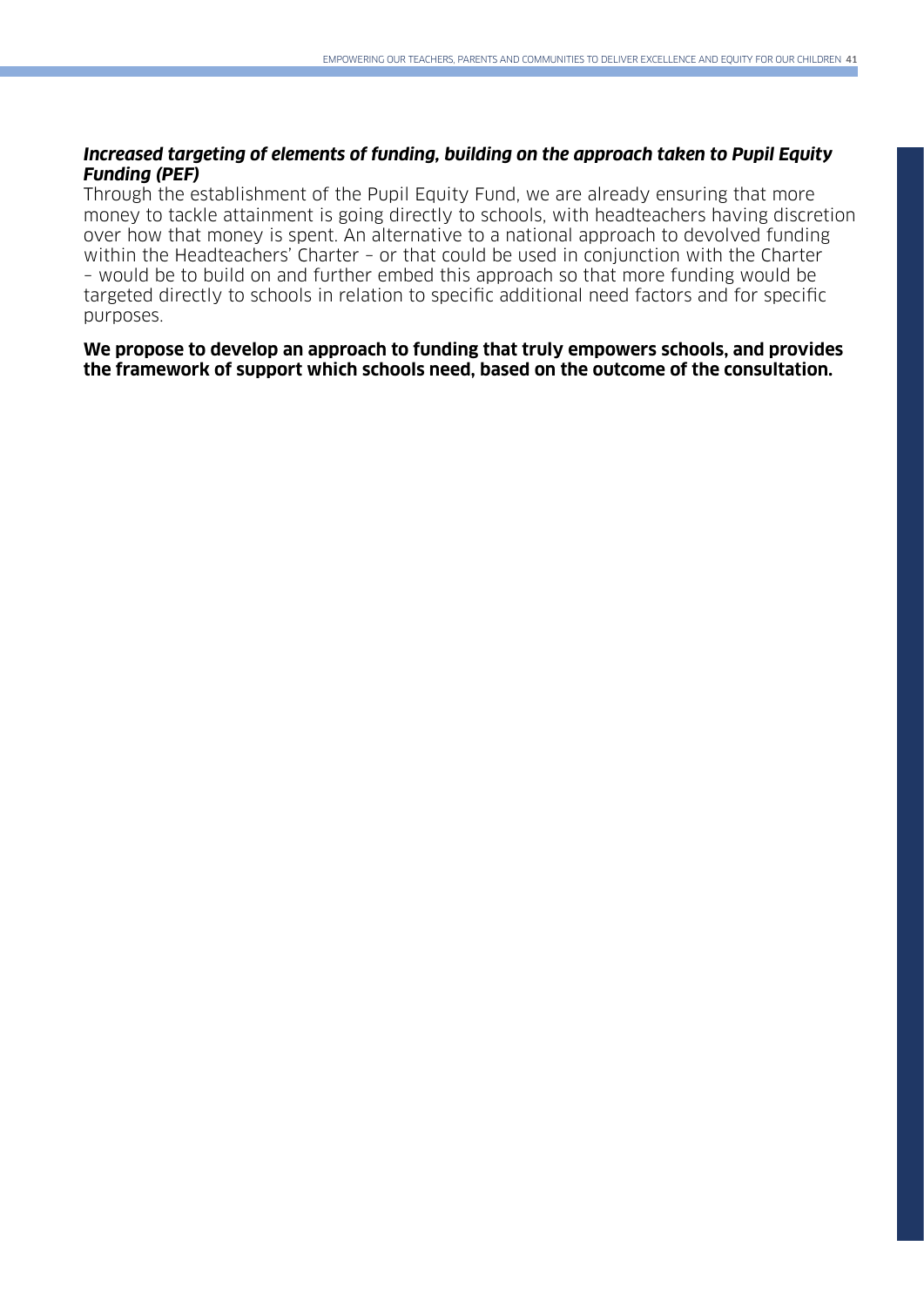## **5. DELIVERING AN EMPOWERED SYSTEM – THE NEXT STEPS**

#### **5.1 Delivering changes over the short, medium and longer term**

We have set out a clear vision for education, one which is led by teachers and schools. where collaboration is key to driving improvement, and where all children and young people are able to reach their potential. In the previous chapters, we have set out a number of actions which we believe are necessary to deliver this, and in practice, this will lead to a number of changes for everyone involved in education. A number of these changes will require legislative change. Whilst national Government has a role to play in directing and supporting many of these changes, it is clear that collective and shared effort will be required from all partners if the system is to be open, responsive and dynamic. However, we are clear that this work must begin now.

**In the short term**, our focus will therefore be to engage with teachers and practitioners, with parents, children and young people, and with all partners involved currently in the delivery of education, to take these changes forward. Work will begin immediately to ensure that enhanced improvement services are available to teachers and practitioners as early as possible, and so that when the legislation and structural changes are in place, this support is widely available to schools and functioning well.

Specific priorities in the short term will include:

- Commencing appointment **in summer 2017** of a substantive Chief Executive in for a strengthened Education Scotland, with the appointment of Regional Directors, to follow thereafter.
- Working in partnership with local authorities and partners to develop the shape and composition of the regional improvement collaboratives. We will ensure that the experience of current and emerging partnership working informs the establishment of regional improvement collaboratives.
- Strengthening of parental involvement and parental and community engagement, consulting on legislative changes to strengthen, expand and improve the Scottish Schools (Parental Involvement) Act 2006. We will consult on these changes as part of our consultation on our Education Bill in **autumn 2017**.
- Strengthening parental and community engagement by working with the Scottish Parent Teacher Council **over the next year** to learn from their Partnership Schools initiative to ensure that schools support parents to play an active part in school improvement.
- Strengthening the voice of children and young people by supporting all schools to promote and support pupil participation, consulting on a requirement that every school pursues the key principles of pupil participation. This will be included in our consultation on our Education Bill in **autumn 2017**.
- Consulting on an approach to fair funding, as set out in Education Governance Fair Funding to achieve Excellence and Equity in Education, published alongside this document.
- Developing the Headteachers' charter and consulting on a proposed approach to the legislation to underpin this, in time for the introduction of an Education Bill by **June 2018**.
- Beginning work from **June 2017** on transferring relevant functions from national bodies, ensuring that there is continued stability for schools, children and young people during this period. This will include national support for professional learning and leadership development which will become part of Education Scotland.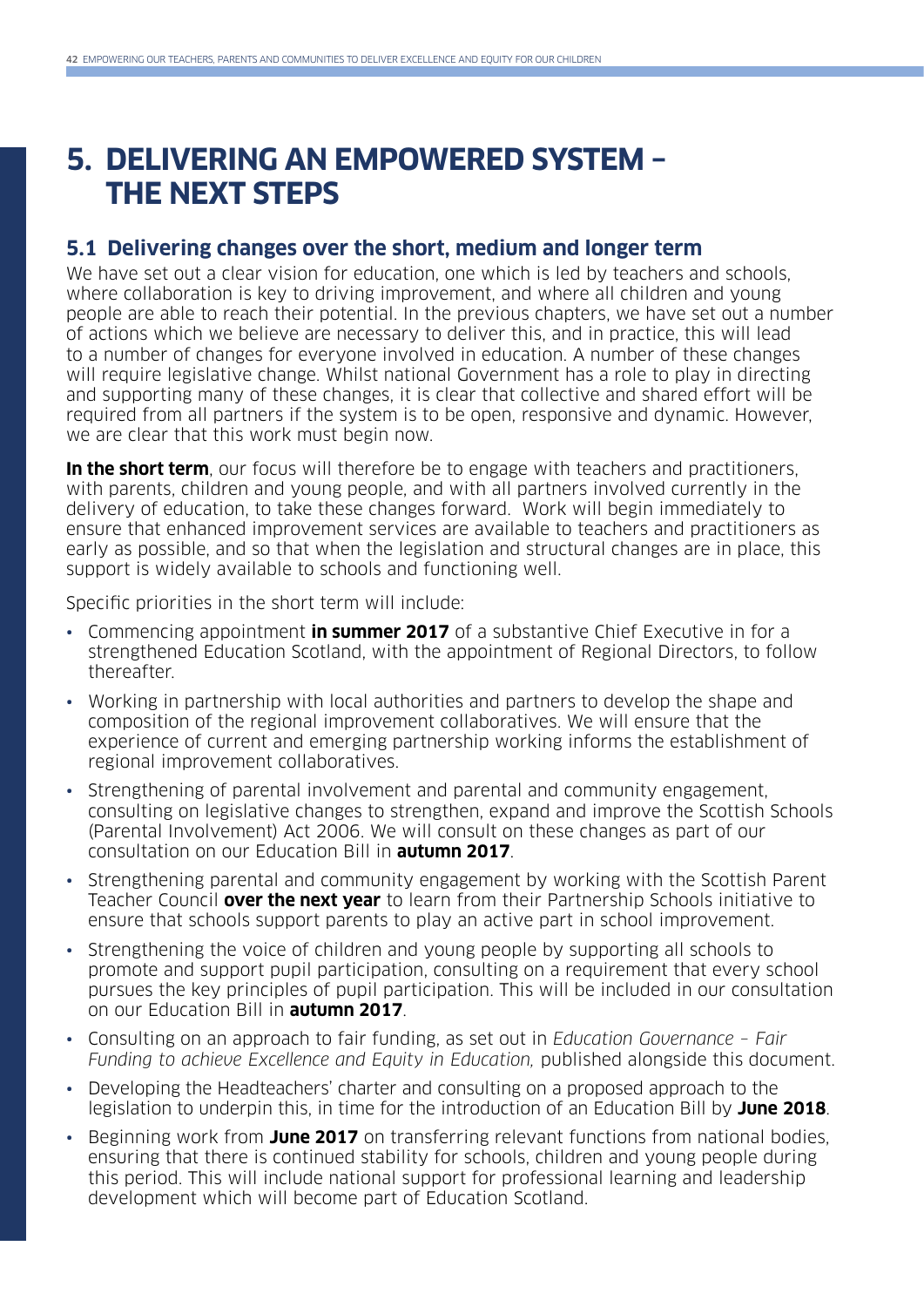- Establishing a Scottish Education Council by **October 2017**, chaired by the Deputy First Minister and Cabinet Secretary for Education and Skills, to ensure a system-wide focus on improvement can be delivered.
- Consulting on establishing an Education Workforce Council for Scotland which will take on the responsibilities of the GTCS, the Community Learning and Development Standards Council and register other education professionals. The full scope of the functions to be undertaken by this body will be included in our consultation on our Education Bill in **autumn 2017**.
- Working with the wider school workforce to introduce professional standards for these staff. We will start this work from **September 2017** onwards.
- Making clear our expectations by **early autumn 2017** of the SQA, including the importance of listening and being open to the voices of learners, teachers and parents. We will ensure that the Chair regularly reports to Ministers on the improvements being made in relation to these matters. We will request that SQA outline in their annual corporate plan their strategic communications and engagement plans.
- Working with our partners, and particularly the profession, to establish new career pathways for teachers allowing greater opportunities for development and progression into leadership, specialist or improvement roles. We will start these discussions in **September 2017**.
- Enhancing the leadership support package to build the capacity and culture for teachers and headteachers to take on their new more empowered roles. This is an ongoing commitment but one we will start working on from **August 2017**.

**In the medium to longer term**, we will embed these changes, ensuring that capacity is built and developed across the system, to ensure schools and teachers are fully empowered to take on their new role. Specific actions across the medium to longer term will include:

- Developing a specific recruitment campaign for headteachers building on the Teachers make People campaign in **spring 2018**.
- Developing a mechanism by **end of 2018** to identify aspirant headteachers early in their career and develop a programme of professional learning and work experiences to lead them to the Into Headship course – this will provide a fast-track leadership route for talented teachers providing a clear pathway to headship.
- Developing by the **end of 2018** new Executive Consultant Head and Cluster Leader roles with partners to strengthen school leadership.
- Developing by the **end of 2018** a new Systems Leadership role to provide clear progression opportunities and to strengthen educational leadership at all levels in the system.
- Ensuring by **2019** that every school has access to a home to school link worker to support parents and families who find it challenging to engage in their child's learning and feel excluded from the work and life of their child's school.
- We will strengthen school, parental and community engagement by requiring from **2019** that every school has a teacher or professional who has responsibility for promoting parental, family and community engagement.
- Working with Education Scotland and the Care Inspectorate to develop by the **end of 2018** a single shared inspection model for early learning and childcare and a commitment that each institution will only be subject to a single inspection per cycle.
- Developing an approach to funding that truly empowers schools, and provides the framework of support which schools need, based on the outcome of the consultation. We are launching our consultation on funding today and will set out our proposals by **summer 2018**.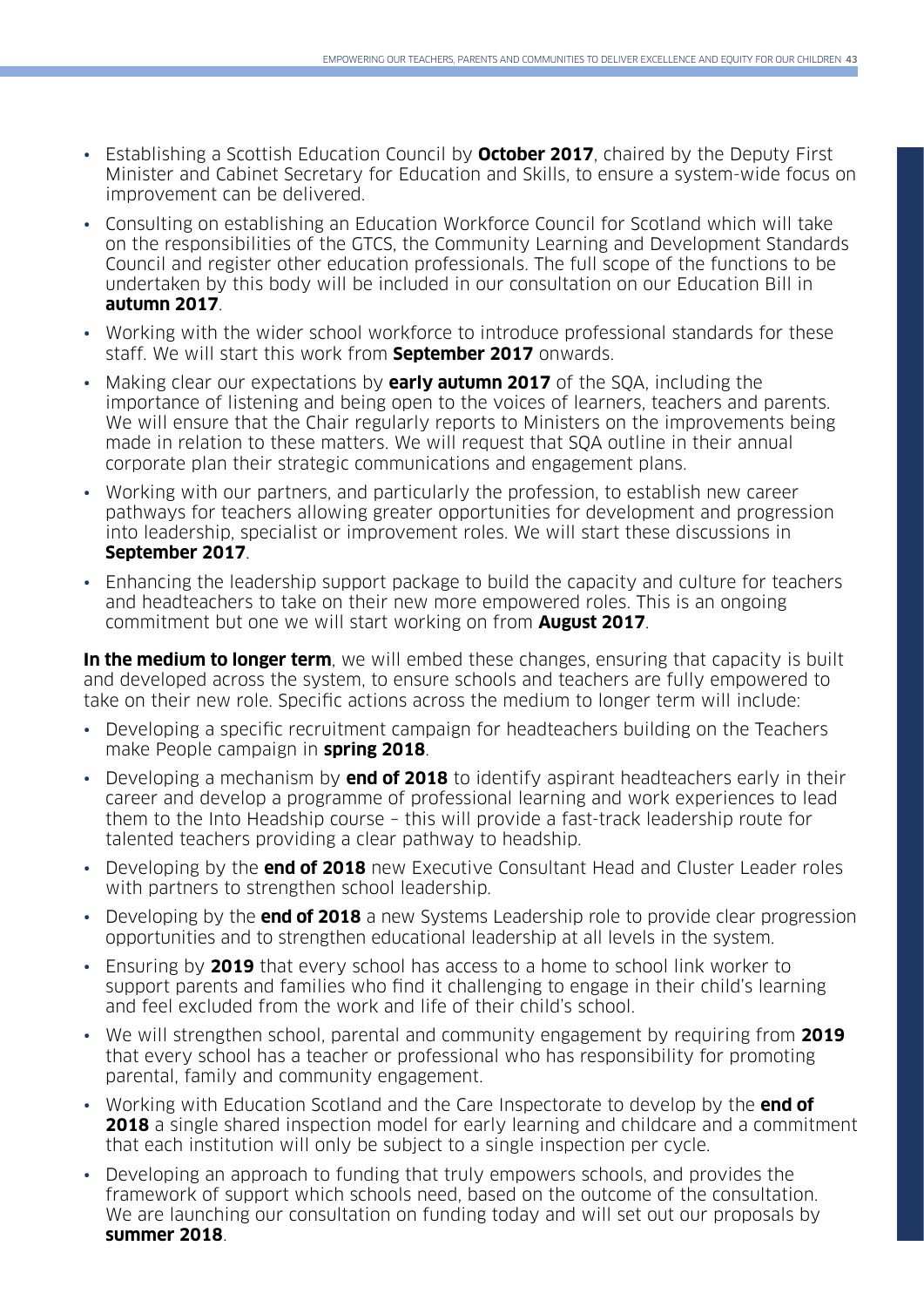## **5.2 What the system will look like in practice**

As we have made clear, and based on international evidence of what works, we want our system to be open, responsive and dynamic. We accept that if we are to achieve that, and empower our schools, parents and communities, we cannot prescribe exactly how the system will look. We are clear, however, on how our system should feel and work for every person and at every level of the system. The table below sets out our expectations.

| <b>Children and</b><br><b>Young People</b> | Realising their potential, being placed at the centre of learning<br>$\bullet$<br>Successful, confident, responsible and resilient young people<br>equipped for future success in learning, life and work<br>Closing the attainment gap with no pattern between living in poverty<br>$\bullet$<br>and lower attainment<br>Giving every child from lowest to highest performing the chance to<br>do even better<br>Every child's needs met with all services in the school and<br>community working together well<br>• Giving children and young people a greater say in school decisions<br>which affect them through enhanced participation |
|--------------------------------------------|----------------------------------------------------------------------------------------------------------------------------------------------------------------------------------------------------------------------------------------------------------------------------------------------------------------------------------------------------------------------------------------------------------------------------------------------------------------------------------------------------------------------------------------------------------------------------------------------------------------------------------------------|
|                                            | Supporting children with additional support needs with expertise at<br>a regional level                                                                                                                                                                                                                                                                                                                                                                                                                                                                                                                                                      |
| <b>Parents</b>                             | Engaging in their own child's learning and to understand their child's<br>progress<br>Making decisions as equal partners with teachers on what is in the<br>best interest for each child<br>Empowering Parent Councils to play a full role in school governance<br>Helping schools work in partnership with the parent community to<br>shape and steer matters such as school improvement<br>Supporting parental and community engagement with new roles<br>within the teaching profession and education workforce                                                                                                                           |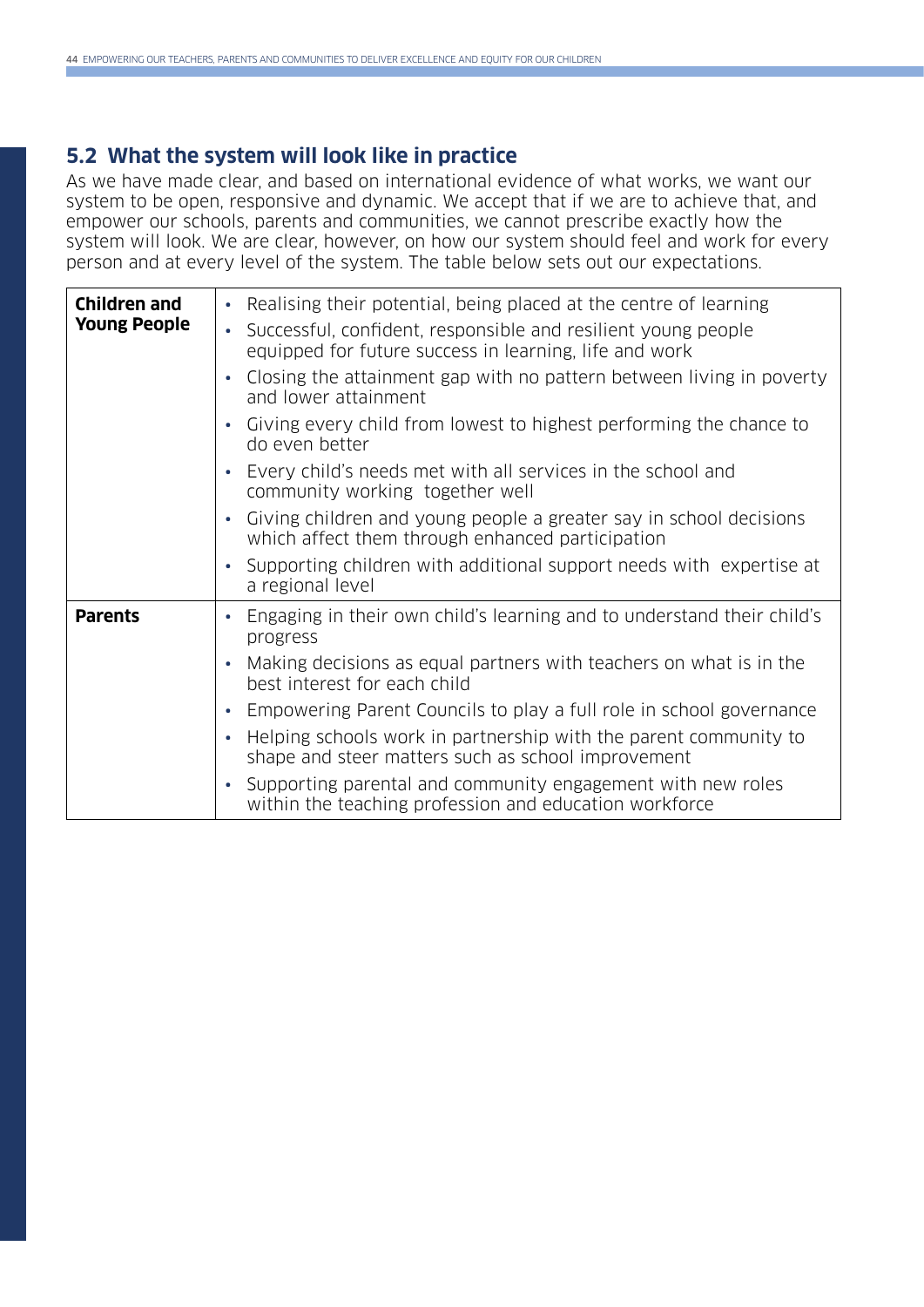| <b>Teachers</b>     | Being the leaders of learning in their classrooms                                                                                                                             |
|---------------------|-------------------------------------------------------------------------------------------------------------------------------------------------------------------------------|
|                     | Helping develop new career pathways allowing greater opportunities<br>$\bullet$<br>for career development and progression into leadership, specialist or<br>improvement roles |
|                     | Being supported by streamlined professional learning so that there is<br>$\bullet$<br>a coherent learning offer to teachers                                                   |
|                     | Using professional autonomy to lead learning<br>$\bullet$                                                                                                                     |
|                     | Engaging in a refreshed and re-energised profession<br>$\bullet$                                                                                                              |
|                     | Being supported by a renewed "offer" from Government to teachers,<br>$\bullet$<br>including:                                                                                  |
|                     | new career pathways into leadership, specialist or improvement<br>roles                                                                                                       |
|                     | improvement of ITE and professional learning                                                                                                                                  |
|                     | professional learning expanded and available at regional level                                                                                                                |
|                     | Enhancing support from all levels of the system including:<br>$\bullet$                                                                                                       |
|                     | hands on, highly credible support from regional improvement<br>$\bullet$<br>collaboratives                                                                                    |
|                     | increasing peer-to-peer and school-to-school support focussed on<br>the core business of improving teaching and learning                                                      |
|                     | support is increasingly about collaborative working rather than<br>paperwork or written guidance                                                                              |
| <b>Headteachers</b> | Being the leaders of learning in their schools<br>$\bullet$                                                                                                                   |
| and Schools         | Being supported through a revolutionised offer of support and<br>$\bullet$<br>improvement                                                                                     |
|                     | Raising attainment and closing the poverty-related attainment gap<br>$\bullet$                                                                                                |
|                     | Delivering quality and improvement at school level<br>$\bullet$                                                                                                               |
|                     | Selecting and managing the teachers and staff in their school<br>$\bullet$                                                                                                    |
|                     | Deciding school management and staffing structure, including<br>business managers                                                                                             |
|                     | Deciding curriculum content and offer<br>$\bullet$                                                                                                                            |
|                     | Working with partners to meet learners' additional support needs at<br>school level                                                                                           |
|                     | Collaborating for school improvement at school, cluster and regional<br>level                                                                                                 |
|                     | Leading self-evaluation and improvement of school performance<br>$\bullet$                                                                                                    |
|                     | Monitoring school progress and reporting                                                                                                                                      |
|                     |                                                                                                                                                                               |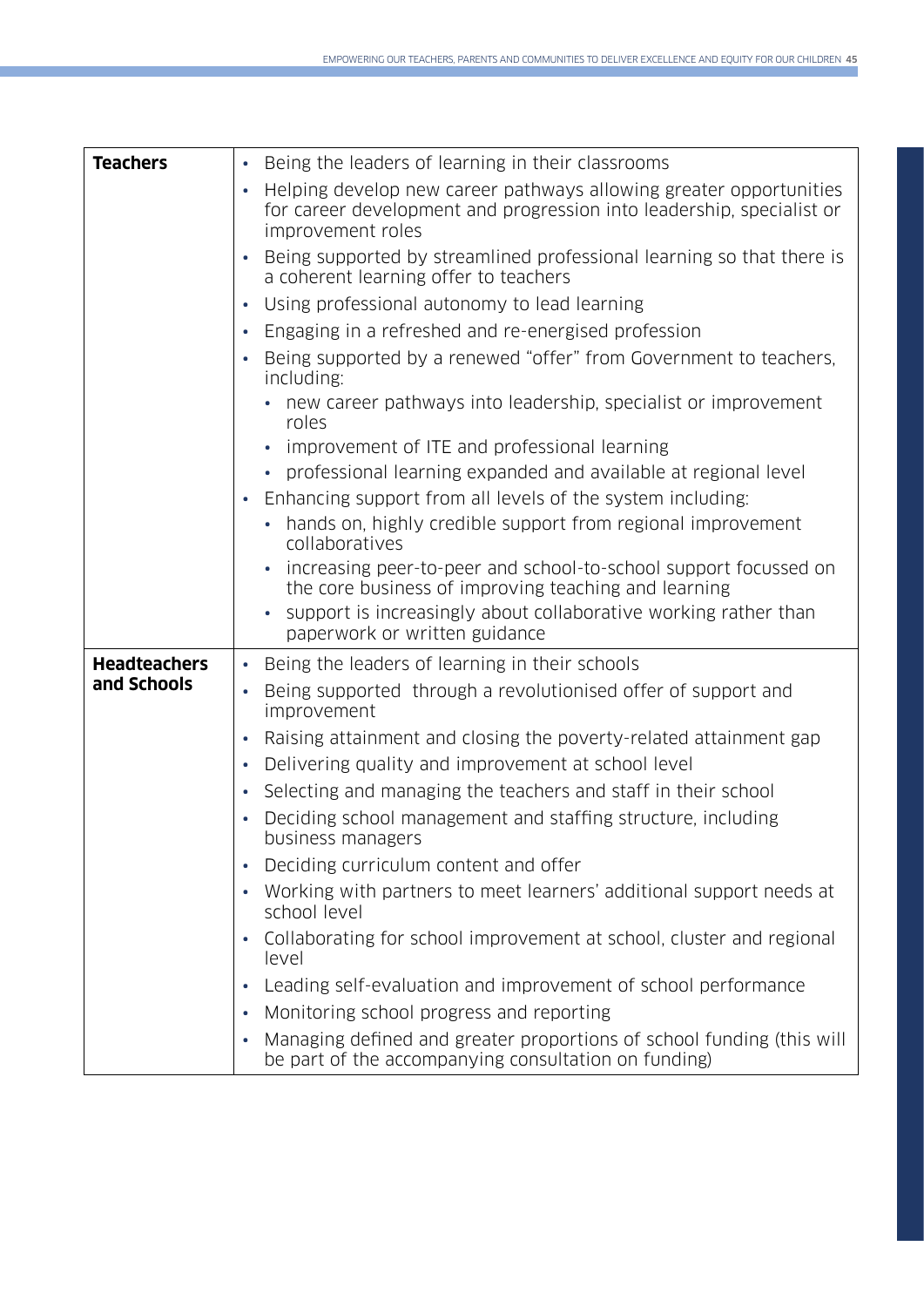| <b>School Clusters</b>            | Connecting early years, primary and secondary schools around a<br>learning cluster. Providing dedicated resource to support transitions<br>Ensuring learning clusters are supported by a senior leader within<br>each cluster<br>Empowering headteachers to share resources and staffing to meet<br>the needs of children across the learning cluster<br>Working together and with other public services and the third sector<br>to provide family learning and support for children and families<br>beyond the traditional school day                                                                                                                                                                                                                                                                                                                                                                                                                                                                                                                                                                                                                                                                                                                                                                                                                                                                                                                                                                                                                                                                                                                                                                                                                                                                                                                                                                                                                                                                                                                 |
|-----------------------------------|--------------------------------------------------------------------------------------------------------------------------------------------------------------------------------------------------------------------------------------------------------------------------------------------------------------------------------------------------------------------------------------------------------------------------------------------------------------------------------------------------------------------------------------------------------------------------------------------------------------------------------------------------------------------------------------------------------------------------------------------------------------------------------------------------------------------------------------------------------------------------------------------------------------------------------------------------------------------------------------------------------------------------------------------------------------------------------------------------------------------------------------------------------------------------------------------------------------------------------------------------------------------------------------------------------------------------------------------------------------------------------------------------------------------------------------------------------------------------------------------------------------------------------------------------------------------------------------------------------------------------------------------------------------------------------------------------------------------------------------------------------------------------------------------------------------------------------------------------------------------------------------------------------------------------------------------------------------------------------------------------------------------------------------------------------|
| <b>Local</b><br><b>Government</b> | Providing education support services, including: the supply of<br>schools; the provision of denominational and Gaelic-medium schools<br>where required; the administration of placing and admissions<br>procedures, including for children with additional support needs<br>(including independent sector where appropriate); such as HR<br>functions; planning for future requirements; and securing excellent<br>headteachers for the schools in their area<br>Providing HR services for all school staff and respond to HR requests<br>from headteachers<br>Being the employer of the education workforce within their schools<br>and local authority early learning and childcare settings<br>Supporting the provision of early learning and childcare delivered<br>by funded providers (in the private and voluntary sector) as well as<br>local authority nurseries in various establishments to maximise its<br>educational benefit to young children<br>Appointing headteachers<br>Being accountable to local communities for the provision of education<br>support services including early learning and childcare in their area<br>Appointing a Chief Education Officer as set out in the Education<br>(Scotland) Act 2016 in order to fulfil their responsibilities in relation<br>to education support services<br>Having a new duty to collaborate to support improvement on a<br>regional basis<br>Being responsible for improvement through their provision of<br>$\bullet$<br>education support services, their regional collaboration and securing<br>leadership in their schools<br>Collaborating with other local authorities and national agencies to<br>provide staff (including headteachers and teachers) to work within<br>the regional improvement collaborative<br>Ensuring that other local authority provision, such as Children's<br>Services and Library and Community Services work effectively with<br>schools and regional improvement collaboratives to provide care and<br>education to children and their families |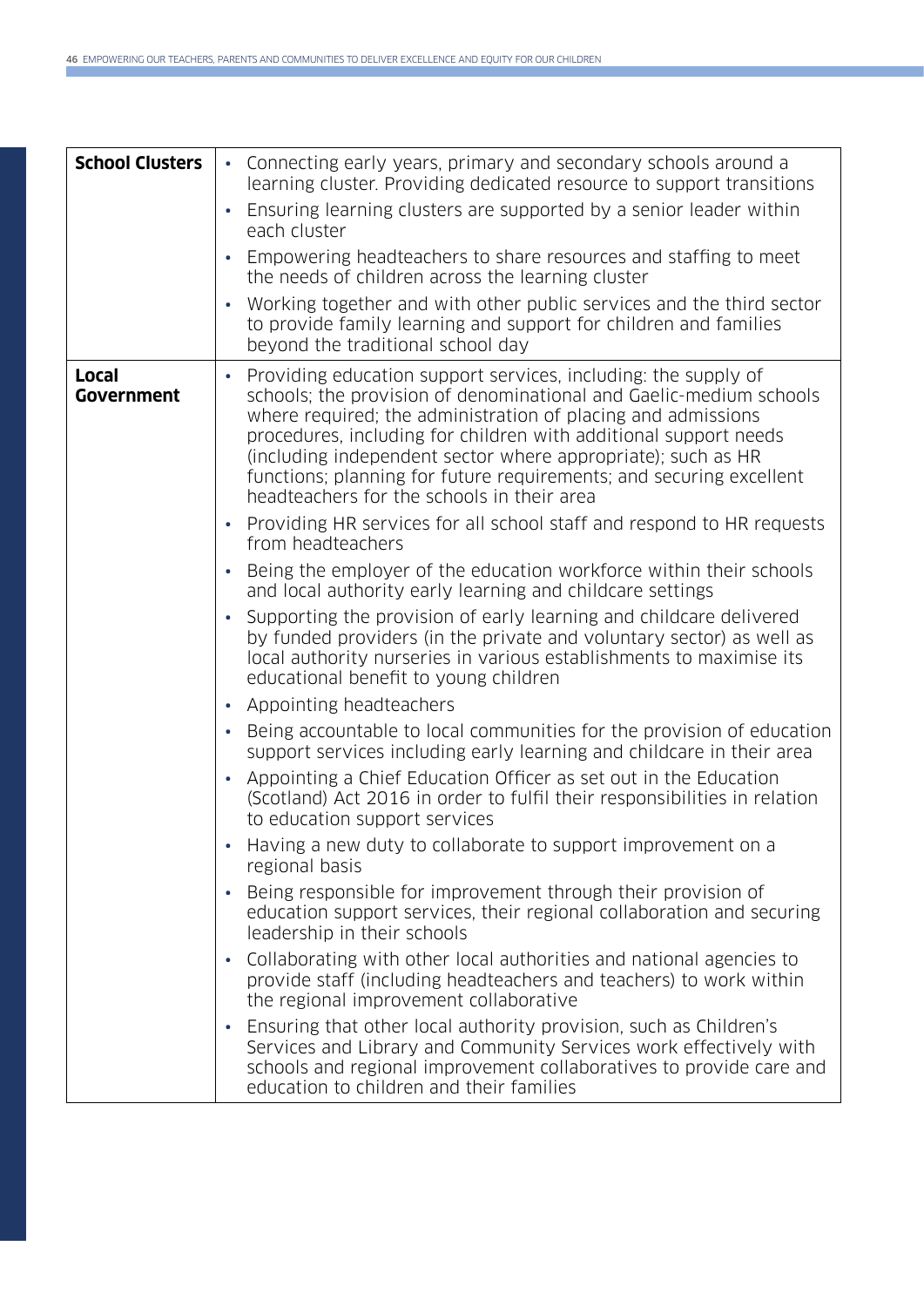| <b>Regional</b><br><i>improvement</i><br>collaboratives | Providing a relentless focus on improvement and closing the<br>$\bullet$<br>attainment gap<br>Identifying and reporting on regional educational priorities with<br>$\bullet$<br>regional plans under the National Improvement Framework<br>Providing dedicated teams with sole focus on supporting<br>$\bullet$<br>collaboration and improving standards in all schools in the region<br>Providing professional learning<br>$\bullet$<br>Providing clear accountability with Regional Directors reporting to<br>$\bullet$<br>the Chief Executive, Education Scotland                    |
|---------------------------------------------------------|-----------------------------------------------------------------------------------------------------------------------------------------------------------------------------------------------------------------------------------------------------------------------------------------------------------------------------------------------------------------------------------------------------------------------------------------------------------------------------------------------------------------------------------------------------------------------------------------|
| <b>Inspectorates</b>                                    | Supporting the new system with increased frequency of inspection -<br>$\bullet$<br>a new framework provided clarifying expectations on inspection and<br>reporting. A single shared inspection model for early education and<br>childcare                                                                                                                                                                                                                                                                                                                                               |
| <b>Scottish</b><br>Government                           | Providing strategic vision and national leadership of education<br>$\bullet$<br>Providing accountability for national education bodies<br>$\bullet$<br>Providing national standards and national priorities for education<br>$\bullet$<br>through the National Improvement Plan<br>Funding education<br>$\bullet$<br>Recommending legislation to Parliament<br>$\bullet$<br>Providing accountability for the performance of the regional<br>$\bullet$<br>improvement collaboratives<br>Providing accountability to Parliament for the performance of the<br>$\bullet$<br>overall system |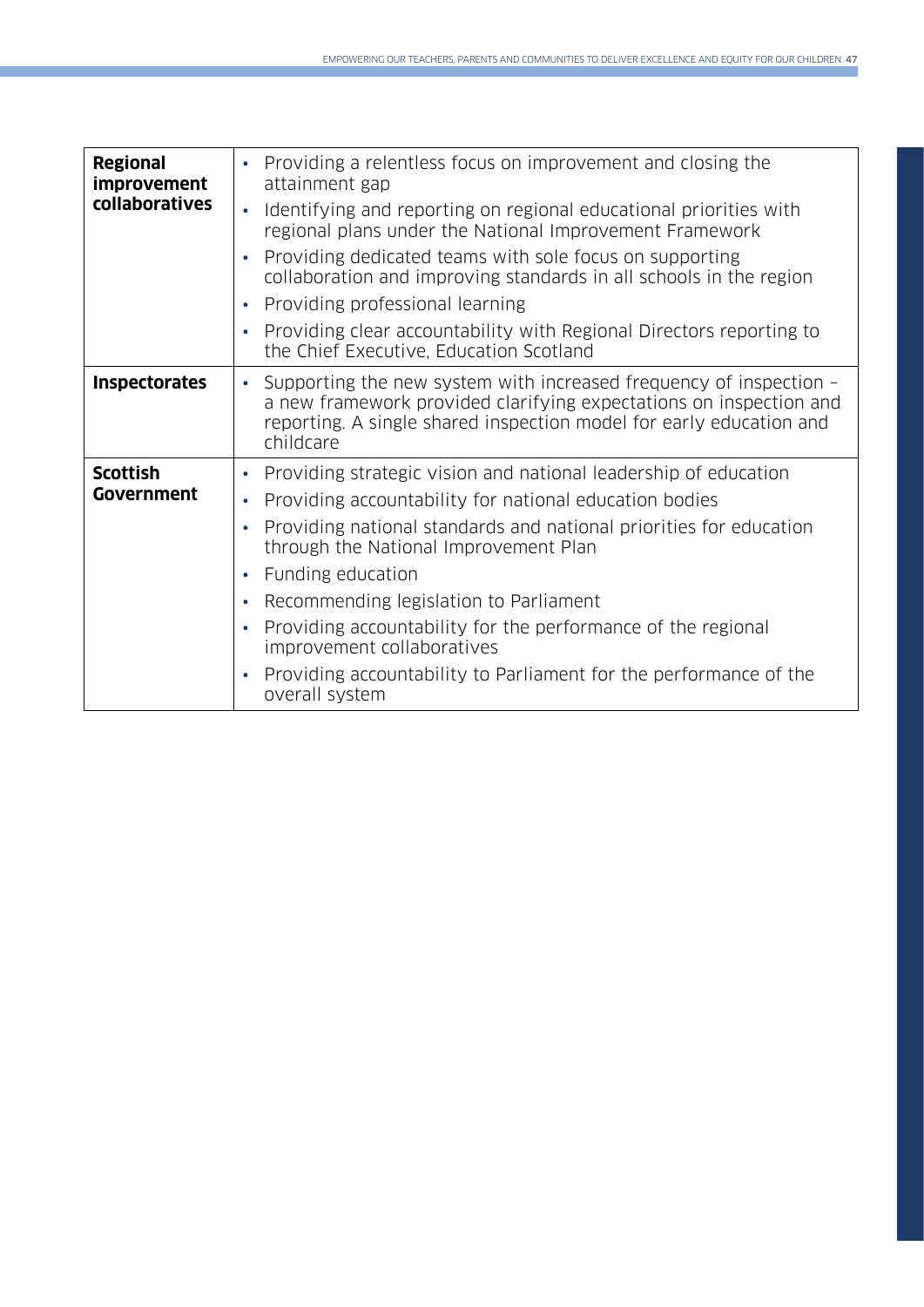## **BIBLIOGRAPHY**

Ainscow, M (2015) Towards Self-improving School Systems: Lessons from a city challenge, Routledge

Andreas Schleicher, A & Stewart, V (2008) Learning from World-Class Schools. Educational Leadership. ASCD, Alexandria [http://www.ascd.org/publications/educational\\_leadership/](http://www.ascd.org/publications/educational_leadership/oct08/vol66/num02/Learning_from_World-Class_Schools.aspx) [oct08/vol66/num02/Learning\\_from\\_World-Class\\_Schools.aspx](http://www.ascd.org/publications/educational_leadership/oct08/vol66/num02/Learning_from_World-Class_Schools.aspx)

Bradshaw, P., Hall, J., Hill, T., Mabelis, J., and Philo, D (2012) Growing Up in Scotland: Early experiences of primary school, Scottish Government, Edinburgh <http://www.gov.scot/Publications/2012/05/7940>

Bradshaw, P; King, T; Knudsen, L; Law, J & Sharp, C (2016) Language development and enjoyment of reading: impacts of early parent-child activities in two Growing Up in Scotland cohorts Scottish Government, Edinburgh <http://www.gov.scot/Publications/2016/06/2715>

Burns, T and F.Koster (ed) (2016) Governing Education in a Complex World, Educational Research and Innovation, OECD Publishing, Paris

Chapman, C., and Muijs, D. (2013) Collaborative school turnaround: a study of the impact of school federations on student outcomes. Leadership and Policy in Schools, 12 (3). pp. 200-226. ISSN 1570-0763 <http://eprints.gla.ac.uk/87561/>

Chapman, C. Lowden, K. Chestnutt, H. Hall, S. McKinney, S. and Friel, N. (2015) The School Improvement Partnership Programme: Sustaining collaboration and Enquiry to Tackle Educational Inequity Final Project Report to Education Scotland. University of Glasgow <http://eprints.gla.ac.uk/129356/1/129356.pdf>

Chapman, C., Chestnutt, H., Friel, N., Hall, S., and Lowden, K. (2016) Professional capital and collaborative inquiry networks for educational equity and improvement? Journal of Professional Capital and Community, 1(3), pp. 178-197<http://eprints.gla.ac.uk/119442/>

Cummings, C, Dyson, A and Todd, L (2011) Beyond the School Gates, Can Full Service and Extended Schools Overcome Disadvantage? Routledge, [https://www.routledge.com/Beyond](https://www.routledge.com/Beyond-the-School-Gates-Can-Full-Service-and-Extended-Schools-Overcome/Cummings-Dyson-Todd/p/book/9780415548755)[the-School-Gates-Can-Full-Service-and-Extended-Schools-Overcome/Cummings-Dyson-](https://www.routledge.com/Beyond-the-School-Gates-Can-Full-Service-and-Extended-Schools-Overcome/Cummings-Dyson-Todd/p/book/9780415548755)[Todd/p/book/9780415548755](https://www.routledge.com/Beyond-the-School-Gates-Can-Full-Service-and-Extended-Schools-Overcome/Cummings-Dyson-Todd/p/book/9780415548755)

Day et al (2011) Successful school leadership: linking with learning and achievement: Linking with Learning (UK Higher Education OUP Humanities & Social Sciences Education OUP)

Donaldson, G (2011) Teaching Scotland's Future, Scottish Government, Edinburgh <http://www.gov.scot/Resource/Doc/337626/0110852.pdf>

Education and Skills Committee (2017) 2nd Report, 2017 (Session 5): Performance and Role of Key Education and Skills Bodies [http://www.parliament.scot/S5\\_Education/Reports/ESS052017R02.pdf](http://www.parliament.scot/S5_Education/Reports/ESS052017R02.pdf)

Education Scotland (2016) Review of local authorities' actions to tackle unnecessary bureaucracy and undue workload in schools <https://education.gov.scot/improvement/Documents/Review-of-Local-Authorities.pdf>

Education Scotland (2017) Quality and Improvement in Scottish Education [https://education.gov.scot/Documents/QuISE\\_2012-2016\\_COMPLETE\\_bookmarks.pdf](https://education.gov.scot/Documents/QuISE_2012-2016_COMPLETE_bookmarks.pdf)

Esptein, J (1995) "School Family Community Partnerships: Caring for the Children We Share", Phi Delta Kappan, Vol 76, No. 9, p. 701-712 <https://eric.ed.gov/?id=EJ502937>

Eurostat Data, Population by Educational Attainment Level (2016)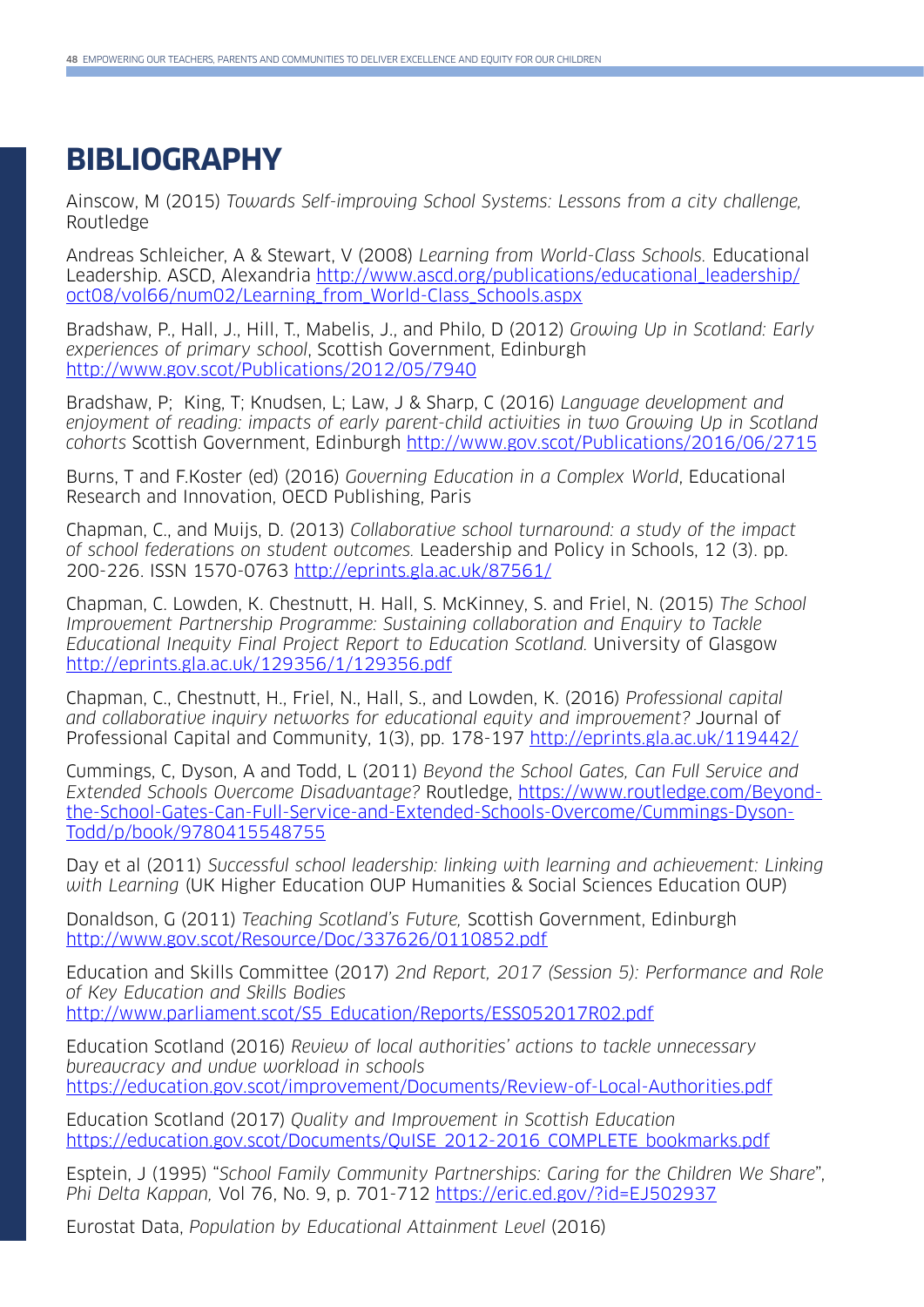Fullan, M; Rincón-Gallardo, S; and Hargreaves, A (2015) Professional Capital as Accountability, Education policy analysis archives, volume 23 number 15; <http://epaa.asu.edu/ojs/article/view/1998/1511>

Fullan, M and Quinn, J (2016) Coherence: The right drivers in action for schools, districts and systems CA: Corwin/London: Sage

Fullan, M and Munby, S (2016) Inside-out and downside-up: How leading from the middle has the power to transform education systems Education Development Trust [https://www.](https://www.educationdevelopmenttrust.com/~/media/EDT/files/News/f-global-dialogue-inside-out-and-downside-up-feb.pdf) [educationdevelopmenttrust.com/~/media/EDT/files/News/f-global-dialogue-inside-out-and](https://www.educationdevelopmenttrust.com/~/media/EDT/files/News/f-global-dialogue-inside-out-and-downside-up-feb.pdf)[downside-up-feb.pdf](https://www.educationdevelopmenttrust.com/~/media/EDT/files/News/f-global-dialogue-inside-out-and-downside-up-feb.pdf)

Gibbons, S and McNally, S (2013) The Effects of Resources Across School Phases: A Summary of Recent Evidence, Centre for Economic Performance Discussion Paper No. 1226

Harris and Goodall (2007) Engaging Parents in Raising Achievement Do Parents Know They Matter? Educational Research <http://dera.ioe.ac.uk/6639/>

Henig, J. R., Riehl, C. J., Rebell, M. A., & Wolff, J. R. (2015). Putting collective impact in context: A review of the literature on local cross-sector collaboration to improve education. New York, NY: Teachers College, Columbia University, Department of Education Policy and Social Analysis. [http://www.wallacefoundation.org/knowledge-center/Documents/Putting-](http://www.wallacefoundation.org/knowledge-center/Documents/Putting-Collective-Impact-Into-Context.pdf)[Collective-Impact-Into-Context.pdf](http://www.wallacefoundation.org/knowledge-center/Documents/Putting-Collective-Impact-Into-Context.pdf)

IPPR (2017) Autonomy in the Right Place: School Governance Reform in Scotland [http://www.](http://www.ippr.org/publications/autonomy-in-the-right-place-school-governance-reform-in-scotland) [ippr.org/publications/autonomy-in-the-right-place-school-governance-reform-in-scotland](http://www.ippr.org/publications/autonomy-in-the-right-place-school-governance-reform-in-scotland)

Mourshed, M, Chijioke, C & Barber, M (2010) How the world's most improved school systems keep getting better, McKinsey & Company, London [http://www.mckinsey.com/industries/](http://www.mckinsey.com/industries/social-sector/our-insights/how-the-worlds-most-improved-school-systems-keep-getting-better) [social-sector/our-insights/how-the-worlds-most-improved-school-systems-keep-getting-better](http://www.mckinsey.com/industries/social-sector/our-insights/how-the-worlds-most-improved-school-systems-keep-getting-better)

Muijs, D. (2010). Effectiveness and disadvantage in education. Can a focus on effectiveness aid equity in education? In C. Raffo, A. Dyson, H. Gunter, D. Hall, L. Jones, & A. Kalambouka (Eds.), Education and Poverty in Affluent Countries. Abingdon, GB: Routledge

National Parent Forum of Scotland (2017) Review of the Scottish Schools Parental Involvement Act 2006 [http://www.npfs.org.uk/2017/05/23/review-of-the-impact-of-the-](http://www.npfs.org.uk/2017/05/23/review-of-the-impact-of-the-2006-parental-involvement-act/)[2006-parental-involvement-act/](http://www.npfs.org.uk/2017/05/23/review-of-the-impact-of-the-2006-parental-involvement-act/)

OECD (2008) Improving School Leadership, OECD Publishing Paris <http://www.oecd.org/edu/school/improvingschoolleadership-home.htm>

OECD (2011) PISA in Focus (2011/9) School autonomy and accountability: Are they related to student performance? OECD Publishing Paris <https://www.oecd.org/pisa/pisaproducts/pisainfocus/48910490.pdf>

OECD (2012) Parental Involvement in Selected PISA Countries and Economies, OECD Publishing Paris [http://www.oecd.org/officialdocuments/](http://www.oecd.org/officialdocuments/publicdisplaydocumentpdf/?cote=EDU/WKP(2012)10&docLanguage=En) [publicdisplaydocumentpdf/?cote=EDU/WKP\(2012\)10&docLanguage=En](http://www.oecd.org/officialdocuments/publicdisplaydocumentpdf/?cote=EDU/WKP(2012)10&docLanguage=En)

OECD, (2012a) Equity and Quality in Education: Supporting Disadvantaged Students and Schools <https://www.oecd.org/education/school/50293148.pdf>

OECD (2015a) Improving Schools in Scotland: An OECD Perspective, OECD Publishing Paris <http://www.oecd.org/edu/school/improving-schools-in-scotland.htm>

OECD (2017a) Empowering and Enabling Teachers to Improve Equity and Outcomes for All Fig 1.6 [http://www.istp2017.uk/media/1086/istp2017final\\_version.pdf](http://www.istp2017.uk/media/1086/istp2017final_version.pdf)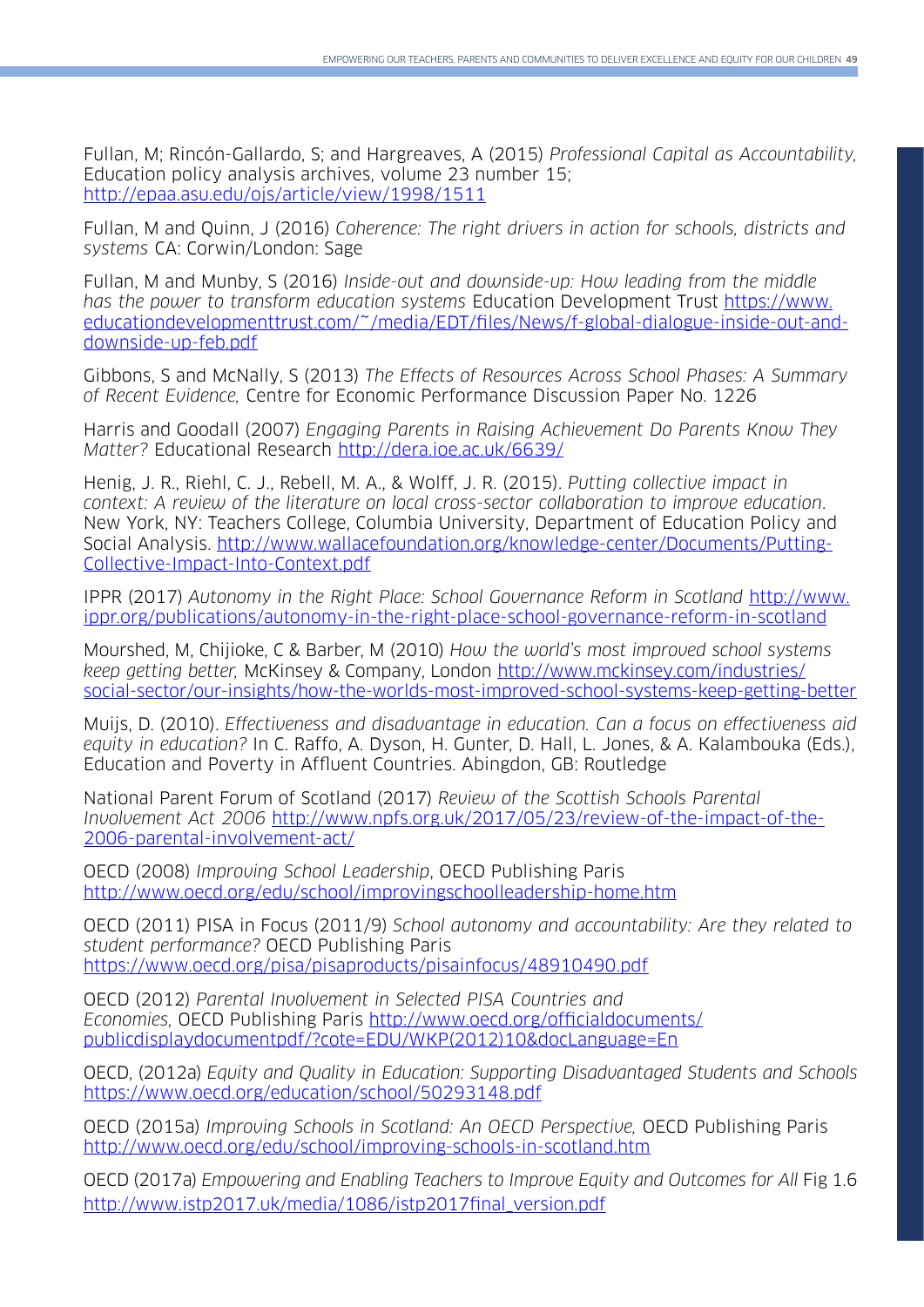OECD (2017b) PISA 2015 Results (Volume III) Students' Well-being, PISA, OECD Publishing Paris <http://www.oecd.org/edu/pisa-2015-results-volume-iii-9789264273856-en.htm>

Parentzone Scotland. https://education.gov.scot/parentzone/

Ruddick, J and Flutter, J (2004) How to Improve your School: Giving Pupils a Voice, Journal of In-service Education, Continuum Press

Sammons, P (2007) School Effectiveness and Equity: Making Connections CfBT Education Trust, Reading [https://www.educationdevelopmenttrust.com/~/media/cfbtcorporate/files/](https://www.educationdevelopmenttrust.com/~/media/cfbtcorporate/files/research/2007/r-school-effectiveness-and-equity-full-2007.pdf) [research/2007/r-school-effectiveness-and-equity-full-2007.pdf](https://www.educationdevelopmenttrust.com/~/media/cfbtcorporate/files/research/2007/r-school-effectiveness-and-equity-full-2007.pdf)

Scottish Government (2006) A Teaching Profession for the 21st Century: Agreement reached following recommendations made in the McCrone Report. [http://www.gov.scot/Resource/](http://www.gov.scot/Resource/Doc/158413/0042924.pdf) [Doc/158413/0042924.pdf](http://www.gov.scot/Resource/Doc/158413/0042924.pdf)

Scottish Government (2015a) Programme for International Student Assessment (PISA) 2015: Highlights from Scotland's Results <http://www.gov.scot/Resource/0051/00511095.pdf>

Scottish Government (2015b) Evaluation of the Impact of the Implementation of Teaching Scotland's Future - <http://www.gov.scot/Publications/2016/03/5736/0>

Scottish Government (2016a) Achievement of Curriculum for Excellence (CfE) Level, Scottish Government, Edinburgh <http://www.gov.scot/stats/bulletins/01253>

Scottish Government (2016b) Summary statistics for attainment, leaver destinations and healthy living, No.6: 2016 Edition, Scottish Government, Edinburgh http://www.gov.scot/Publications/2016/06/4523

Scottish Government (2016c) Delivering Excellence and Equity in Scottish Education: A Delivery Plan for Scotland, Scottish Government, Edinburgh <http://www.gov.scot/Publications/2016/06/3853>

Scottish Government (2016d) Fairer Scotland Action Plan, Scottish Government, Edinburgh <http://www.gov.scot/Resource/0050/00506841.pdf>

Scottish Government (2016e), Scottish Survey of Literacy and Numeracy 2015 (Numeracy), Scottish Government, Edinburgh<http://www.gov.scot/Publications/2016/05/2836>

Scottish Government (2017a) Initial Destinations of Senior Phase School Leavers, Scottish Government, Edinburgh <http://www.gov.scot/Publications/2017/03/2421>

Scottish Government (2017b) Education Governance. Empowering teachers, parents and communities to achieve excellence and equity in education. An analysis of consultation responses, Scottish Government, Edinburgh

<http://www.gov.scot/Topics/Education/thegovernancereview/consultationresponses>

Scottish Government (2017c) Scottish Survey of Literacy and Numeracy 2016 (Literacy), Scottish Government, Edinburgh<http://www.gov.scot/Publications/2017/05/7872>

Scottish Government (2017d) (forthcoming) Report of the Initial Findings of the International Council of Education Advisers – June 2017, Scottish Government, Edinburgh

Scottish Government (2017e) Excite.ED: How to Deliver Excellence and Equity in Scottish Education, Scottish Government, Edinburgh

Scottish Government (2017f) A research strategy for Scottish Education, Scottish Government, Edinburgh <http://www.gov.scot/Publications/2017/04/8907>

Scottish Parliament Official Report 23 March 2017 [http://www.parliament.scot/](http://www.parliament.scot/parliamentarybusiness/report.aspx?r=10860&mode=html#iob_99441) [parliamentarybusiness/report.aspx?r=10860&mode=html#iob\\_99441](http://www.parliament.scot/parliamentarybusiness/report.aspx?r=10860&mode=html#iob_99441)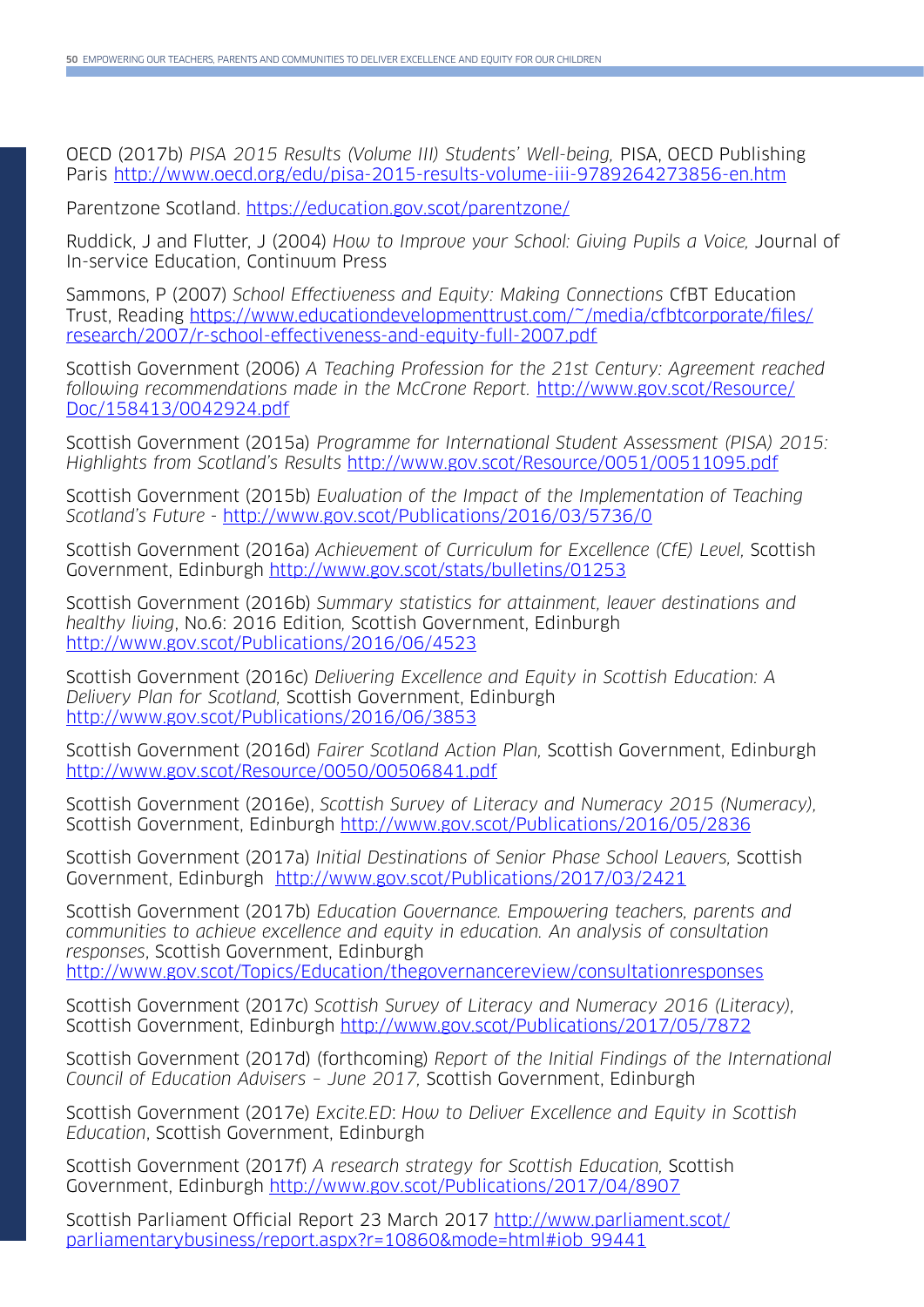Scottish Qualifications Authority (2016) Attainment Statistics (August), Scottish Government, Edinburgh https://www.sqa.org.uk/sqa/files\_ccc/2016-sqa-attainment-summary.pdf

Skills Development Scotland (2017) Skills Investment Plan: Prospectus for Scotland's Early Learning and Childcare Sector [http://www.skillsdevelopmentscotland.co.uk/media/43127/](http://www.skillsdevelopmentscotland.co.uk/media/43127/early-learning-and-childcare-sip-digital.pdf) [early-learning-and-childcare-sip-digital.pdf](http://www.skillsdevelopmentscotland.co.uk/media/43127/early-learning-and-childcare-sip-digital.pdf)

Sosu, Edward and Ellis, Sue (2014) Closing the attainment gap in Scottish Education, Joseph Rowntree Foundation, York [https://www.jrf.org.uk/sites/default/files/jrf/migrated/files/](https://www.jrf.org.uk/sites/default/files/jrf/migrated/files/education-attainment-scotland-full.pdf) [education-attainment-scotland-full.pdf](https://www.jrf.org.uk/sites/default/files/jrf/migrated/files/education-attainment-scotland-full.pdf)

The Accounts Commission (2014) School Education [http://www.audit-scotland.gov.uk/docs/](http://www.audit-scotland.gov.uk/docs/local/2014/nr_140619_school_education.pdf) [local/2014/nr\\_140619\\_school\\_education.pdf](http://www.audit-scotland.gov.uk/docs/local/2014/nr_140619_school_education.pdf)

The Association of Directors of Education in Scotland (ADES) (2017) Towards a Learning System <http://thestaffcollege.uk/wp-content/uploads/2017/04/Towards-a-Learning-System-v1.0.pdf>

Wiliam, D. (2009). Assessment for learning: why, what and how? London: Institute of Education, University of London.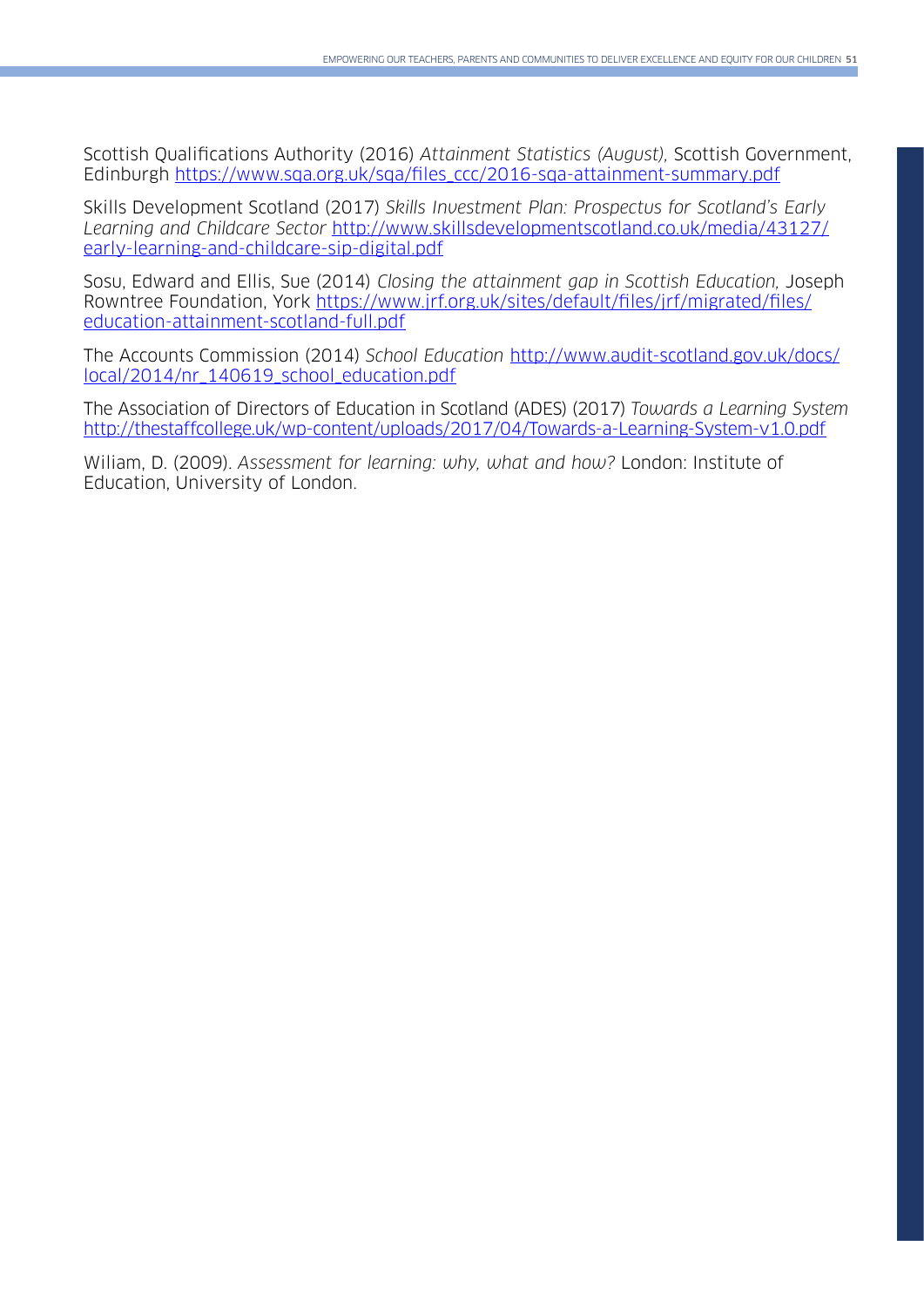#### **Further useful links**

Association of Directors of Education Scotland (ADES) – <https://adescotland.wordpress.com/>

Care Inspectorate –<http://www.careinspectorate.com/>

Convention of Scottish Local Authorities (COSLA) – <http://www.cosla.gov.uk/>

Education Scotland – <https://education.gov.scot/>

Education Scotland – Curriculum for Excellence – [https://education.gov.scot/scottish](https://education.gov.scot/scottish-education-system/policy-for-scottish-education/policy-drivers/cfe-(building-from-the-statement-appendix-incl-btc1-5)/What%20is%20Curriculum%20for%20Excellence)[education-system/policy-for-scottish-education/policy-drivers/cfe-\(building-from-the](https://education.gov.scot/scottish-education-system/policy-for-scottish-education/policy-drivers/cfe-(building-from-the-statement-appendix-incl-btc1-5)/What%20is%20Curriculum%20for%20Excellence)[statement-appendix-incl-btc1-5\)/What%20is%20Curriculum%20for%20Excellence](https://education.gov.scot/scottish-education-system/policy-for-scottish-education/policy-drivers/cfe-(building-from-the-statement-appendix-incl-btc1-5)/What%20is%20Curriculum%20for%20Excellence)

General Teaching Council for Scotland (GTCS) – <http://www.gtcs.org.uk/>

Improvement Service – Devolved School Management Guidelines (2012) – <http://www.improvementservice.org.uk/documents/DSM/DSMguidelines.pdf>

Scottish College for Educational Leadership (SCEL) – <http://www.scelscotland.org.uk/>

Scottish Government – Getting it Right For Every Child – <http://www.gov.scot/Topics/People/Young-People/gettingitright/what-is-girfec>

Scottish Government – International Council of Education Advisors – <http://www.gov.scot/Topics/Education/Schools/govscot>

Scottish Government – National Improvement Framework – <http://www.gov.scot/Topics/Education/Schools/NationalImprovementFramework>

Scottish Government – Pupil Equity Fund – [http://www.gov.scot/Topics/Education/Schools/](http://www.gov.scot/Topics/Education/Schools/Raisingeducationalattainment/pupilequityfund) [Raisingeducationalattainment/pupilequityfund](http://www.gov.scot/Topics/Education/Schools/Raisingeducationalattainment/pupilequityfund)

Scottish Government – Scottish Survey of Literacy and Numeracy (SSLN) – [www.gov.scot/ssln](http://www.gov.scot/ssln)

Scottish Government – The Scottish Attainment Challenge – <http://www.gov.scot/Topics/Education/Schools/Raisingeducationalattainment/>

Scottish Qualifications Authority (SQA) – <http://www.sqa.org.uk/>

Scottish Social Services Council (SSSC) – <http://www.sssc.uk.com/>